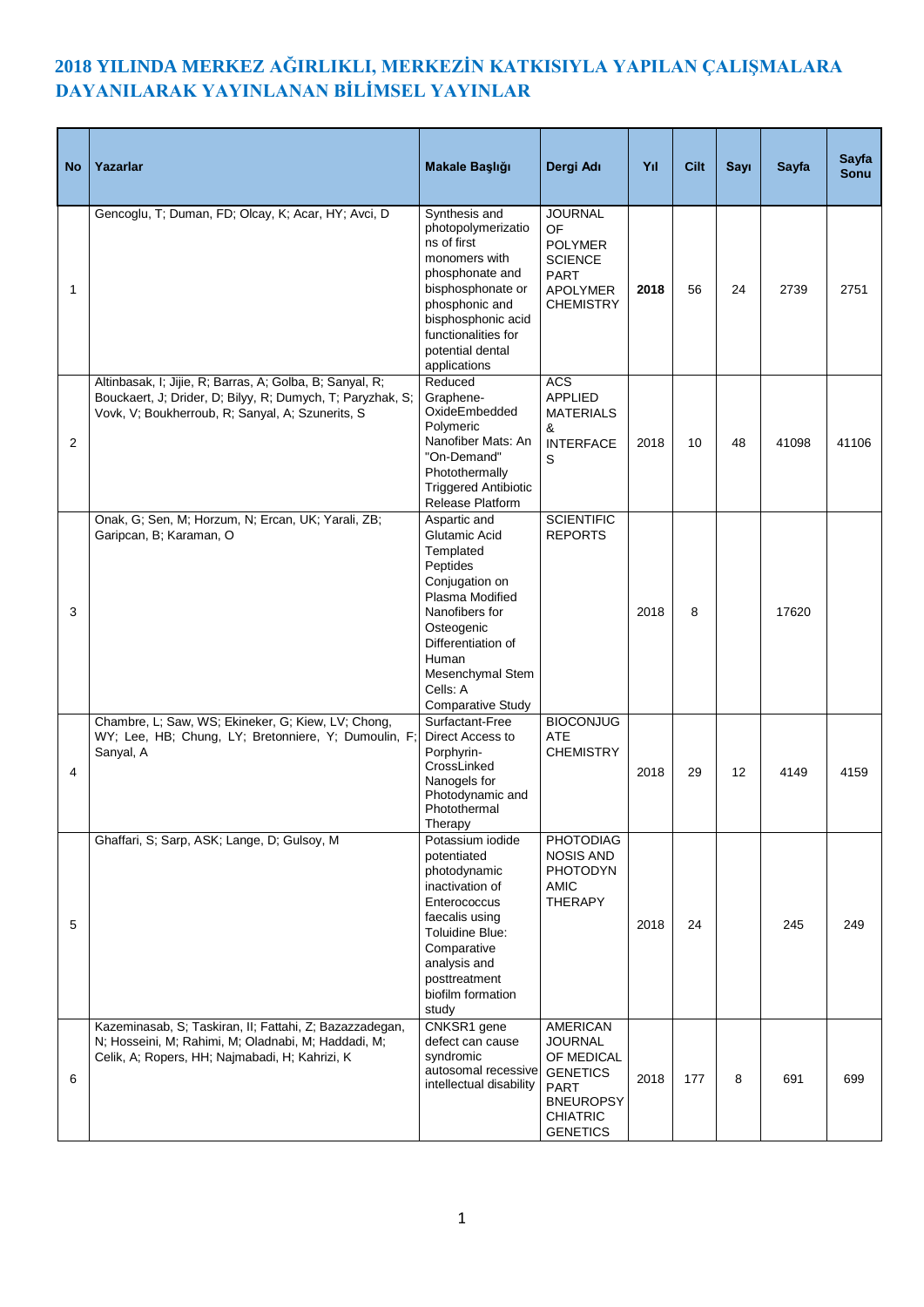| $\overline{7}$ | Bingol, HB; Duman, FD; Acar, HY; Yagci, MB; Avci, D                                                                                                                                                                                                                   | Redox-responsive<br>phosphonatefunctionalized POLYMER<br>poly(beta-amino ester)<br>gels and cryogels                                                 | <b>EUROPEAN</b><br><b>JOURNAL</b>                                                                  | 2018 | 108 |    | 57                           | 68    |
|----------------|-----------------------------------------------------------------------------------------------------------------------------------------------------------------------------------------------------------------------------------------------------------------------|------------------------------------------------------------------------------------------------------------------------------------------------------|----------------------------------------------------------------------------------------------------|------|-----|----|------------------------------|-------|
| 8              | Kara, E; Cilesiz, I; Gulsoy, M                                                                                                                                                                                                                                        | Monitoring system for<br>investigating the effect of<br>temperature change on<br>optical properties                                                  | <b>LASERS IN</b><br><b>MEDICAL</b><br><b>SCIENCE</b>                                               | 2018 | 33  | 8  | 1763                         | 1768  |
| 9              | Torunojlu, ZC; Sari, D; Demircan, O; Kalay, YE;<br>Ozturk, T; Kuru, Y                                                                                                                                                                                                 | One pot synthesis of<br>(La,Sr)CoO3/(La,Sr<br>)(2)CoO4 for ITSOFCs<br>cathodes                                                                       | <b>INTERNATIO</b><br><b>NAL</b><br><b>JOURNAL</b><br>OF<br><b>HYDROGEN</b><br><b>ENERGY</b>        | 2018 | 43  | 40 | 18642                        | 18649 |
| 10             | Vardar, Y; Guclu, B; Basdogan, C                                                                                                                                                                                                                                      | Tactile Masking by<br>Electrovibration                                                                                                               | <b>IEEE</b><br><b>TRANSACTI</b><br>ONS ON<br><b>HAPTICS</b>                                        | 2018 | 11  | 4  | 623                          | 635   |
| 11             | Baydere, BA; Talas, SK; Samur, E                                                                                                                                                                                                                                      | A novel highlyextensible 2-<br>DOF pneumatic actuator<br>for soft robotic applications                                                               | <b>SENSORS</b><br><b>AND</b><br><b>ACTUATORS</b><br>A-PHYSICAL                                     | 2018 | 281 |    | 84                           | 94    |
| 12             | Bicer, M; Esfahani, MN; Yalcinkaya, AD; Alaca, BE                                                                                                                                                                                                                     | A deformationbased<br>approach to tuning of<br>magnetic micromechanical<br>resonators                                                                | <b>JOURNAL</b><br>OF<br><b>MICROMEC</b><br><b>HANICS AND</b><br><b>MICROENGI</b><br><b>NEERING</b> | 2018 | 28  | 10 | $1E + 05$                    |       |
| 13             | Bilen, B; Gokbulut, B; Kafa, U; Heves, E; Inci, MN;<br>Unlu, MB                                                                                                                                                                                                       | <b>Scanning Acoustic</b><br>Microscopy and<br>Time-Resolved<br>Fluorescence<br>Spectroscopy for<br>Characterization of<br>Atherosclerotic<br>Plaques | <b>SCIENTIFIC</b><br><b>REPORTS</b>                                                                | 2018 | 8   |    | 14378                        |       |
| 14             | Avci, FG; Akbulut, BS; Ozkirimli, E                                                                                                                                                                                                                                   | Membrane Active<br>Peptides and Their<br>Biophysical<br>Characterization                                                                             | <b>BIOMOLECU</b><br><b>LES</b>                                                                     | 2018 | 8   | 3  | 77                           |       |
| 15             | Di Capua, G; Horta, N; Fernandez, FV; Dundar, G;<br>Pennisi, S; Palumbo, G; Alioto, M; Giustolisi, G                                                                                                                                                                  | <b>Guest Editorial</b><br>Special Issue on Selected<br>Papers from PRIME 2017<br>and SMACD 2017                                                      | <b>INTEGRATIO</b><br>N-THE VLSI<br><b>JOURNAL</b>                                                  | 2018 | 63  |    | 273                          | 274   |
| 16             | Avci, FG; Altinisik, FE; Karacan, I; Karagoz, DS;<br>Ersahin, S; Eren, A; Sayar, NA; Ulu, DV; Ozkirimli, E;<br>Akbulut, BS                                                                                                                                            | Targeting a hidden site on<br>class A beta-lactamases                                                                                                | <b>JOURNAL</b><br>OF<br><b>MOLECULA</b><br>R<br><b>GRAPHICS &amp;</b><br><b>MODELLING</b>          | 2018 | 84  |    | 125                          | 133   |
| 17             | Ozturk, H; Ozgur, A; Ozkirimli, E                                                                                                                                                                                                                                     | DeepDTA: deep<br>drug-target binding affinity ATICS<br>prediction                                                                                    | <b>BIOINFORM</b>                                                                                   | 2018 | 34  | 17 | 821                          | 829   |
| 18             | Fattahi, Z; Sheikh, TI; Musante, L; Rasheed, M;<br>Taskiran,<br>II; Harripaul, R; Hu, H; Kazeminasab, S; Alam, MR;<br>Hosseini, M; Larti, F; Ghaderi, Z; Celik, A; Ayub, M;<br>Ansar, M; Haddadi, M; Wienker, TF; Ropers, HH<br>Kahrizi, K; Vincent, JB; Najmabadi, H | <b>Biallelic</b><br>missense<br>variants in ZBTB11 can<br>cause<br>intellectual disability in<br>humans                                              | <b>HUMAN</b><br><b>MOLECULA</b><br>R GENETICS                                                      | 2018 | 27  | 18 | 3177                         | 3188  |
| 19             | Ates, GB; Ak, A; Garipcan, B; Gulsoy, M                                                                                                                                                                                                                               | Indocyanine<br>greenmediated<br>photobiomodulation on<br>human<br>osteoblast cells                                                                   | <b>LASERS IN</b><br><b>MEDICAL</b><br><b>SCIENCE</b>                                               | 2018 | 33  | 7  | 1591                         | 1599  |
| 20             | Kim, M; Weigand, MR; Oh, S; Hatt, JK; Krishnan, R;<br>Tezel, U; Pavlostathis, SG; Konstantinidis, KT                                                                                                                                                                  | <b>Widely Used</b><br>Benzalkonium<br>Chloride<br>Disinfectants Can                                                                                  | <b>APPLIED</b><br>AND<br><b>ENVIRONME</b><br><b>NTAL</b>                                           | 2018 | 84  | 17 | <b>UNSP</b><br>e01201-<br>18 |       |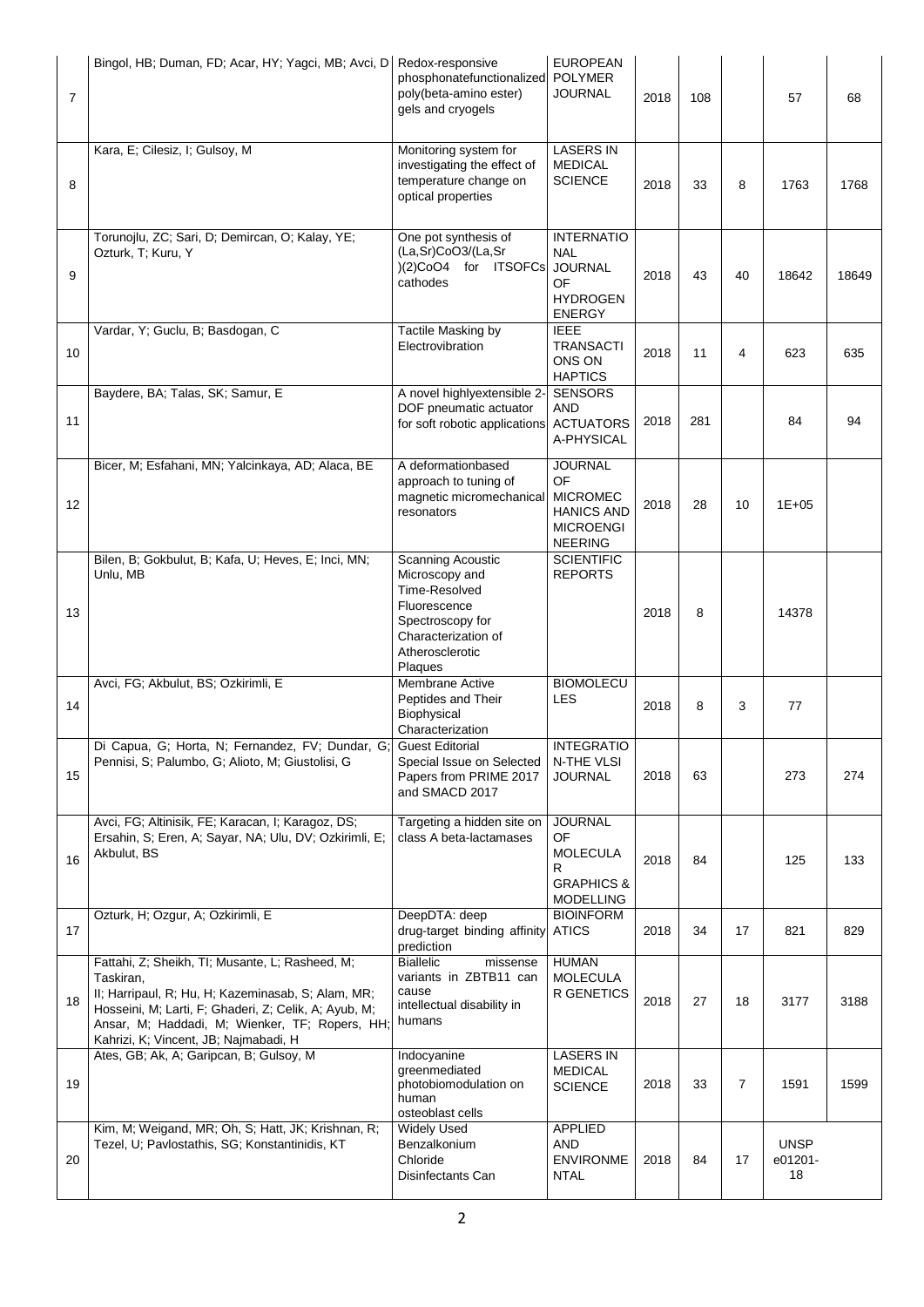|    |                                                                                                                                                    | Promote Antibiotic<br>Resistance                                                                                                                             | <b>MICROBIOL</b><br>OGY                                                                                           |      |     |                      |       |      |
|----|----------------------------------------------------------------------------------------------------------------------------------------------------|--------------------------------------------------------------------------------------------------------------------------------------------------------------|-------------------------------------------------------------------------------------------------------------------|------|-----|----------------------|-------|------|
| 21 | Marvasti, NB; Yoruk, E; Acar, B                                                                                                                    | Computer-Aided<br>Medical Image<br>Annotation:<br><b>Preliminary Results</b><br>With Liver Lesions<br>in CT                                                  | <b>IEEE</b><br><b>JOURNAL</b><br>OF<br><b>BIOMEDICAL</b><br>AND<br><b>HEALTH</b><br><b>INFORMATI</b><br><b>CS</b> | 2018 | 22  | 5                    | 1561  | 1570 |
| 22 | Niron, H; Turet, M                                                                                                                                 | Functional role of<br>pvChOMT in salt<br>stress tolerance                                                                                                    | <b>JOURNAL</b><br>OF<br><b>BIOTECHNO</b><br>LOGY                                                                  | 2018 | 280 |                      | S82   | S83  |
| 23 | Duru, I; Ege, D                                                                                                                                    | Self-Assembly of L-<br>Arginine on<br>Electrophoretically<br>Deposited<br>Hydroxyapatite<br>Coatings                                                         | <b>CHEMISTRY</b><br><b>SELECT</b>                                                                                 | 2018 | 3   | 31                   | 9041  | 9045 |
| 24 | Sengor, M; Ozgun, A; Corapcioglu, G; Ipekoglu,<br>M;<br>Garipcan, B; Ersoy, N; Altintas, S                                                         | Core-shell<br>PVA/gelatin<br>nanofibrous<br>scaffolds using<br>cosolvent, aqueous<br>electrospinning:<br>Toward a green<br>approach                          | <b>JOURNAL</b><br>OF APPLIED<br><b>POLYMER</b><br><b>SCIENCE</b>                                                  | 2018 | 135 | 32                   | 46582 |      |
| 25 | Chambre, L; Aktan, B; Degirmenci, A; Sanyal, R; Sanyal, A                                                                                          | Fabrication of<br>clickable nanogels<br>from reactive<br>copolymers: Novel<br>nanocarriers for<br>targeted therapy                                           | <b>ABSTRACTS</b><br>OF PAPERS<br>OF THE<br><b>AMERICAN</b><br><b>CHEMICAL</b><br><b>SOCIETY</b>                   | 2018 | 256 | $80-$<br><b>POLY</b> |       |      |
| 26 | Li, CH; Landis, R; Gupta, A; Lee, YW; Makabenta, J;<br>Yazdani, M; Ngernyuang, N; Altinbasak, I; Mansoor, S;<br>Khichi, MAS; Sanyal, A; Rotello, V | Biodegradable<br>nanocomposite<br>antimicrobials for<br>the eradication of<br>multidrug-resistant<br>bacterial biofilms<br>without accumulated<br>resistance | <b>ABSTRACTS</b><br>OF PAPERS<br>OF THE<br><b>AMERICAN</b><br><b>CHEMICAL</b><br><b>SOCIETY</b>                   | 2018 | 256 |                      | 695   |      |
| 27 | Citak-Er, F; Firat, Z; Kovanlikaya, I; Ture, U; Ozturk-Isik, E                                                                                     | Machine-learning in<br>grading of gliomas<br>based on<br>multiparametric<br>magnetic resonance<br>imaging at 3T                                              | <b>COMPUTER</b><br>S IN<br><b>BIOLOGY</b><br><b>AND</b><br><b>MEDICINE</b>                                        | 2018 | 99  |                      | 154   | 160  |
| 28 | Ates, F; Yucesoy, CA                                                                                                                               | Botulinum toxin<br>type-A affects<br>mechanics of<br>noninjected<br>antagonistic rat<br>muscles                                                              | <b>JOURNAL</b><br>OF THE<br><b>MECHANICA</b><br>L BEHAVIOR<br>OF<br><b>BIOMEDICAL</b><br><b>MATERIALS</b>         | 2018 | 84  |                      | 208   | 216  |
| 29 | Guven, MN; Altuncu, MS; Bal, T; Oran, DC; Gulyuz, U;<br>Kizilel, S; Okay, O; Avci, D                                                               | Bisphosphonic<br>Acid-Functionalized<br>Cross-Linkers to<br>Tailor Hydrogel<br>Properties for<br>Biomedical<br>Applications                                  | <b>ACS OMEGA</b>                                                                                                  | 2018 | 3   | 8                    | 8638  | 8647 |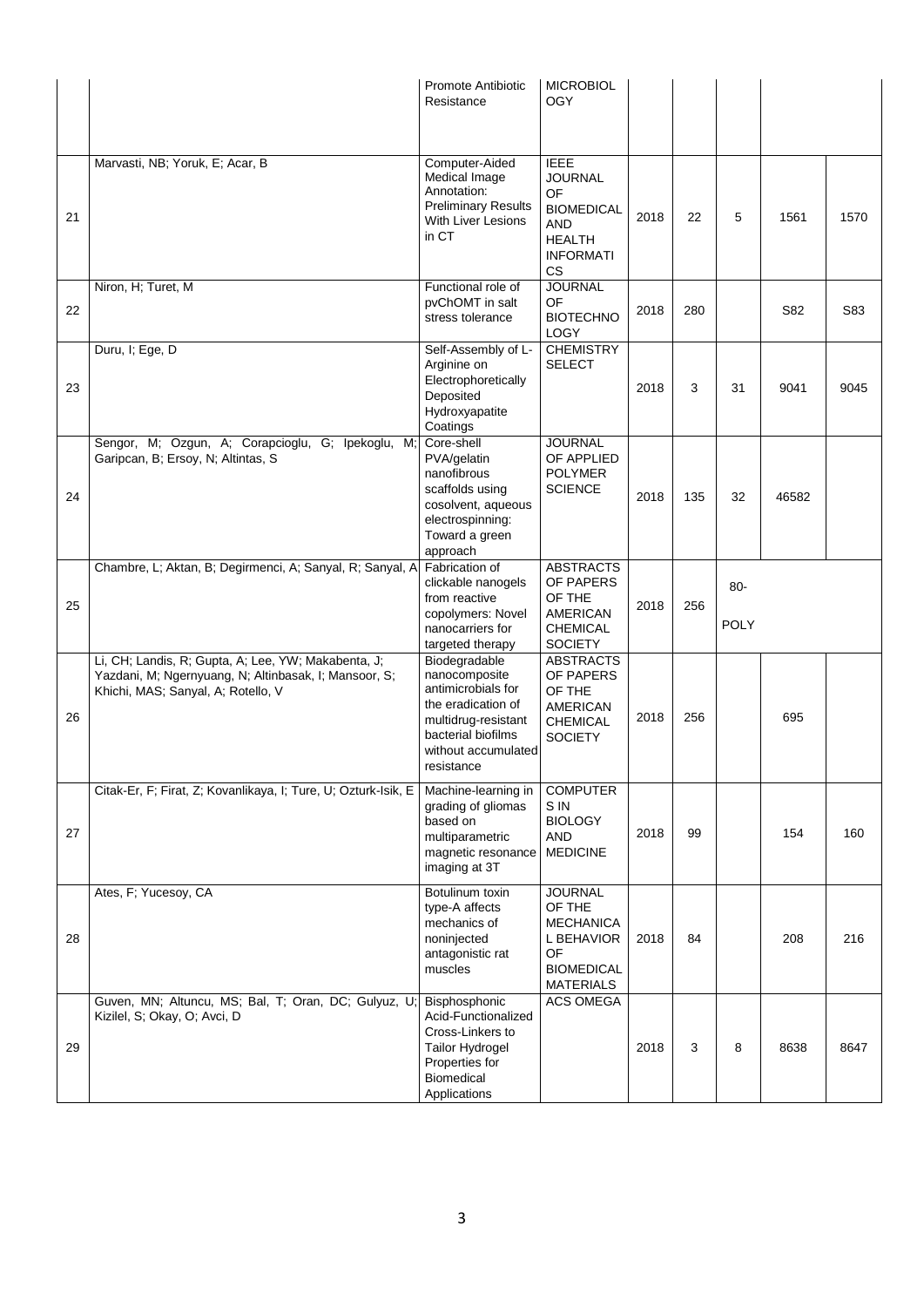| 30 | May, P; Girard, S; Harrer, M; Bobbili, DR; Schubert, J;<br>Wolking, S; Becker, F; Lachance-Touchette, P; Meloche,<br>C; Gravel, M; Niturad, CE; Knaus, J; De Kovel, C; Toliat,<br>M; Polvi, A; Iacomino, M; Guerrero-Lopez, R; Baulac, S;<br>Marini, C; Thiele, H; Altmuller, J; Jabbari, K; Ruppert, AK;<br>Jurkowski, W; Lal, D; Rusconi, R; Cestele, S; Terragni, B;<br>Coombs, ID; Reid, CA; Striano, P; Caglayan, H; Siren, A;<br>Everett, K; Moller, RS; Hjalgrim, H; Muhle, H; Helbig, I;<br>Kunz, WS; Weber, YG; Weckhuysen, S; De Jonghe, P;<br>Sisodiya, SM; Nabbout, R; Franceschetti, S; Coppola, A;<br>Vari, MS; Trenite, DKN; Baykan, B; Ozbek, U; Bebek, N;<br>Klein, KM; Rosenow, F; Nguyen, DK; Dubeau, F;<br>Carmant, L; Lortie, A; Desbiens, R; Clement, JF;<br>CieutaWalti, C; Sills, GJ; Auce, P; Francis, B; Johnson,<br>MR;<br>Marson, AG; Berghuis, B; Sander, JW; Avbersek, A;<br>McCormack, M; Cavalleri, GL; Delanty, N; Depondt, C;<br>Krenn, M; Zimprich, F; Peter, S; Nikanorova, M; Kraaij, R;<br>van Rooij, J; Balling, R; Ikram, MA; Uitterlinden, AG;<br>Avanzini, G; Schorge, S; Petrou, S; Mantegazza, M;<br>Sander, T; LeGuern, E; Serratosa, JM; Koeleman, BPC;<br>Palotie, A; Lehesjoki, AE; Nothnagel, M; Nurnberg, P;<br>Maljevic, S; Zara, F; Cossette, P; Krause, R; Lerche, H | Rare coding<br>variants in genes<br>encoding GABA(A)<br>receptors in genetic<br>generalised<br>epilepsies: an<br>exome-based<br>casecontrol study                      | LANCET<br><b>NEUROLOG</b><br>Υ                                                                                                                     | 2018 | 17 | 8              | 699          | 708  |
|----|---------------------------------------------------------------------------------------------------------------------------------------------------------------------------------------------------------------------------------------------------------------------------------------------------------------------------------------------------------------------------------------------------------------------------------------------------------------------------------------------------------------------------------------------------------------------------------------------------------------------------------------------------------------------------------------------------------------------------------------------------------------------------------------------------------------------------------------------------------------------------------------------------------------------------------------------------------------------------------------------------------------------------------------------------------------------------------------------------------------------------------------------------------------------------------------------------------------------------------------------------------------------------------------------------------------------------|------------------------------------------------------------------------------------------------------------------------------------------------------------------------|----------------------------------------------------------------------------------------------------------------------------------------------------|------|----|----------------|--------------|------|
| 31 | Maraci, O; Ozkan, H; Bilgin, R                                                                                                                                                                                                                                                                                                                                                                                                                                                                                                                                                                                                                                                                                                                                                                                                                                                                                                                                                                                                                                                                                                                                                                                                                                                                                            | Phylogeny and<br>genetic structure in<br>the genus Secale                                                                                                              | PLOS ONE                                                                                                                                           | 2018 | 13 | $\overline{7}$ | e020082<br>5 |      |
| 32 | Odabasi, IE; Gencturk, E; Puza, S; Mutlu, S; Ulgen, KO                                                                                                                                                                                                                                                                                                                                                                                                                                                                                                                                                                                                                                                                                                                                                                                                                                                                                                                                                                                                                                                                                                                                                                                                                                                                    | A low cost PS<br>based microfluidic<br>platform to<br>investigate cell cycle<br>towards developing<br>a therapeutic<br>strategy for cancer                             | <b>BIOMEDICAL</b><br><b>MICRODEVI</b><br><b>CES</b>                                                                                                | 2018 | 20 | 3              | 57           |      |
| 33 | Bolu, BS; Sanyal, R; Sanyal, A                                                                                                                                                                                                                                                                                                                                                                                                                                                                                                                                                                                                                                                                                                                                                                                                                                                                                                                                                                                                                                                                                                                                                                                                                                                                                            | Drug Delivery<br>Systems from Self-<br>Assembly of<br>Dendron-Polymer<br>Conjugates                                                                                    | <b>MOLECULES</b>                                                                                                                                   | 2018 | 23 | $\overline{7}$ | 1570         |      |
| 34 | Sertbas, M; Ulgen, KO                                                                                                                                                                                                                                                                                                                                                                                                                                                                                                                                                                                                                                                                                                                                                                                                                                                                                                                                                                                                                                                                                                                                                                                                                                                                                                     | Unlocking Human<br>Brain Metabolism by<br>Genome-Scale and<br><b>Multiomics</b><br>Metabolic Models:<br>Relevance for<br>Neurology<br>Research, Health,<br>and Disease | OMICS-A<br><b>JOURNAL</b><br><b>OF</b><br><b>INTEGRATIV</b><br>E BIOLOGY                                                                           | 2018 | 22 | $\overline{7}$ | 455          | 467  |
| 35 | Ozturk, H; Ozkirimli, E; Ozgur, A                                                                                                                                                                                                                                                                                                                                                                                                                                                                                                                                                                                                                                                                                                                                                                                                                                                                                                                                                                                                                                                                                                                                                                                                                                                                                         | A novel<br>methodology on<br>distributed<br>representations of<br>proteins using their<br>interacting ligands                                                          | <b>BIOINFORM</b><br><b>ATICS</b>                                                                                                                   | 2018 | 34 | 13             | 295          | 303  |
| 36 | Heyne, HO; Singh, T; Stamberger, H; Abou Jamra, R;<br>Caglayan, H; Craiu, D; De Jonghe, P; Guerrini, R; Helbig,<br>KL; Koeleman, BPC; Kosmicki, JA; Linnankivi, T; May, P;<br>Muhle, H; Moller, RS; Neubauer, BA; Palotie, A;<br>Pendziwiat, M; Striano, P; Tang, S; Wu, ST; Poduri, A;<br>Weber, YG; Weckhuysen, S; Sisodiya, SM; Daly, MJ;<br>Helbig, I; Lal, D; Lemke, JR                                                                                                                                                                                                                                                                                                                                                                                                                                                                                                                                                                                                                                                                                                                                                                                                                                                                                                                                              | De novo variants in<br>neurodevelopmenta<br>I disorders with<br>epilepsy                                                                                               | <b>NATURE</b><br><b>GENETICS</b>                                                                                                                   | 2018 | 50 | $\overline{7}$ | 1048         |      |
| 37 | Tuzer, M; Yazici, A; Turkay, R; Boyman, M; Acar, B                                                                                                                                                                                                                                                                                                                                                                                                                                                                                                                                                                                                                                                                                                                                                                                                                                                                                                                                                                                                                                                                                                                                                                                                                                                                        | Multi-ray medical<br>ultrasound<br>simulation without<br>explicit speckle<br>modelling                                                                                 | <b>INTERNATIO</b><br><b>NAL</b><br><b>JOURNAL</b><br>OF.<br><b>COMPUTER</b><br><b>ASSISTED</b><br><b>RADIOLOGY</b><br><b>AND</b><br><b>SURGERY</b> | 2018 | 13 | $\overline{7}$ | 1009         | 1017 |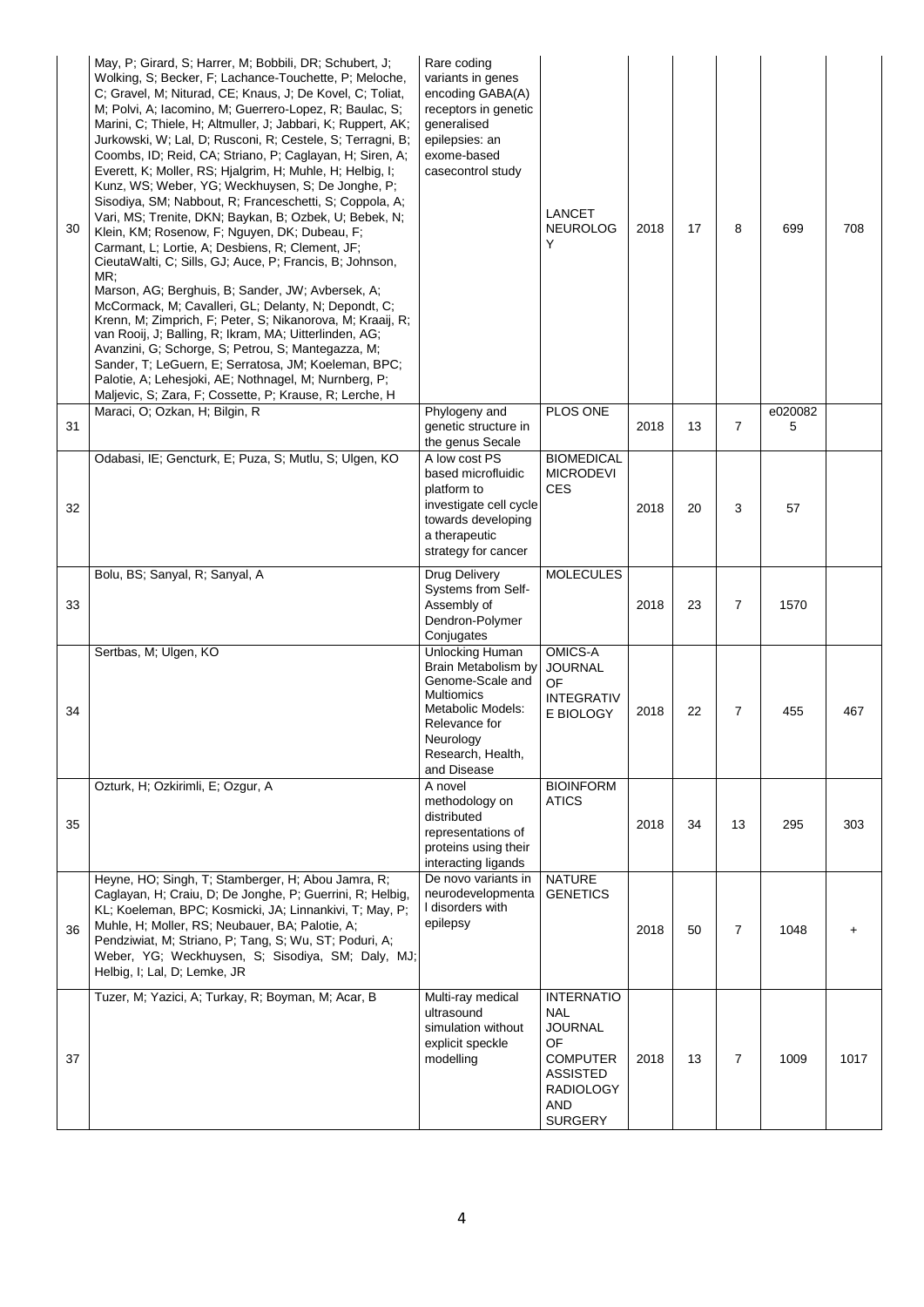| 38 | Yang, M; Levanon, NL; Acar, B; Fas, BA; Masrati, G;<br>Rose, J; Ben-Tal, N; Haliloglu, T; Zhao, YF; Lewinson, O | Single-molecule<br>probing of the<br>conformational<br>homogeneity of the<br>ABC transporter<br><b>BtuCD</b>                                               | <b>NATURE</b><br><b>CHEMICAL</b><br><b>BIOLOGY</b>                               | 2018 | 14  | $\overline{7}$ | 715 |     |
|----|-----------------------------------------------------------------------------------------------------------------|------------------------------------------------------------------------------------------------------------------------------------------------------------|----------------------------------------------------------------------------------|------|-----|----------------|-----|-----|
| 39 | Damgaci, S; Ibrahim-Hashim, A; Enriquez-Navas, PM;<br>Pilon-Thomas, S; Guvenis, A; Gillies, RJ                  | Hypoxia and<br>acidosis: immune<br>suppressors and<br>therapeutic targets                                                                                  | <b>IMMUNOLO</b><br>GY                                                            | 2018 | 154 | 3              | 354 | 362 |
| 40 | Roldan-Garcia, MD; Uskudarli, S; Marvasti, NB; Acar, B;<br>Aldana-Montes, JF                                    | Towards an<br>ontology-driven<br>clinical experience<br>sharing ecosystem:<br>Demonstration with<br>liver cases                                            | <b>EXPERT</b><br><b>SYSTEMS</b><br><b>WITH</b><br><b>APPLICATIO</b><br><b>NS</b> | 2018 | 101 |                | 176 | 195 |
| 41 | Kaya, H; Bulut, O; Kamali, AR; Ege, D                                                                           | L-Arginine modified<br>multi-walled carbon<br>nanotube/sulfonate<br>d poly(ether ether<br>ketone)<br>nanocomposite<br>films for biomedical<br>applications | <b>APPLIED</b><br><b>SURFACE</b><br><b>SCIENCE</b>                               | 2018 | 444 |                | 168 | 176 |
| 42 | Hur, J; Ozgur, A; He, YQ                                                                                        | Ontology-based<br>literature mining and<br>class effect analysis<br>of adverse drug<br>reactions<br>associated with<br>neuropathyinducing<br>drugs         | <b>JOURNAL</b><br>OF<br><b>BIOMEDICAL</b><br><b>SEMANTICS</b>                    | 2018 | 9   |                | 17  |     |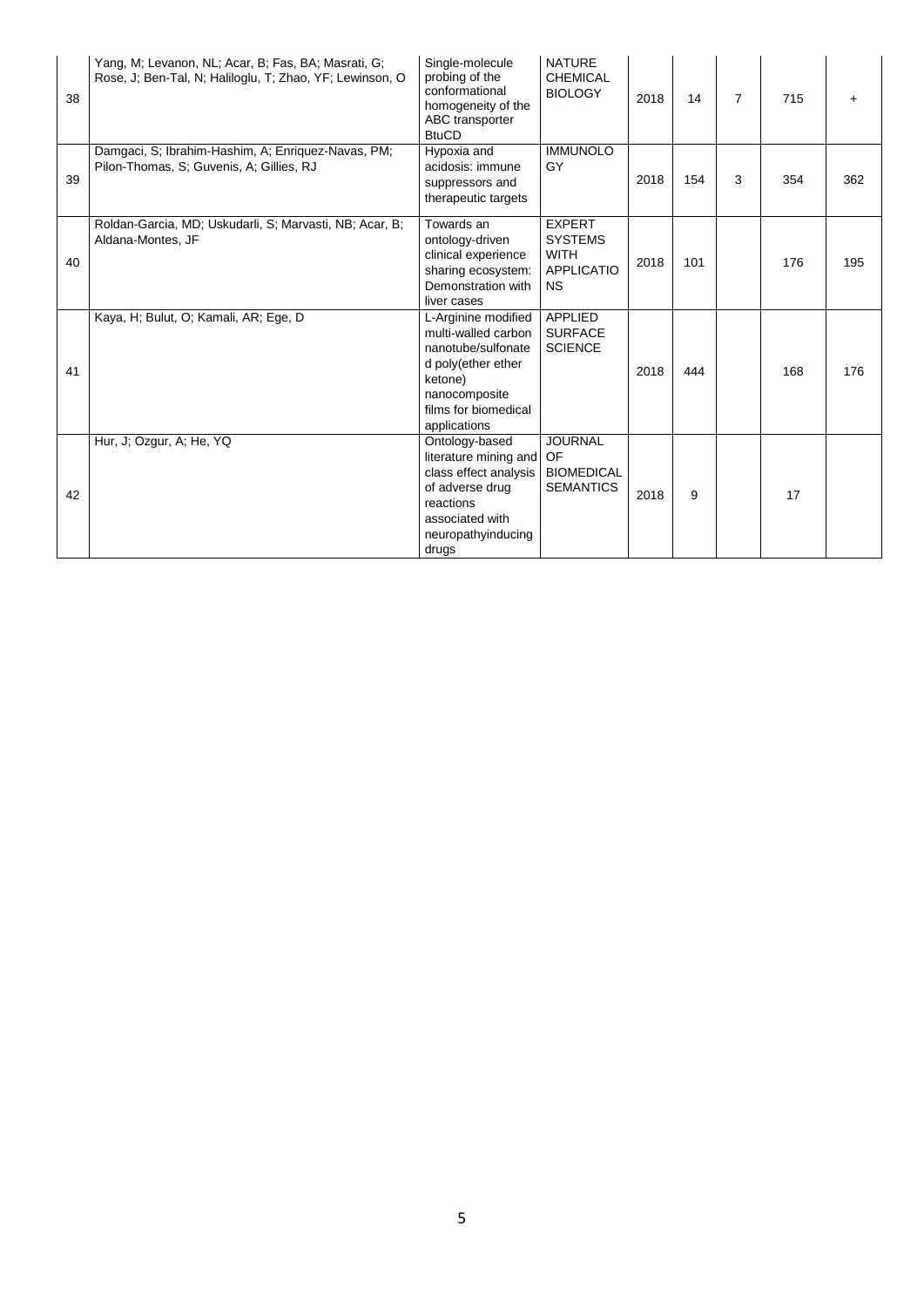| 43 | Sirunyan, AM; Collaboration, C; Tumasyan, A; Adam, W;<br>Ambrogi, F; Asilar, E; Bergauer, T; Brandstetter, J;<br>Brondolin, E; Dragicevic, M; Ero, J; Flechl, M; Friedl, M;<br>Fruhwirth, R; Ghete, VM; Grossmann, J; Hrubec, J;<br>Jeitler, M; Konig, A; Krammer, N; Kratschmer, I; Liko, D;<br>Madlener, T; Mikulec, I; Pree, E; Rad, N; Rohringer, H;<br>Schieck, J; Schofbeck, R; Spanring, M; Spitzbart, D;<br>Waltenberger, W; Wittmann, J; Wulz, CE; Zarucki, M;<br>Dydyshka, Y; Mossolov, V; Gonzalez, JS; De Wolf, EA; Di<br>Croce, D; Janssen, X; Lauwers, J; Van Haevermaet, H;<br>Van Mechelen, P; Van Remortel, N; Abu Zeid, S;<br>Blekman, F; D'Hondt, J; De Bruyn, I; De Clercq, J;<br>Deroover, K; Flouris, G; Lontkovskyi, D; Lowette, S;<br>Moortgat, S; Moreels, L; Python, Q; Skovpen, K;<br>Tavernier, S; Van Doninck, W; Van Mulders, P; Van<br>Parijs, I; Beghin, D; Brun, H; Clerbaux, B; De Lentdecker,<br>G; Delannoy, H; Dorney, B; Fasanella, G; Favart, L;<br>Goldouzian, R; Grebenyuk, A; Karapostoli, G; Lenzi, T;<br>Luetic, J; Maerschalk, T; Marinov, A; Randle-conde, A;<br>Seva, T; Vander Velde, C; Vanlaer, P; Vannerom, D;<br>Yonamine, R; Zenoni, F; Zhang, F; Cimmino, A; Cornelis,<br>T; Dobur, D; Fagot, A; Gul, M; Khvastunov, I; Poyraz, D;<br>Roskas, C; Salva, S; Tytgat, M; Verbeke, W; Zaganidis,<br>N; Bakhshiansohi, H; Bondu, O; Brochet, S; Bruno, G;<br>Caputo, C; Caudron, A; David, P; De Visscher, S;<br>Delaere, C; Delcourt, M; Francois, B; Giammanco, A;<br>Komm, M; Krintiras, G; Lemaitre, V; Magitteri, A; Mertens,<br>A; Musich, M; Piotrzkowski, K; Quertenmont, L; Saggio,<br>A; Marono, MV; Wertz, S; Zobec, J; Beliy, N; Alda, WL;<br>Alves, FL; Alves, GA; Brito, L; Martins, MC; Hensel, C;<br>Moraes, A; Pol, ME; Teles, PR; Das Chagas, EBB;<br>Carvalho, W; Chinellato, J; Coelho, E; Da Costa, EM; Da<br>Silveira, GG; Damiao, DDJ; De Souza, SF; Guativa, LMH;<br>Malbouisson, H; De Almeida, MM; Herrera, CM; Mundim,<br>L; Nogima, H; Rosas, LJS; Santoro, A; Sznajder, A; Thiel,<br>M; Manganote, EJT; De Araujo, FTD; Pereira, AV; Ahuja,<br>S; Bernardes, CA; Tomei, TRFP; Gregores, EM;<br>Mercadante, PG; Novaes, SF; Padula, SS; Abad, DR;<br>Vargas, JCR; Aleksandrov, A; Hadjiiska, R; Iaydjiev, P;<br>Misheva, M; Rodozov, M; Shopova, M; Sultanov, G;<br>Dimitrov, A; Glushkov, I; Litov, L; Pavlov, B; Petkov, P;<br>Fang, W; Gao, X; Yuan, L; Ahmad, M; Bian, JG; Chen,<br>GM; Chen, HS; Chen, M; Chen, Y; Jiang, CH; Leggat, D;<br>Liao, H; Liu, Z; Romeo, F; Shaheen, SM; Spiezia, A; Tao,<br>J; Wang, C; Wang, Z; Yazgan, E; Zhang, H; Zhang, S;<br>Zhao, J; Ban, Y; Chen, G; Li, Q; Liu, S; Mao, Y; Qian, SJ;<br>Wang, D; Xu, Z; Avila, C; Cabrera, A; Sierra, LFC; Florez,<br>C; Hernandez, CFG; Alvarez, JDR; Courbon, B;<br>Godinovic, N; Lelas, D; Puljak, I; Cipriano, PMR; Sculac,<br>T; Antunovic, Z; Kovac, M; Brigljevic, V; Ferencek, D;<br>Kadija, K; Mesic, B; Starodumov, A; Susa, T; Ather, MW;<br>Attikis, A; Mavromanolakis, G; Mousa, J; Nicolaou, C;<br>Ptochos, F; Razis, PA; Rykaczewski, H; Finger, M;<br>Finger, M; Jarrin, EC; Assran, Y; Elgammal, S; Mahrous,<br>A; Dewanjee, RK; Kadastik, M; Perrini, L; Raidal, M; Tiko,<br>A; Veelken, C; Eerola, P; Kirschenmann, H; Pekkanen, J;<br>Voutilainen, M; Jarvinen, T; Karimaki, V; Kinnunen, R;<br>Lampen, T; Lassila-Perini, K; Lehti, S; Linden, T; Luukka,<br>P; Tuominen, E; Tuominiemi, J; Talvitie, J; Tuuva, T;<br>Besancon, M; Couderc, F; Dejardin, M; Denegri, D;<br>Faure, JL; Ferri, F; Ganjour, S; Ghosh, S; Givernaud, A;<br>Gras, P; de Monchenault, GH; Jarry, P; Kucher, I; Leloup,<br>C; Locci, E; Machet, M; Malcles, J; Negro, G; Rander, J;<br>Rosowsky, A; Sahin, MO; Titov, M; Abdulsalam, A;<br>Amendola, C; Antropov, I; Baffioni, S; Beaudette, F;<br>Busson, P; Cadamuro, L; Charlot, C; de Cassagnac, RG;<br>Jo, M; Lisniak, S; Lobanov, A; Blanco, JM; Nguyen, M;<br>Ochando, C; Ortona, G; Paganini, P; Pigard, P; Salerno,<br>R; Sauvan, JB; Sirois, Y; Leiton, AGS; Strebler, T; Yilmaz,<br>Y; Zabi, A; Zghiche, A; Agram, JL; Andrea, J; Bloch, D;<br>Brom, JM; Buttignol, M; Chabert, EC; Chanon, N; Collard,<br>C; Conte, E; Coubez, X; Fontaine, JC; Gele, D; Goerlach,<br>U; Jansova, M; Le Bihan, AC; Tonon, N; Van Hove, P; | Measurement of b<br>hadron lifetimes in<br>pp collisions at root<br>s=8TeV | <b>EUROPEAN</b><br><b>PHYSICAL</b><br><b>JOURNAL C</b> | 2018 | 78 | 6 | 457 |  |
|----|--------------------------------------------------------------------------------------------------------------------------------------------------------------------------------------------------------------------------------------------------------------------------------------------------------------------------------------------------------------------------------------------------------------------------------------------------------------------------------------------------------------------------------------------------------------------------------------------------------------------------------------------------------------------------------------------------------------------------------------------------------------------------------------------------------------------------------------------------------------------------------------------------------------------------------------------------------------------------------------------------------------------------------------------------------------------------------------------------------------------------------------------------------------------------------------------------------------------------------------------------------------------------------------------------------------------------------------------------------------------------------------------------------------------------------------------------------------------------------------------------------------------------------------------------------------------------------------------------------------------------------------------------------------------------------------------------------------------------------------------------------------------------------------------------------------------------------------------------------------------------------------------------------------------------------------------------------------------------------------------------------------------------------------------------------------------------------------------------------------------------------------------------------------------------------------------------------------------------------------------------------------------------------------------------------------------------------------------------------------------------------------------------------------------------------------------------------------------------------------------------------------------------------------------------------------------------------------------------------------------------------------------------------------------------------------------------------------------------------------------------------------------------------------------------------------------------------------------------------------------------------------------------------------------------------------------------------------------------------------------------------------------------------------------------------------------------------------------------------------------------------------------------------------------------------------------------------------------------------------------------------------------------------------------------------------------------------------------------------------------------------------------------------------------------------------------------------------------------------------------------------------------------------------------------------------------------------------------------------------------------------------------------------------------------------------------------------------------------------------------------------------------------------------------------------------------------------------------------------------------------------------------------------------------------------------------------------------------------------------------------------------------------------------------------------------------------------------------------------------------------------------------------------------------------------------------------------------------------------------------------------------------------------------------------------------------------------------------|----------------------------------------------------------------------------|--------------------------------------------------------|------|----|---|-----|--|
|----|--------------------------------------------------------------------------------------------------------------------------------------------------------------------------------------------------------------------------------------------------------------------------------------------------------------------------------------------------------------------------------------------------------------------------------------------------------------------------------------------------------------------------------------------------------------------------------------------------------------------------------------------------------------------------------------------------------------------------------------------------------------------------------------------------------------------------------------------------------------------------------------------------------------------------------------------------------------------------------------------------------------------------------------------------------------------------------------------------------------------------------------------------------------------------------------------------------------------------------------------------------------------------------------------------------------------------------------------------------------------------------------------------------------------------------------------------------------------------------------------------------------------------------------------------------------------------------------------------------------------------------------------------------------------------------------------------------------------------------------------------------------------------------------------------------------------------------------------------------------------------------------------------------------------------------------------------------------------------------------------------------------------------------------------------------------------------------------------------------------------------------------------------------------------------------------------------------------------------------------------------------------------------------------------------------------------------------------------------------------------------------------------------------------------------------------------------------------------------------------------------------------------------------------------------------------------------------------------------------------------------------------------------------------------------------------------------------------------------------------------------------------------------------------------------------------------------------------------------------------------------------------------------------------------------------------------------------------------------------------------------------------------------------------------------------------------------------------------------------------------------------------------------------------------------------------------------------------------------------------------------------------------------------------------------------------------------------------------------------------------------------------------------------------------------------------------------------------------------------------------------------------------------------------------------------------------------------------------------------------------------------------------------------------------------------------------------------------------------------------------------------------------------------------------------------------------------------------------------------------------------------------------------------------------------------------------------------------------------------------------------------------------------------------------------------------------------------------------------------------------------------------------------------------------------------------------------------------------------------------------------------------------------------------------------------------------------------------------|----------------------------------------------------------------------------|--------------------------------------------------------|------|----|---|-----|--|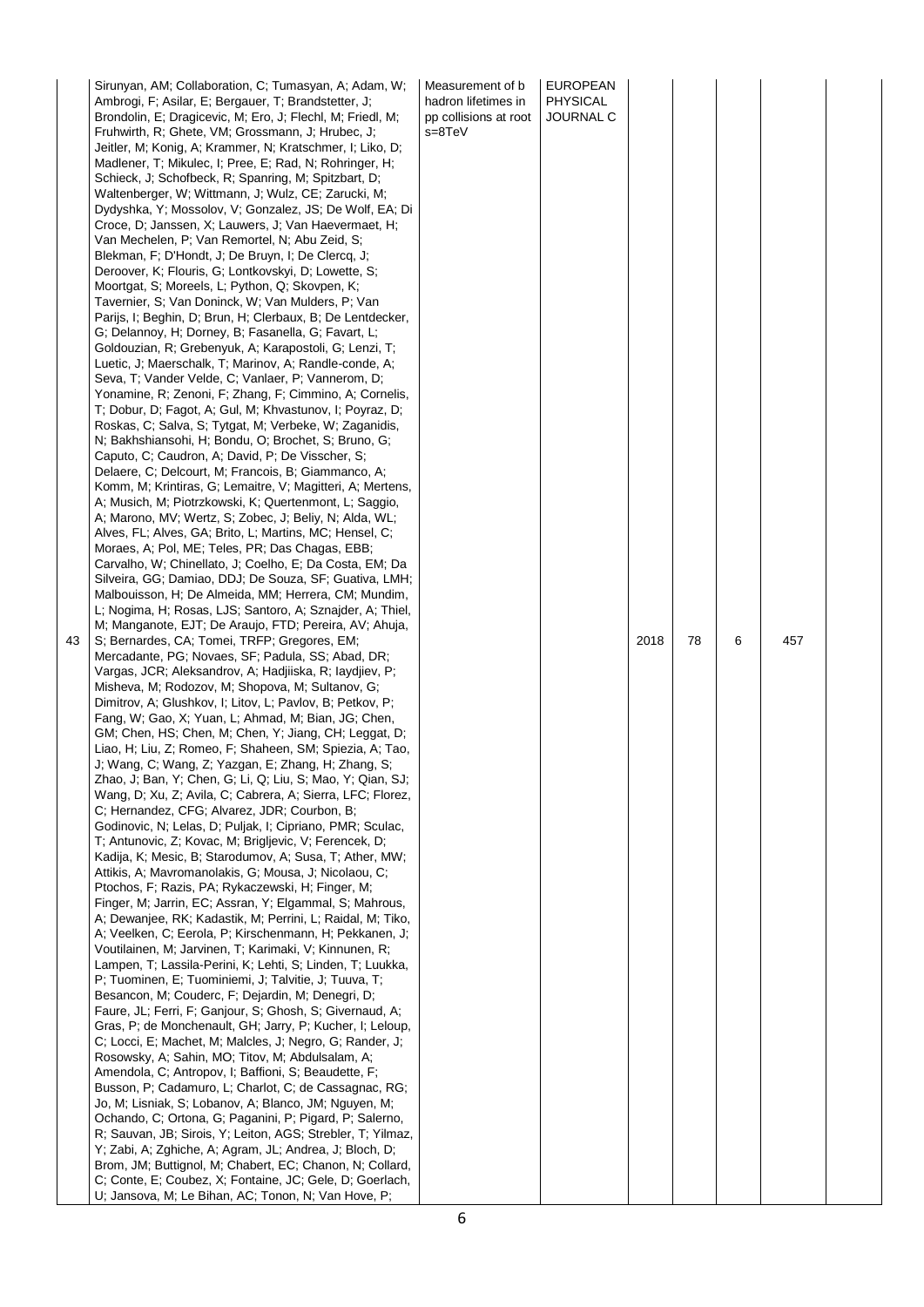Gadrat, S; Beauceron, S; Bernet, C; Boudoul, G; Chierici, R; Contardo, D; Depasse, P; ElMamouni, H; Fay, J; Finco, L; Gascon, S; Gouzevitch, M; Grenier, G; Ille, B; Lagarde, F; Laktineh, IB; Lethuillier, M; Mirabito, L; Pequegnot, AL; Perries, S; Popov, A; Sordini, V; Donckt, MV; Viret, S; Toriashvili, T; Bagaturia, I; Autermann, C; Feld, L; Kiesel, MK; Klein, K; Lipinski, M; Preuten, M; Schomakers, C; Schulz, J; Verlage, T; Zhukov, V; Albert, A; Dietz-Laursonn, E; Duchardt, D; Endres, M; Erdmann, M; Erdweg, S; Esch, T; Fischer, R; Guth, A; Hamer, M; Hebbeker, T; Heidemann, C; Hoepfner, K; Knutzen, S; Merschmeyer, M; Meyer, A; Millet, P; Mukherjee, S; Pook, T; Radziej, M; Reithler, H; Rieger, M; Scheuch, F; Teyssier, D; Thuer, S; Flugge, G; Kargoll, B; Kress, T; Kunsken, A; Lingemann, J; Muller, T; Nehrkorn, A; Nowack, A; Pistone, C; Pooth, O; Stahl, A; Martin, MA; Arndt, T; Asawatangtrakuldee, C; Beernaert, K; Behnke, O; Behrens, U; Martinez, AB; Bin Anuar, AA; Borras, K; Botta, V; Campbell, A; Connor, P; Contreras-Campana, C; Costanza, F; Pardos, CD; Eckerlin, G; Eckstein, D; Eichhorn, T; Eren, E; Gallo, E; Garcia, JG; Geiser, A; Gizhko, A; Luyando, JMG; Grohsjean, A; Gunnellini, P; Guthoff, M; Harb, A; Hauk, J; Hempel, M; Jung, H; Kalogeropoulos, A; Kasemann, M; Keaveney, J; Kleinwort, C; Korol, I; Krucker, D; Lange, W; Lelek, A; Lenz, T; Leonard, J; Lipka, K; Lohmann, W; Mankel, R; Melzer-Pellmann, IA; Meyer, AB; Mittag, G; Mnich, J; Mussgiller, A; Ntomari, E; Pitzl, D; Raspereza, A; Roland, B; Savitskyi, M; Saxena, P; Shevchenko, R; Spannagel, S; Stefaniuk, N; Van Onsem, GP; Walsh, R; Wen, Y; Wichmann, K; Wissing, C; Zenaiev, O; Aggleton, R; Bein, S; Blobel, V; Vignali, MC; Dreyer, T; Garutti, E; Gonzalez, D; Haller, J; Hinzmann, A; Hoffmann, M; Karavdina, A; Klanner, R; Kogler, R; Kovalchuk, N; Kurz, S; Lapsien, T; Marchesini, I; Marconi, D; Meyer, M; Niedziela, M; Nowatschin, D; Pantaleo, F; Peiffer, T; Perieanu, A; Scharf, C; Schleper, P; Schmidt, A; Schumann, S; Schwandt, J; Sonneveld, J; Stadie, H; Steinbruck, G; Stober, FM; Stover, M; Tholen, H; Troendle, D; Usai, E; Vanelderen, L; Vanhoefer, A; Vormwald, B; Akbiyik, M; Barth, C; Baur, S; Butz, E; Caspart, R; Chwalek, T; Colombo, F; De Boer, W; Dierlamm, A; Freund, B; Friese, R; Giffels, M; Haitz, D; Hartmann, F; Heindl, SM; Husemann, U; Kassel, F; Kudella, S; Mildner, H; Mozer, MU; Muller, T; Plagge, M; Quast, G; Rabbertz, K; Schroder, M; Shvetsov, I; Sieber, G; Simonis, HJ; Ulrich, R; Wayand, S; Weber, M; Weiler, T; Williamson, S; Wohrmann, C; Wolf, R; Anagnostou, G; Daskalakis, G; Geralis, T; Giakoumopoulou, VA; Kyriakis, A; Loukas, D; Topsis-Giotis, I; Karathanasis, G; Kesisoglou, S; Panagiotou, A; Saoulidou, N; Kousouris, K; Evangelou, I; Foudas, C; Kokkas, P; Mallios, S; Manthos, N; Papadopoulos, I; Paradas, E; Strologas, J; Triantis, FA; Csanad, M; Filipovic, N; Pasztor, G; Suranyi, O; Veres, GI; Bencze, G; Hajdu, C; Horvath, D; Hunyadi, A; Sikler, F; Veszpremi, V; Zsigmond, AJ; Beni, N; Czellar, S; Karancsi, J; Makovec, A; Molnar, J; Szillasi, Z; Bartok, M; Raics, P; Trocsanyi, ZL; Ujvari, B; Choudhury, S; Komaragiri, JR; Bahinipati, S; Bhowmik, S; Mal, P; Mandal, K; Nayak, A; Sahoo, DK; Sahoo, N; Swain, SK; Bansal, S; Beri, SB; Bhatnagar, V; Chawla, R; Dhingra, N; Kalsi, AK; Kaur, A; Kaur, M; Kaur, S; Kumar, R; Kumari, P; Mehta, A; Singh, JB; Walia, G; Kumar, A; Shah, A; Bhardwaj, A; Chauhan, S; Choudhary, BC; Garg, RB; Keshri, S; Kumar, A; Malhotra, S; Naimuddin, M; Ranjan, K; Sharma, R; Bhardwaj, R; Bhattacharya, R; Bhattacharya, S; Bhawandeep, U; Dey, S; Dutt, S; Dutta, S; Ghosh, S; Majumdar, N; Modak, A; Mondal, K; Mukhopadhyay, S; Nandan, S; Purohit, A; Roy, A; Roy, D; Chowdhury, SR; Sarkar, S; Sharan, M; Thakur, S; Behera, PK; Chudasama, R; Dutta, D; Jha, V; Kumar, V; Mohanty, AK; Netrakanti, PK; Pant, LM; Shukla, P; Topkar, A; Aziz, T; Dugad, S; Mahakud, B; Mitra, S; Mohanty, GB; Sur, N; Sutar, B; Banerjee, S;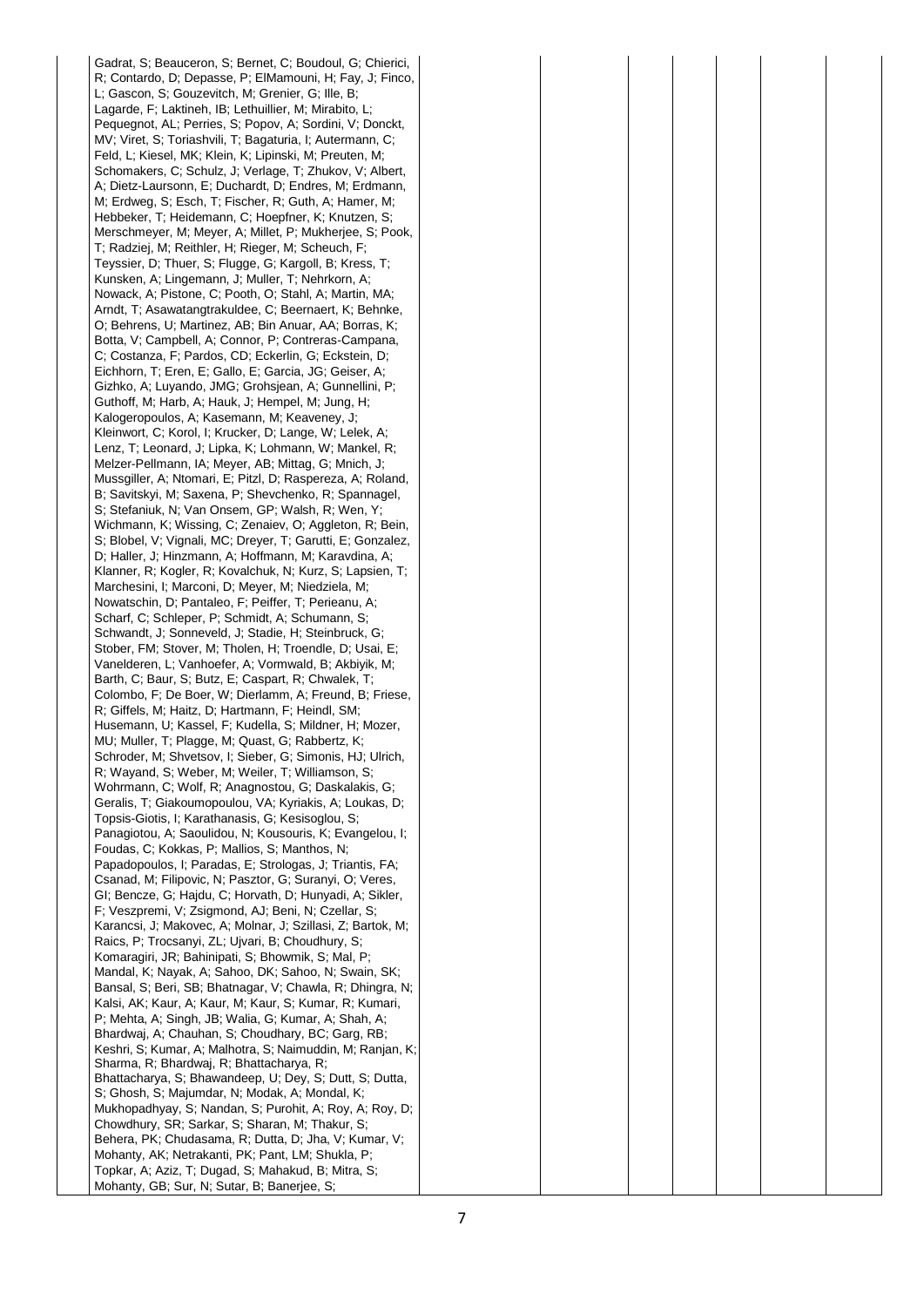Bhattacharya, S; Chatterjee, S; Das, P; Guchait, M; Jain, S; Kumar, S; Maity, M; Majumder, G; Mazumdar, K; Sarkar, T; Wickramage, N; Chauhan, S; Dube, S; Hegde, V; Kapoor, A; Kothekar, K; Pandey, S; Rane, A; Sharma, S; Chenarani, S; Tadavani, EE; Etesami, SM; Khakzad, M; Najafabadi, MM; Naseri, M; Mehdiabadi, SP; Hosseinabadi, FR; Safarzadeh, B; Zeinali, M; Felcini, M; Grunewald, M; Abbrescia, M; Calabria, C; Colaleo, A; Creanza, D; Cristella, L; De Filippis, N; De Palma, M; Errico, F; Fiore, L; Iaselli, G; Lezki, S; Maggi, G; Maggi, M; Miniello, G; My, S; Nuzzo, S; Pompili, A; Pugliese, G; Radogna, R; Ranieri, A; Selvaggi, G; Sharma, A; Silvestris, L; Venditti, R; Verwilligen, P; Abbiendi, G; Battilana, C; Bonacorsi, D; Borgonovi. L: BraibantGiacomelli, S; Campanini, R; Capiluppi, P; Castro, A; Cavallo, FR; Chhibra, SS; Codispoti, G; Cuffiani, M; Dallavalle, GM; Fabbri, F; Fanfani, A; Fasanella, D; Giacomelli, P; Grandi, C; Guiducci, L; Marcellini, S; Masetti, G; Montanari, A; Navarria, FL; Perrotta, A; Rossi, AM; Rovelli, T; Siroli, GP; Tosi, N; Albergo, S; Costa, S; Di Mattia, A; Giordano, F; Potenza, R; Tricomi, A; Tuve, C; Barbagli, G; Chatterjee, K; Ciulli, V; Civinini, C; D'Alessandro, R; Focardi, E; Lenzi, P; Meschini, M; Paoletti, S; Russo, L; Sguazzoni, G; Strom, D; Viliani, L; Benussi, L; Bianco, S; Fabbri, F; Piccolo, D; Primavera, F; Calvelli, V; Ferro, F; Robutti, E; Tosi, S; Benaglia, A; Brianza, L; Brivio, F; Ciriolo, V; Dinardo, ME; Dini, P; Fiorendi, S; Gennai, S; Ghezzi, A; Govoni, P; Malberti, M; Malvezzi, S; Manzoni, RA; Menasce, D; Moroni, L; Paganoni, M; Pauwels, K; Pedrini, D; Pigazzini, S; Ragazzi, S; Redaelli, N; de Fatis, TT; Buontempo, S; Cavallo, N; Di Guida, S; Fabozzi, F; Fienga, F; Iorio, AOM; Khan, WA; Lista, L; Meola, S; Paolucci, P; Sciacca, C; Thyssen, F; Azzi, P; Benato, L; Bisello, D; Boletti, A; Carlin, R; De Oliveira, ACA; Checchia, P; Dall'Osso, M; Manzano, PDC; Dorigo, T; Dosselli, U; Gasparini, F; Gasparini, U; Gozzelino, A; Lacaprara, S; Lujan, P; Margoni, M; Meneguzzo, AT; Passaseo, M; Pegoraro, M; Pozzobon, N; Ronchese, P; Rossin, R; Simonetto, F; Zanetti, M; Zumerle, G; Braghieri, A; Magnani, A; Montagna, P; Ratti, SP; Re, V; Ressegotti, M; Riccardi, C; Salvini, P; Vai, I; Vitulo, P; Solestizi, LA; Biasini, M; Bilei, GM; Cecchi, C; Ciangottini, D; Fano, L; Lariccia, P; Leonardi, R; Manoni, E; Mantovani, G; Mariani, V; Menichelli, M; Rossi, A; Santocchia, A; Spiga, D; Androsov, K; Azzurri, P; Bagliesi, G; Boccali, T; Borrello, L; Castaldi, R; Ciocci, MA; Dell'Orso, R; Fedi, G; Giannini, L; Giassi, A; Grippo, MT; Ligabue, F; Lomtadze, T; Manca, E; Mandorli, G; Martini, L; Messineo, A; Palla, F; Rizzi, A; Savoy-Navarro, A; Spagnolo, P; Tenchini, R; Tonelli, G; Venturi, A; Verdini, PG; Barone, L; Cavallari, F; Cipriani, M; Del Re, D; Di Marco, E; Diemoz, M; Gelli, S; Longo, E; Margaroli, F; Marzocchi, B; Meridiani, P; Organtini, G; Paramatti, R; Preiato, F; Rahatlou, S; Rovelli, C; Santanastasio, F; Amapane, N; Arcidiacono, R; Argiro, S; Arneodo, M; Bartosik, N; Bellan, R; Biino, C; Cartiglia, N; Costa, M; Covarelli, R; Degano, A; Demaria, N; Kiani, B; Mariotti, C; Maselli, S; Mazza, G; Migliore, E; Monaco, V; Monteil, E; Monteno, M; Obertino, MM; Pacher, L; Pastrone, N; Pelliccioni, M; Angioni, GLP; Ravera, F; Romero, A; Ruspa, M; Sacchi, R; Shchelina, K; Sola, V; Solano, A; Staiano, A; Traczyk, P; Belforte, S; Casarsa, M; Cossutti, F; Della Ricca, G; Zanetti, A; Kim, DH; Kim, GN; Kim, MS; Lee, J; Lee, S; Lee, SW; Moon, CS; Oh, YD; Sekmen, S; Son, DC; Yang, YC; Lee, A; Kim, H; Moon, DH; Oh, G; Cifuentes, JAB; Goh, J; Kim, TJ; Cho, S; Choi, S; Go, Y; Gyun, D; Ha, S; Hong, B; Jo, Y; Kim, Y; Lee, K; Lee, KS; Lee, S; Lim, J; Park, SK; Roh, Y; Almond, J; Kim, J; Kim, JS; Lee, H; Lee, K; Nam, K; Oh, SB; Radburn-Smith, BC; Seo, SH; Yang, UK; Yoo, HD; Yu, GB; Choi, M; Kim, H; Kim, JH; Lee, JSH; Park, IC; Choi, Y; Hwang, C; Lee, J; Yu, I; Choi, Y; Hwang, C; Lee, J; Yu, I; Dudenas, V; Juodagalvis, A; Vaitkus, J; Ahmed, I; Ibrahim, ZA; Ali, MABM; Idris, FM; Abdullah,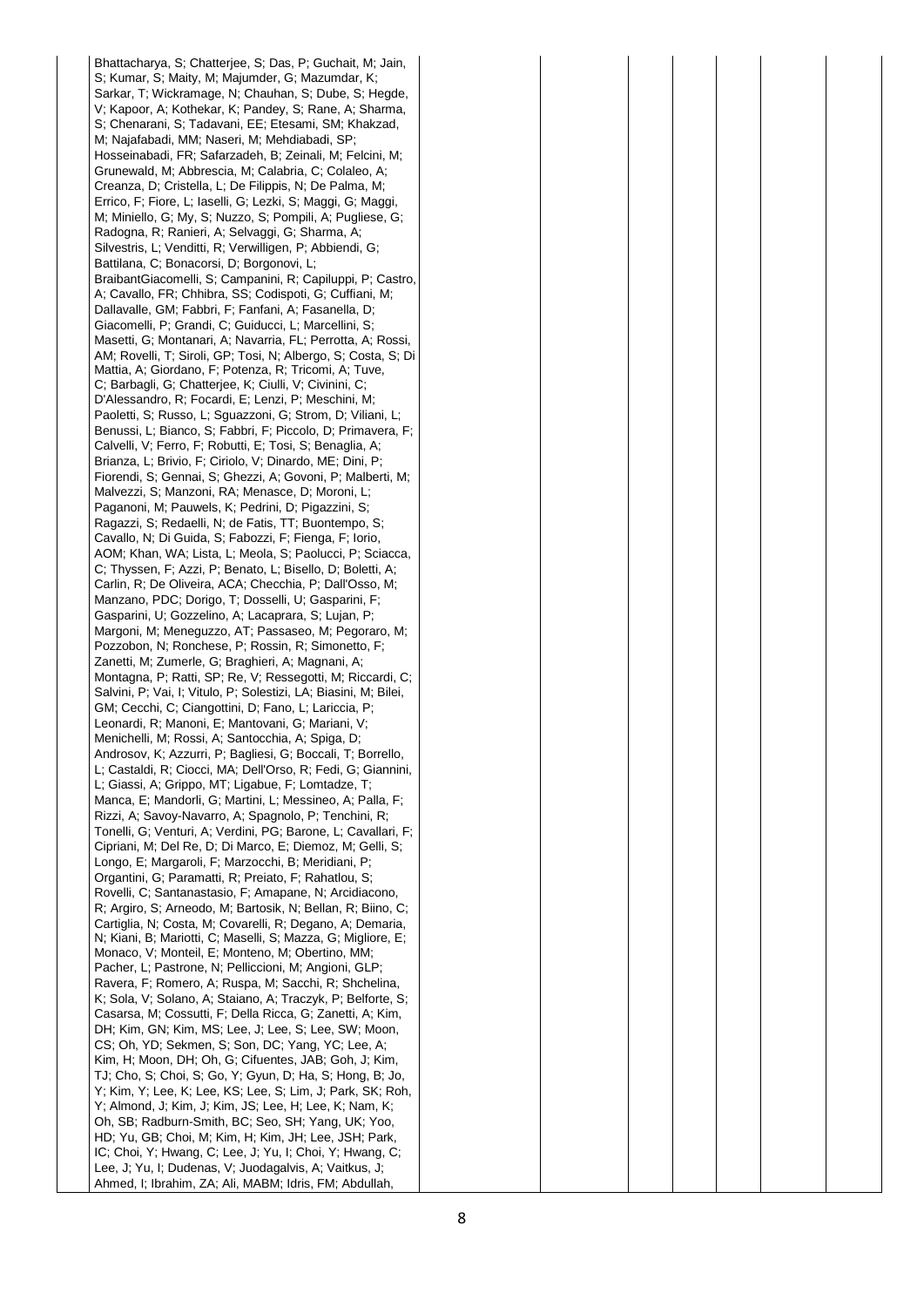WATW; Yusli, MN; Zolkapli, Z; Castilla-Valdez, H; De La Cruz-Burelo, E; Duran-Osuna, MC; La Cruz, IHD; Lopez-Fernandez, R; Guisao, JM; Rabadan-Trejo, RI; RamirezSanchez, G; Reyes-Almanza, R; Sanchez-Hernandez, A; Moreno, SC; Barrera, CO; Valencia, FV; Pedraza, I; Ibarguen, HAS; Estrada, CU; Pineda, AM; Krofcheck, D; Butler, PH; Ahmad, A; Ahmad, M; Hassan, Q; Hoorani, HR; Saddique, A; Shah, MA; Shoaib, M; Waqas, M; Bialkowska, H; Bluj, M; Boimska, B; Frueboes, T; Gorski, M; Kazana, M; Nawrocki, K; Szleper, M; Zalewski, P; Bunkowski, K; Byszuk, A; Doroba, K; Kalinowski, A; Konecki, M; Krolikowski, J; Misiura, M; Olszewski, M; Pyskir, A; Walczak, M; Bargassa, P; Silva, CBDE; Di Francesco, A; Faccioli, P; Galinhas, B; Gallinaro, M; Hollar, J; Leonardo, N; Iglesias, LL; Nemallapudi, MV; Seixas, J; Strong, G; Toldaiev, O; Vadruccio, D; Varela, J; Afanasiev, S; Bunin, P; Gavrilenko, M; Golutvin, I; Gorbunov, I; Kamenev, A; Karjavin, V; Lanev, A; Malakhov, A; Matveev, V; Palichik, V; Perelygin, V; Shmatov, S; Shulha, S; Skatchkov, N; Smirnov, V; Voytishin, N; Zarubin, A; Ivanov, Y; Kim, V; Kuznetsova, E; Levchenko, P; Murzin, V; Oreshkin, V; Smirnov, I; Sulimov, V; Uvarov, L; Vavilov, S; Vorobyev, A; Andreev, Y; Dermenev, A; Gninenko, S; Golubev, N; Karneyeu, A; Kirsanov, M; Krasnikov, N; Pashenkov, A; Tlisov, D; Toropin, A; Epshteyn, V; Gavrilov, V; Lychkovskaya, N; Popov, V; Pozdnyakov, I; Safronov, G; Spiridonov, A; Stepennov, A; Toms, M; Vlasov, E; Zhokin, A; Aushev, T; Bylinkin, A; Chistov, R; Danilov, M; Parygin, P; Philippov, D; Polikarpov, S; Tarkovskii, E; Andreev, V; Azarkin, M; Dremin, I; Kirakosyan, M; Terkulov, A; Baskakov, A; Belyaev, A; Boos, E; Dubinin, M; Dudko, L; Ershov, A; Gribushin, A; Klyukhin, V; Kodolova, O; Lokhtin, I; Miagkov, I; Obraztsov, S; Petrushanko, S; Savrin, V; Snigirev, A; Blinov, V; Skovpen, Y; Shtol, D; Azhgirey, I; Bayshev, I; Bitioukov, S; Elumakhov, D; Kachanov, V; Kalinin, A; Konstantinov, D; Mandrik, P; Petrov, V; Ryutin, R; Sobol, A; Troshin, S; Tyurin, N; Uzunian, A; Volkov, A; Adzic, P; Cirkovic, P; Devetak, D; Dordevic, M; Milosevic, J; Rekovic, V; Maestre, JA; Fernandez, AA; Luna, MB; Cerrada, M; Colino, N; De La Cruz, B; Peris, AD; Del Valle, AE; Bedoya, CF; Ramos, JPF; Flix, J; Fouz, MC; Garcia-Abia, P; Lopez, OG; Lopez, SG; Hernandez, JM; Josa, MI; Moran, D; Yzquierdo, APC; Pelayo, JP; Olmeda, AQ; Redondo, I; Romero, L; Soares, MS; Albajar, C; de Troconiz, JF; Missiroli, M; Cuevas, J; Erice, C; Menendez, JF; Caballero, IG; Fernandez, JRG; Cortezon, EP; Cruz, SS; Vischia, P; Garcia, JMV; Cabrillo, IJ; Calderon, A; Quero, BC; Curras, E; Campderros, JD; Fernandez, M; Garcia-Ferrero, J; Gomez, G; Virto, AL; Marco, J; Rivero, CM; del Arbol, PMR; Matorras, F; Gomez, JP; Rodrigo, T; Ruiz-Jimeno, A; Scodellaro, L; Trevisani, N; Vila, I; Cortabitarte, RV; Abbaneo, D; Akgun, B; Auffray, E; Baillon, P; Ball, AH; Barney, D; Bianco, M; Bloch, P; Bocci, A; Botta, C; Camporesi, T; Castello, R; Cepeda, M; Cerminara, G; Chapon, E; Chen, Y; d'Enterria, D; Dabrowski, A; Daponte, V; David, A; De Gruttola, M; De Roeck, A; Deelen, N; Dobson, M; Du Pree, T; Dunser, M; Dupont, N; Elliott-Peisert, A; Everaerts, P; Fallavollita, F; Franzoni, G; Fulcher, J; Funk, W; Gigi, D; Gilbert, A; Gill, K; Glege, F; Gulhan, D; Harris, P; Hegeman, J; Innocente, V; Jafari, A; Janot, P; Karacheban, O; Kieseler, J; Knunz, V; Kornmayer, A; Kortelainen, MJ; Lange, C; Lecoq, P; Lourenco, C; Lucchini, MT; Malgeri, L; Mannelli, M; Martelli, A; Meijers, F; Merlin, JA; Mersi, S; Meschi, E; Milenovic, P; Moortgat, F; Mulders, M; Neugebauer, H; Ngadiuba, J; Orfanelli, S; Orsini, L; Pape, L; Perez, E; Peruzzi, M; Petrilli, A; Petrucciani, G; Pfeiffer, A; Pierini, M; Rabady, D; Racz, A; Reis, T; Rolandi, G; Rovere, M; Sakulin, H; Schafer, C; Schwick, C; Seidel, M; Selvaggi, M; Sharma, A; Silva, P; Sphicas, P; Stakia, A; Steggemann, J; Stoye, M; Tosi, M; Treille, D; Triossi, A; Tsirou, A; Veckalns, V; Verweij, M; Zeuner, WD; Bertl, W; Caminada, L; Deiters, K; Erdmann,

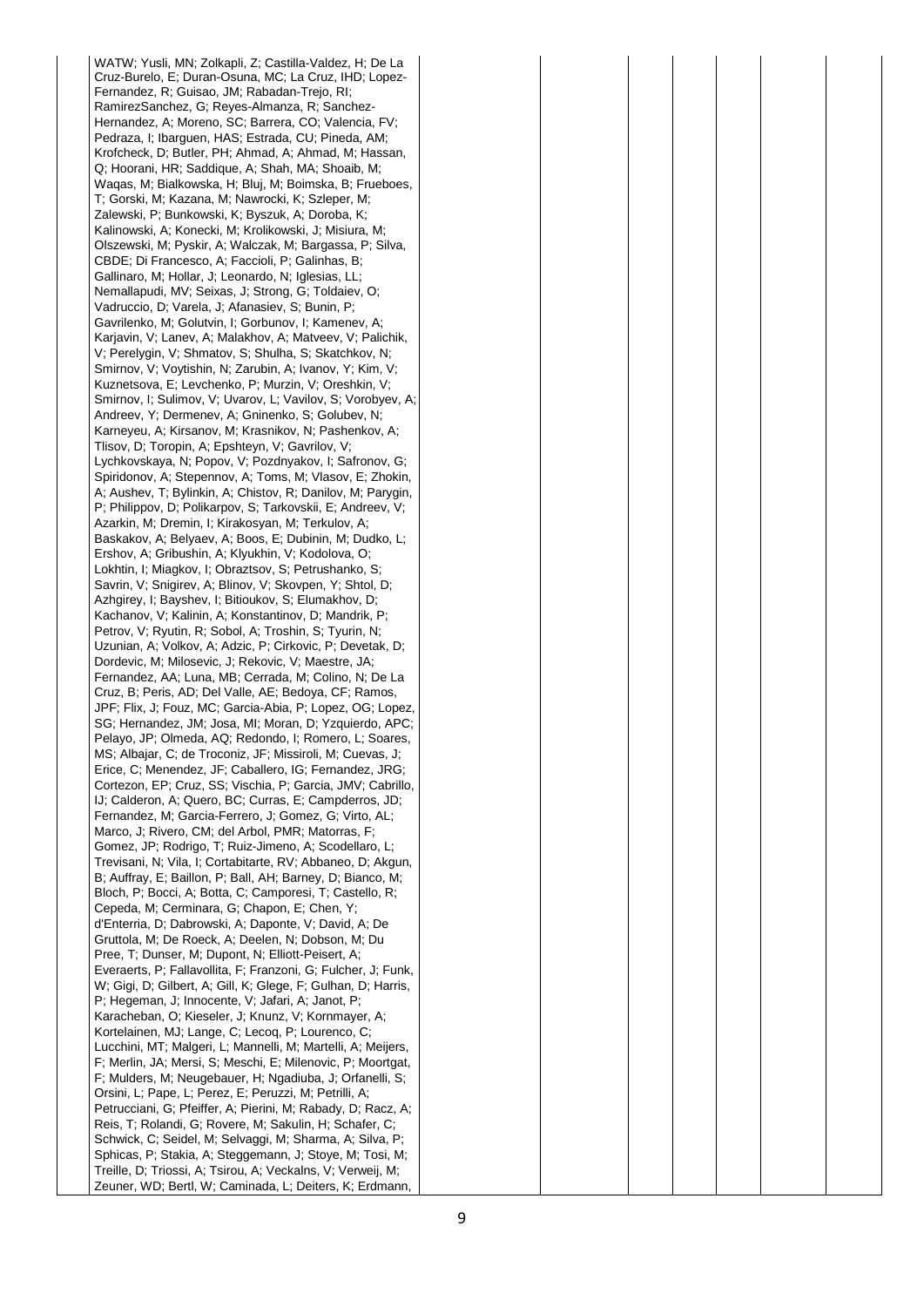W; Horisberger, R; Ingram, Q; Kaestli, HC; Kotlinski, D; Langenegger, U; Rohe, T; Wiederkehr, SA; Backhaus, M; Bani, L; Berger, P; Bianchini, L; Casal, B; Dissertori, G; Dittmar, M; Donega, M; Dorfer, C; Grab, C; Heidegger, C; Hits, D; Hoss, J; Kasieczka, G; Klijnsma, T; Lustermann, W; Mangano, B; Marionneau, M; Meinhard, MT; Meister, D; Micheli, F; Musella, P; Nessi-Tedaldi, F; Pandolfi, F; Pata, J; Pauss, F; Perrin, G; Perrozzi, L; Reichmann, M; Becerra, DAS; Schonenberger, M; Shchutska, L; Tavolaro, VR; Theofilatos, K; Olsson, MLV; Wallny, R; Zhu, DH; Aarrestad, TK; Amsler, C; Canelli, MF; De Cosa, A; Del Burgo, R; Donato, S; Galloni, C; Hreus, T; Kilminster, B; Pinna, D; Rauco, G; Robmann, P; Salerno, D; Schweiger, K; Seitz, C; Takahashi, Y; Zucchetta, A; Candelise, V; Doan, TH; Jain, S; Khurana, R; Kuo, CM; Lin, W; Pozdnyakov, A; Yu, SS; Kumar, A; Chang, P; Chao, Y; Chen, KF; Chen, PH; Fiori, F; Hou, WS; Hsiung, Y; Liu, YF; Lu, RS; Paganis, E; Psallidas, A; Steen, A; Tsai, JF; Asavapibhop, B; Kovitanggoon, K; Singh, G; Srimanobhas, N; Boran, F; Cerci, S; Damarseckin, S; Demiroglu, ZS; Dozen, C; Dumanoglu, I; Girgis, S; Gokbulut, G; Guler, Y; Hos, I; Kangal, EE; Kara, O; Topaksu, AK; Kiminsu, U; Oglakci, M; Onengut, G; Ozdemir, K; Cerci, DS; Tali, B; Turkcapar, S; Zorbakir, IS; Zorbilmez, C; Bilin, B; Karapinar, G; Ocalan, K; Yalvac, M; Zeyrek, M; Gulmez, E; Kaya, M; Kaya, O; Tekten, S; Yetkin, EA; Agaras, MN; Atay, S; Cakir, A; Cankocak, K; Grynyov, B; Levchuk, L; Ball, F; Beck, L; Brooke, JJ; Burns, D; Clement, E; Cussans, D; Davignon, O; Flacher, H; Goldstein, J; Heath, GP; Heath, HF; Jacob, J; Kreczko, L; Newbold, DM; Paramesvaran, S; Sakuma, T; ElNasrstorey, SS; Smith, D; Smith, VJ; Bell, KW; Belyaev, A; Brew, C; Brown, RM; Calligaris, L; Cieri, D; Cockerill, DJA; Coughlan, JA; Harder, K; Harper, S; Olaiya, E; Petyt, D; Shepherd-Themistocleous, CH; Thea, A; Tomalin, IR; Williams, T; Auzinger, G; Bainbridge, R; Borg, J; Breeze, S; Buchmuller, O; Bundock, A; Casasso, S; Citron, M; Colling, D; Corpe, L; Dauncey, P; Davies, G; De Wit, A; Della Negra, M; Di Maria, R; Elwood, A; Haddad, Y; Hall, G; Iles, G; James, T; Lane, R; Laner, C; Lyons, L; Magnan, AM; Malik, S; Mastrolorenzo, L; Matsushita, T; Nash, J; Nikitenko, A; Palladino, V; Pesaresi, M; Raymond, DM; Richards, A; Rose, A; Scott, E; Seez, C; Shtipliyski, A; Summers, S; Tapper, A; Uchida, K; Acosta, MV; Virdee, T; Wardle, N; Winterbottom, D; Wright, J; Zenz, SC; Cole, JE; Hobson, PR; Khan, A; Kyberd, P; Reid, ID; Symonds, P; Teodorescu, L; Turner, M; Zahid, S; Borzou, A; Call, K; Dittmann, J; Hatakeyama, K; Liu, H; Pastika, N; Smith, C; Bartek, R; Dominguez, A; Buccilli, A; Cooper, SI; Henderson, C; Rumerio, P; West, C; Arcaro, D; Avetisyan, A; Bose, T; Gastler, D; Rankin, D; Richardson, C; Rohlf, J; Sulak, L; Zou, D; Benelli, G; Cutts, D; Garabedian, A; Hadley, M; Hakala, J; Heintz, U; Hogan, JM; Kwok, KHM; Laird, E; Landsberg, G; Lee, J; Mao, Z; Narain, M; Pazzini, J; Piperov, S; Sagir, S; Syarif, R; Yu, D; Band, R; Brainerd, C; Breedon, R; Burns, D; Sanchez, MCD; Chertok, M; Conway, J; Conway, R; Cox, PT; Erbacher, R; Flores, C; Funk, G; Gardner, M; Ko, W; Lander, R; Mclean, C; Mulhearn, M; Pellett, D; Pilot, J; Shalhout, S; Shi, M; Smith, J; Stolp, D; Tos, K; Tripathi, M; Wang, Z; Bachtis, M; Bravo, C; Cousins, R; Dasgupta, A; Florent, A; Hauser, J; Ignatenko, M; Mccoll, N; Regnard, S; Saltzberg, D; Schnaible, C; Valuev, V; Bouvier, E; Burt, K; Clare, R; Ellison, J; Gary, JW; Shirazi, SMAG; Hanson, G; Heilman, J; Kennedy, E; Lacroix, F; Long, OR; Negrete, MO; Paneva, MI; Si, W; Wang, L; Wei, H; Wimpenny, S; Yates, BR; Branson, JG; Cittolin, S; Derdzinski, M; Gilbert, D; Hashemi, B; Holzner, A; Klein, D; Kole, G; Krutelyov, V; Letts, J; Macneill, I; Masciovecchio, M; Olivito, D; Padhi, S; Pieri, M; Sani, M; Sharma, V; Simon, S; Tadel, M; Vartak, A; Wasserbaech, S; Wood, J; Wurthwein, F; Yagil, A; Della Porta, GZ; Amin, N; Bhandari, R; Bradmiller-Feld, J; Campagnari, C; Dishaw, A; Dutta, V; Sevilla, MF; George, C; Golf, F;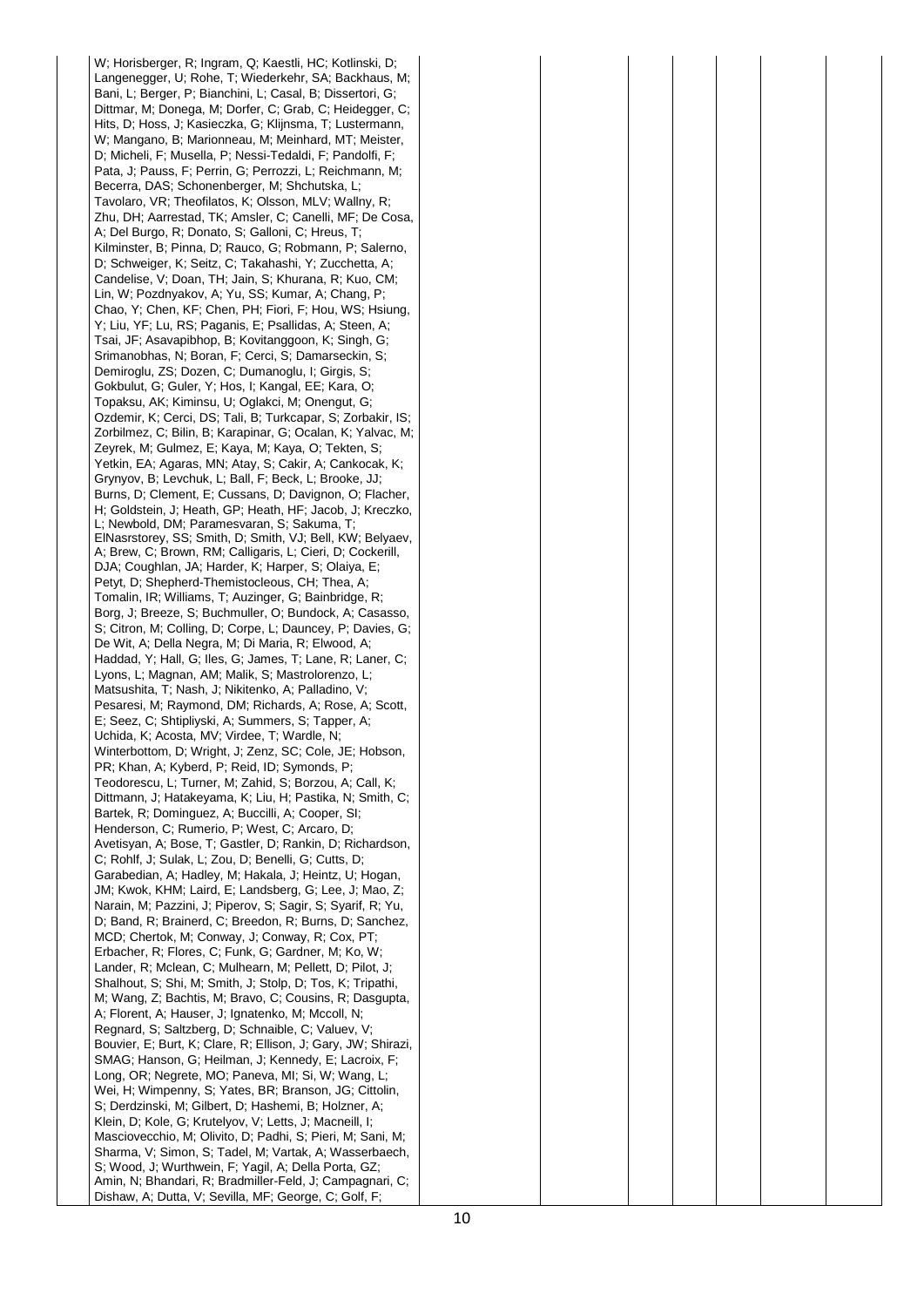Gouskos, L; Gran, J; Heller, R; Incandela, J; Mullin, SD; Ovcharova, A; Qu, H; Richman, J; Stuart, D; Suarez, I; Yoo, J; Anderson, D; Bendavid, J; Bornheim, A; Lawhorn, JM; Newman, HB; Nguyen, T; Pena, C; Spiropulu, M; Vlimant, JR; Xie, S; Zhang, Z; Zhu, RY; Andrews, MB; Ferguson, T; Mudholkar, T; Paulini, M; Russ, J; Sun, M; Vogel, H; Vorobiev, I; Weinberg, M; Cumalat, JP; Ford, WT; Jensen, F; Johnson, A; Krohn, M; Leontsinis, S; Mulholland, T; Stenson, K; Wagner, SR; Alexander, J; Chaves, J; Chu, J; Dittmer, S; Mcdermott, K; Mirman, N; Patterson, JR; Quach, D; Rinkevicius, A; Ryd, A; Skinnari, L; Soffi, L; Tan, SM; Tao, Z; Thom, J; Tucker, J; Wittich, P; Zientek, M; Abdullin, S; Albrow, M; Alyari, M; Apollinari, G; Apresyan, A; Apyan, A; Banerjee, S; Bauerdick, LAT; Beretvas, A; Berryhill, J; Bhat, PC; Bolla, G; Burkett, K; Butler, JN; Canepa, A; Cerati, GB; Cheung, HWK; Chlebana, F; Cremonesi, M; Duarte, J; Elvira, VD; Freeman, J; Gecse, Z; Gottschalk, E; Gray, L; Green, D; Grunendahl, S; Gutsche, O; Harris, RM; Hasegawa, S; Hirschauer, J; Hu, Z; Jayatilaka, B; Jindariani, S; Johnson, M; Joshi, U; Klima, B; Kreis, B; Lammel, S; Lincoln, D; Lipton, R; Liu, M; Liu, T; Sa, RL; Lykken, J; Maeshima, K; Magini, N; Marraffino, JM; Mason, D; McBride, P; Merkel, P; Mrenna, S; Nahn, S; O'Dell, V; Pedro, K; Prokofyev, O; Rakness, G; Ristori, L; Schneider, B; Sexton-Kennedy, E; Soha, A; Spalding, WJ; Spiegel, L; Stoynev, S; Strait, J; Strobbe, N; Taylor, L; Tkaczyk, S; Tran, NV; Uplegger, L; Vaandering, EW; Vernieri, C; Verzocchi, M; Vidal, R; Wang, M; Weber, HA; Whitbeck, A; Acosta, D; Acosta, D; Avery, P; Bortignon, P; Bourilkov, D; Brinkerhoff, A; Carnes, A; Carver, M; Curry, D; Field, RD; Furic, IK; Konigsberg, J; Korytov, A; Kotov, K; Ma, P; Matchev, K; Mei, H; Mitselmakher, G; Rank, D; Sperka, D; Terentyev, N; Thomas, L; Wang, J; Wang, S; Yelton, J; Joshi, YR; Linn, S; Markowitz, P; Rodriguez, JL; Ackert, A; Adams, T; Askew, A; Hagopian, S: Hagopian, V: Johnson, KF: Kolberg, T: Martinez, G: Perry, T; Prosper, H; Saha, A; Santra, A; Sharma, V; Yohay, R; Baarmand, MM; Bhopatkar, V; Colafranceschi, S: Hohlmann, M: Noonan, D: Rov, T: Yumiceva, F: Adams, MR; Apanasevich, L; Berry, D; Betts, RR; Cavanaugh, R; Chen, X; Evdokimov, O; Gerber, CE; Hangal, DA; Hofman, DJ; Jung, K; Kamin, J; Gonzalez, IDS; Tonjes, MB; Trauger, H; Varelas, N; Wang, H; Wu, Z; Zhang, J; Bilki, B; Clarida, W; Dilsiz, K; Durgut, S; Gandrajula, RP; Haytmyradov, M; Khristenko, V; Merlo, JP; Mermerkaya, H; Mestvirishvili, A; Moeller, A; Nachtman, J; Ogul, H; Onel, Y; Ozok, F; Penzo, A; Snyder, C; Tiras, E; Wetzel, J; Yi, K; Blumenfeld, B; Cocoros, A; Eminizer, N; Fehling, D; Feng, L; Gritsan, AV; Maksimovic, P; Roskes, J; Sarica, U; Swartz, M; Xiao, M; You, C; Al-Bataineh, A; Baringer, P; Bean, A; Boren, S; Bowen, J; Castle, J; Khalil, S; Kropivnitskaya, A; Majumder, D; Mcbrayer, W; Murray, M; Royon, C; Sanders, S; Schmitz, E; Takaki, JDT; Wang, Q; Ivanov, A; Kaadze, K; Maravin, Y; Mohammadi, A; Saini, LK; Skhirtladze, N; Toda, S; Rebassoo, F; Wright, D; Anelli, C; Baden, A; Baron, O; Belloni, A; Calvert, B; Eno, SC; Feng, Y; Ferraioli, C; Hadley, NJ; Jabeen, S; Jeng, GY; Kellogg, RG; Kunkle, J; Mignerey, AC; Ricci-Tam, F; Shin, YH; Skuja, A; Tonwar, SC; Abercrombie, D; Allen, B; Azzolini, V; Barbieri, R; Baty, A; Bi, R; Brandt, S; Busza, W; Cali, IA; D'Alfonso, M; Demiragli, Z; Ceballos, GG; Goncharov, M; Hsu, D; Hu, M; Iiyama, Y; Innocenti, GM; Klute, M; Kovalskyi, D; Lai, YS; Lee, YJ; Levin, A; Luckey, PD; Maier, B; Marini, AC; Mcginn, C; Mironov, C; Narayanan, S; Niu, X; Paus, C; Roland, C; Roland, G; Salfeld-Nebgen, J; Stephans, GSF; Tatar, K; Velicanu, D; Wang, J; Wang, TW; Wyslouch, B; Benvenuti, AC; Chatterjee, RM; Evans, A; Hansen, P; Hiltbrand, J; Kalafut, S; Kubota, Y; Lesko, Z; Mans, J; Nourbakhsh, S; Ruckstuhl, N; Rusack, R; Turkewitz, J; Wadud, MA; Acosta, JG; Oliveros, S; Avdeeva, E; Bloom, K; Claes, DR; Fangmeier, C; Suarez, RG; Kamalieddin, R;

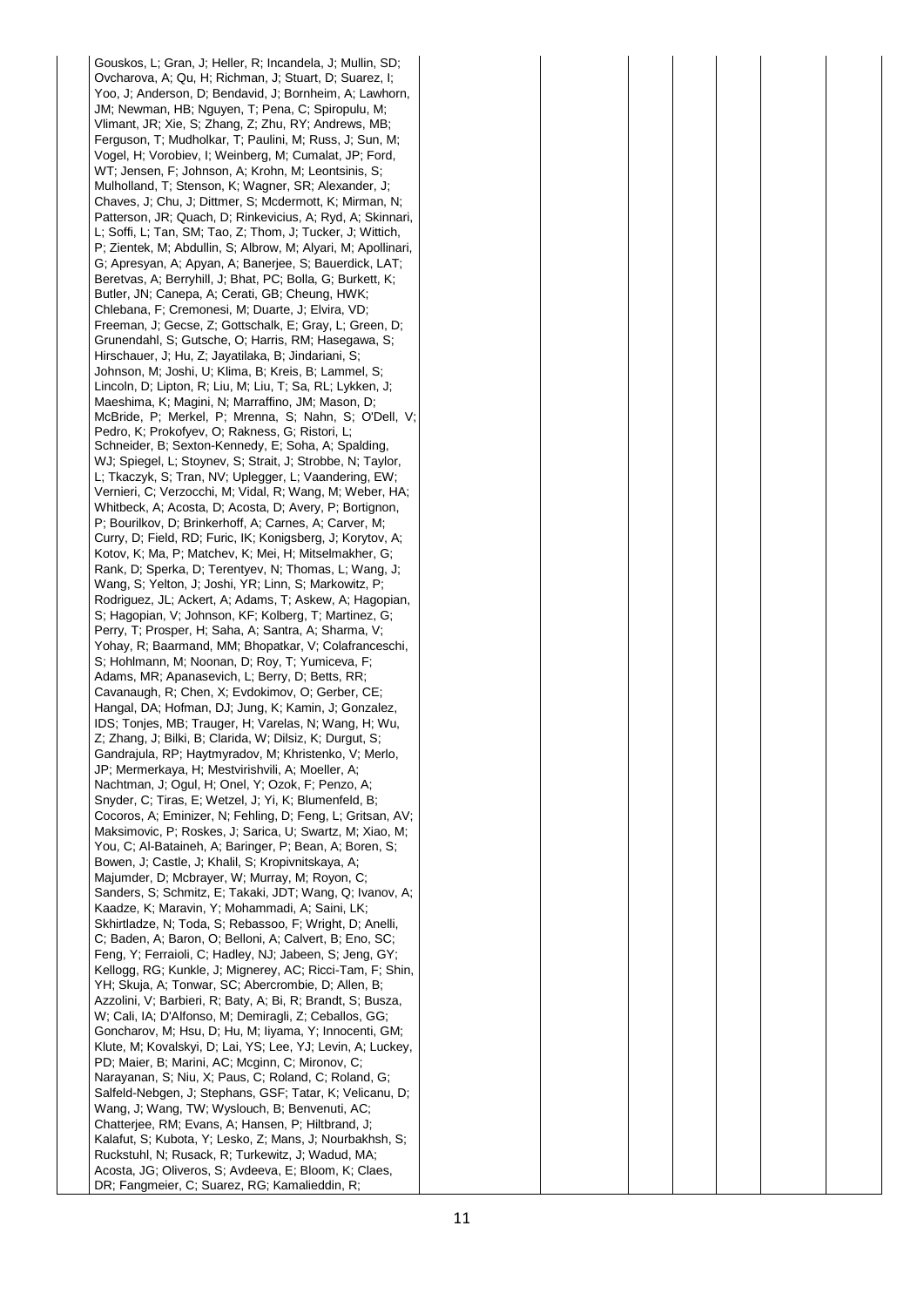Kravchenko, I; Monroy, J; Siado, JE; Snow, GR; Stieger, B; Dolen, J; Godshalk, A; Harrington, C; Iashvili, I; Nguyen, D; Parker, A; Rappoccio, S; Roozbahani, B; Alverson, G; Barberis, E; Hortiangtham, A; Massironi, A; Morse, DM; Orimoto, T; De Lima, RT; Trocino, D; Wood, D; Bhattacharya, S; Charaf, O; Hahn, KA; Mucia, N; Odell, N; Pollack, B; Schmitt, MH; Sung, K; Trovato, M; Velasco, M; Dev, N; Hildreth, M; Anampa, KH; Jessop, C; Karmgard, DJ; Kellams, N; Lannon, K; Loukas, N; Marinelli, N; Meng, F; Mueller, C; Musienko, Y; Planer, M; Reinsvold, A; Ruchti, R; Smith, G; Taroni, S; Wayne, M; Wolf, M; Woodard, A; Alimena, J; Antonelli, L; Bylsma, B; Durkin, LS; Flowers, S; Francis, B; Hart, A; Hill, C; Ji, W; Liu, B; Luo, W; Puigh, D; Winer, BL; Wulsin, HW; Cooperstein, S; Driga, O; Elmer, P; Hardenbrook, J; Hebda, P; Higginbotham, S; Lange, D; Luo, J; Marlow, D; Mei, K; Ojalvo, I; Olsen, J; Palmer, C; Piroue, P; Stickland, D; Tully, C; Malik, S; Norberg, S; Barker, A; Barnes, VE; Das, S; Folgueras, S; Gutay, L; Jha, MK; Jones, M; Jung, AW; Khatiwada, A; Miller, DH; Neumeister, N; Peng, CC; Qiu, H; Schulte, JF; Sun, J; Wang, F; Xie, W; Cheng, T; Parashar, N; Stupak, J; Adair, A; Chen, Z; Ecklund, KM; Freed, S; Geurts. FJM: Guilbaud, M; Kilpatrick, M; Li, W; Michlin, B; Northup, M; Padley, BP; Roberts, J; Rorie, J; Shi, W; Tu, Z; Zabel, J; Zhang, A; Bodek, A; De Barbaro, P; Demina, R; Duh, YT; Ferbel, T; Galanti, M; Garcia-Bellido, A; Han, J; Hindrichs, O; Khukhunaishvili, A; Lo, KH; Tan, P; Verzetti, M; Ciesielski, R; Goulianos, K; Mesropian, C; Agapitos, A; Chou, JP; Gershtein, Y; Espinosa, TAG; Halkiadakis, E; Heindl, M; Hughes, E; Kaplan, S; Elayavalli, RK; Kyriacou, S; Lath, A; Montalvo, R; Nash, K; Osherson, M; Saka, H; Salur, S; Schnetzer, S; Sheffield, D; Somalwar, S; Stone, R; Thomas, S; Thomassen, P; Walker, M; Delannoy, AG; Foerster, M; Heideman, J; Riley, G; Rose, K; Spanier, S; Thapa, K; Bouhali, O; Hernandez, AC; Celik, A; Dalchenko, M; De Mattia, M; Delgado, A; Dildick, S; Eusebi, R; Gilmore, J; Huang, T; Kamon, T; Mueller, R; Pakhotin, Y; Patel, R; Perloff, A; Pernie, L; Rathjens, D; Safonov, A; Tatarinov, A; Ulmer, KA; Akchurin, N; Damgov, J; De Guio, F; Dudero, PR; Faulkner, J; Gurpinar, E; Kunori, S; Lamichhane, K; Lee, SW; Libeiro, T; Peltola, T; Undleeb, S; Volobouev, I; Wang, Z; Greene, S; Gurrola, A; Janjam, R; Johns, W; Maguire, C; Melo, A; Ni, H; Padeken, K; Sheldon, P; Tuo, S; Velkovska, J; Xu, Q; Arenton, MW; Barria, P; Cox, B; Hirosky, R; Joyce, M; Ledovskoy, A; Li, H; Neu, C; Sinthuprasith, T; Wang, Y; Wolfe, E; Xia, F; Harr, R; Karchin, PE; Poudyal, N; Sturdy, J; Thapa, P; Zaleski, S; Brodski, M; Buchanan, J; Caillol, C; Dasu, S; Dodd, L; Duric, S; Gomber, B; Grothe, M; Herndon, M; Herve, A; Hussain, U; Klabbers, P; Lanaro, A; Levine, A; Long, K; Loveless, R; Polese, G; Ruggles, T; Savin, A; Smith, N; Smith, WH; Taylor, D; Woods, N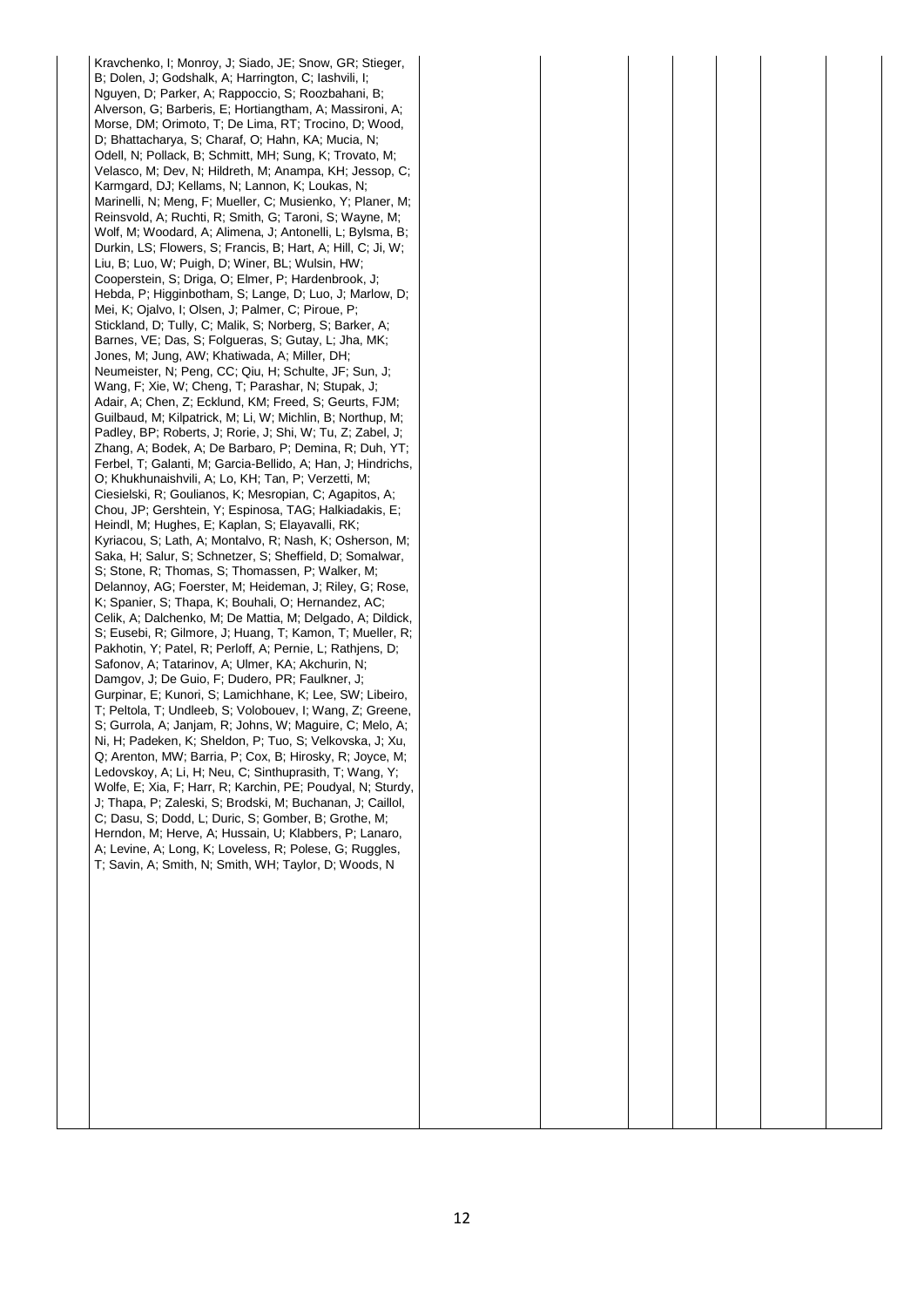| 44 | Pak, M; Fernandez, FV; Dundar, G                                                  | A novel design<br>methodology for the<br>mixed-domain<br>optimization of a<br><b>MEMS</b><br>accelerometer                                                                | <b>INTEGRATIO</b><br>N-THE VLSI<br><b>JOURNAL</b>         | 2018 | 62  |    | 314         | 321   |
|----|-----------------------------------------------------------------------------------|---------------------------------------------------------------------------------------------------------------------------------------------------------------------------|-----------------------------------------------------------|------|-----|----|-------------|-------|
| 45 | Chambre, L; Degirmenci, A; Sanyal, R; Sanyal, A                                   | Multi-Functional<br>Nanogels as<br>Theranostic<br>Platforms:<br>Exploiting<br>Reversible and<br>Nonreversible<br>Linkages for<br>Targeting, Imaging,<br>and Drug Delivery | <b>BIOCONJUG</b><br><b>ATE</b><br><b>CHEMISTRY</b>        | 2018 | 29  | 6  | 1885        | 1896  |
| 46 | Oz, Y; Sanyal, A                                                                  | The Taming of the<br>Maleimide:<br>Fabrication of<br>MaleimideContaining<br>'Clickable'<br><b>Polymeric Materials</b>                                                     | <b>CHEMICAL</b><br><b>RECORD</b>                          | 2018 | 18  | 6  | 570         | 586   |
| 47 | Uluc, N; Unlu, MB; Gulsen, G; Erkol, H                                            | Extended<br>photoacoustic<br>transport model for<br>characterization of<br>red blood cell<br>morphology in<br>microchannel flow                                           | <b>BIOMEDICAL</b><br><b>OPTICS</b><br><b>EXPRESS</b>      | 2018 | 9   | 6  | 2785        | 2809  |
| 48 | Unal, G; Crump, MG; Viney, TJ; Eltes, T; Katona, L;<br>Klausberger, T; Somogyi, P | Spatio-temporal<br>specialization of<br>GABAergic<br>septohippocampal<br>neurons for rhythmic<br>network activity                                                         | <b>BRAIN</b><br><b>STRUCTURE</b><br>& FUNCTION            | 2018 | 223 | 5  | 2409        | 2432  |
| 49 | Alaybeyoglu, B; Akbulut, BS; Ozkirimli, E                                         | pVEC hydrophobic<br>N-terminus is critical<br>for<br>antibacterial activity                                                                                               | <b>JOURNAL</b><br>OF PEPTIDE<br><b>SCIENCE</b>            | 2018 | 24  | 6  | <b>UNSP</b> | e3083 |
| 50 | Kaynak, BT; Findik, D; Doruker, P                                                 | <b>RESPEC</b><br>Incorporates<br><b>Residue Specificity</b><br>and the Ligand<br>Effect into the<br><b>Elastic Network</b><br>Model                                       | <b>JOURNAL</b><br>OF<br>PHYSICAL<br><b>CHEMISTRY</b><br>B | 2018 | 122 | 21 | 5347        | 5355  |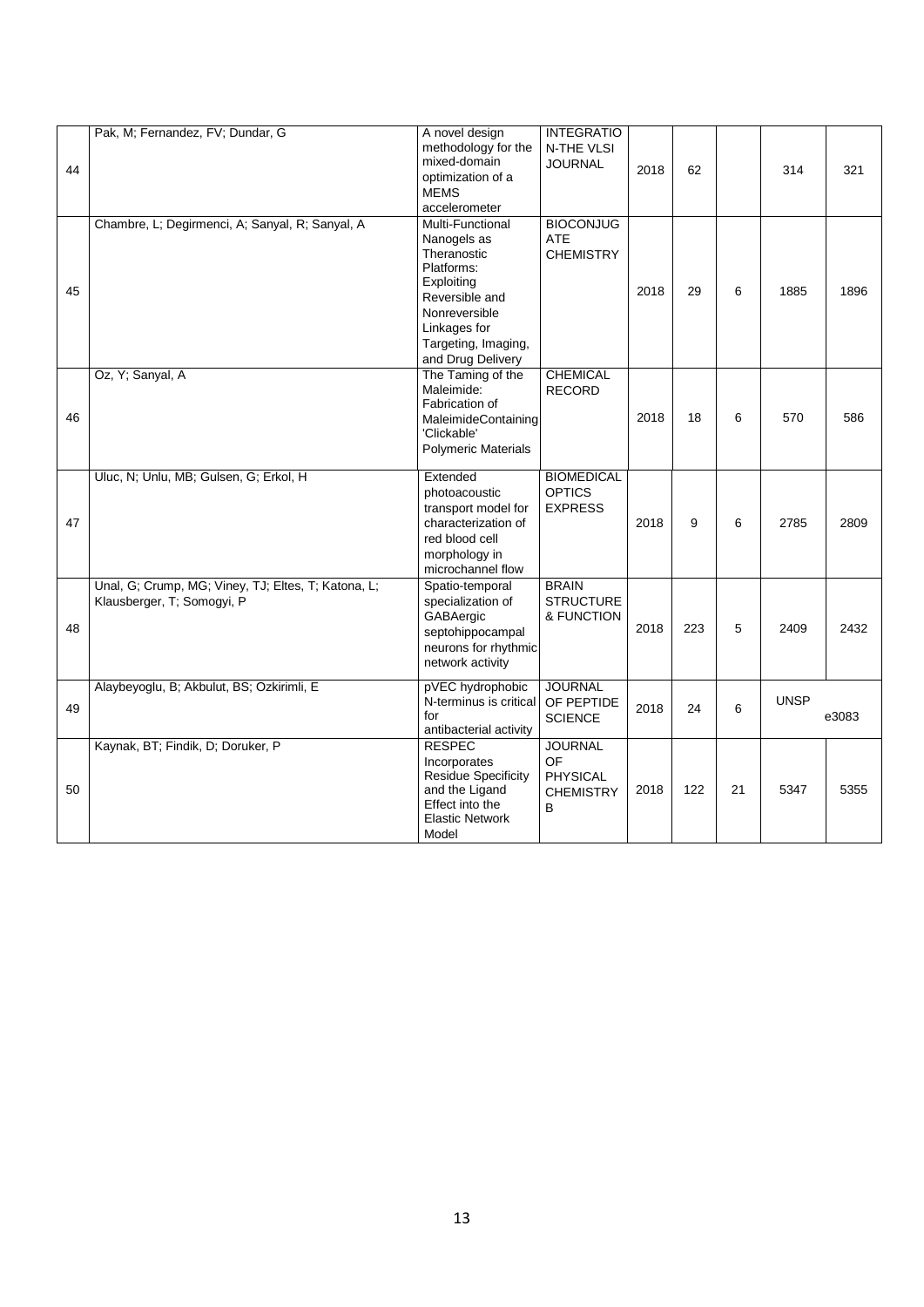|    | Sirunyan, AM; Collaboration, C; Tumasyan, A; Adam, W;                                                             | Search for Heavy   | PHYSICAL       |      |     |    |       |  |
|----|-------------------------------------------------------------------------------------------------------------------|--------------------|----------------|------|-----|----|-------|--|
|    | Ambrogi, F; Asilar, E; Bergauer, T; Brandstetter, J;                                                              | Neutral Leptons in | REVIEW         |      |     |    |       |  |
|    | Brondolin, E; Dragicevic, M; Eroe, J; Valle, AE; Flechl, M;                                                       | Events with Three  | <b>LETTERS</b> |      |     |    |       |  |
|    | Friedl, M; Fruehwirth, R; Ghete, VM; Grossmann, J;                                                                | Charged Leptons in |                |      |     |    |       |  |
|    | Hrubec, J; Jeitler, M; Koenig, A; Krammer, N;                                                                     | Proton-Proton      |                |      |     |    |       |  |
|    | Kraetschmer, I; Liko, D; Madlener, T; Mikulec, I; Pree, E;                                                        | Collisions at root |                |      |     |    |       |  |
|    | Rad, N; Rohringer, H; Schieck, J; Schoefbeck, R;                                                                  | $s = 13 TeV$       |                |      |     |    |       |  |
|    | Spanring, M; Spitzbart, D; Taurok, A; Waltenberger, W;                                                            |                    |                |      |     |    |       |  |
|    | Wittmann, J; Wulz, CE; Zarucki, M; Chekhovsky, V;                                                                 |                    |                |      |     |    |       |  |
|    | Mossolov, V; Gonzalez, JS; DeWolf, EA; Croce, D;                                                                  |                    |                |      |     |    |       |  |
|    | Janssen, X; Lauwers, J; Pieters, M; De Klundert, M;                                                               |                    |                |      |     |    |       |  |
|    | Haevermaet, H; Mechelen, P; Remortel, N; Zeid, S;                                                                 |                    |                |      |     |    |       |  |
|    | Blekman, F; D'Hondt, J; Bruyn, I; Clercq, J; Deroover, K;                                                         |                    |                |      |     |    |       |  |
|    | Flouris, G; Lontkovskyi, D; Lowette, S; Marchesini, I;                                                            |                    |                |      |     |    |       |  |
|    | Moortgat, S; Moreels, L; Python, Q; Skovpen, K;                                                                   |                    |                |      |     |    |       |  |
|    | Tavernier, S; Doninck, W; Mulders, P; Parijs, I; Beghin, D;                                                       |                    |                |      |     |    |       |  |
|    | Bilin, B; Brun, H; Clerbaux, B; Lentdecker, G; Delannoy,<br>H; Dorney, B; Fasanella, G; Favart, L; Goldouzian, R; |                    |                |      |     |    |       |  |
|    | Grebenyuk, A; Kalsi, AK; Lenzi, T; Luetic, J; Maerschalk,                                                         |                    |                |      |     |    |       |  |
|    | T; Seva, T; Starling, E; Velde, C; Vanlaer, P; Vannerom,                                                          |                    |                |      |     |    |       |  |
|    | D; Yonamine, R; Zenoni, F; Cornelis, T; Dobur, D; Fagot,                                                          |                    |                |      |     |    |       |  |
|    | A; Gul, M; Khvastunov, I; Poyraz, D; Roskas, C; Trocino,                                                          |                    |                |      |     |    |       |  |
|    | D; Tytgat, M; Verbeke, W; Vit, M; Zaganidis, N;                                                                   |                    |                |      |     |    |       |  |
|    | Bakhshiansohi, H; Bondu, O; Brochet, S; Bruno, G;                                                                 |                    |                |      |     |    |       |  |
|    | Caputo, C; Caudron, A; David, P; Visscher, S; Delaere, C;                                                         |                    |                |      |     |    |       |  |
|    | Delcourt, M; Francois, B; Giammanco, A; Krintiras, G;                                                             |                    |                |      |     |    |       |  |
|    | Lemaitre, V; Magitteri, A; Mertens, A; Musich, M;                                                                 |                    |                |      |     |    |       |  |
|    | Piotrzkowski, K; Quertenmont, L; Saggio, A; Marono, MV;                                                           |                    |                |      |     |    |       |  |
|    | Wertz, S; Zobec, J; Junior, WL; Alves, FL; Alves, GA;                                                             |                    |                |      |     |    |       |  |
|    | Brito, L; Silva, G; Hensel, C; Moraes, A; Pol, ME; Teles,                                                         |                    |                |      |     |    |       |  |
|    | P; Das Chagas, EB; Carvalho, W; Chinellato, J; Coelho,                                                            |                    |                |      |     |    |       |  |
|    | E; Costa, EM; Silveira, GG; Damiao, DJ; De Souza, S;                                                              |                    |                |      |     |    |       |  |
|    | Guativa, LM; Malbouisson, H; De Almeida, M; Herrera, C;                                                           |                    |                |      |     |    |       |  |
|    | Mundim, L; Nogima, H; Rosas, LJ; Santoro, A; Sznajder,                                                            |                    |                |      |     |    |       |  |
|    | A; Thiel, M; Manganote, EJ; De Araujo, FDS; Pereira, A;                                                           |                    |                |      |     |    |       |  |
|    | Ahuja, S; Bernardes, CA; Tomei, TRP; Gregores, EM;                                                                |                    |                |      |     |    |       |  |
|    | Mercadante, PG; Novaes, SF; Padula, SS; Abad, DR;                                                                 |                    |                |      |     |    |       |  |
| 51 | Vargas, JC; Aleksandrov, A; Hadjiiska, R; laydjiev, P;                                                            |                    |                | 2018 | 120 | 22 | 2E+05 |  |
|    | Marinov, A; Misheva, M; Rodozov, M; Shopova, M;                                                                   |                    |                |      |     |    |       |  |
|    | Sultanov, G; Dimitrov, A; Litov, L; Pavlov, B; Petkov, P;                                                         |                    |                |      |     |    |       |  |
|    |                                                                                                                   |                    |                |      |     |    |       |  |
|    | Fang, W; Gao, X; Yuan, L; Ahmad, M; Bian, JG; Chen,                                                               |                    |                |      |     |    |       |  |
|    | GM; Chen, HS; Chen, M; Chen, Y; Jiang, CH; Leggat, D;                                                             |                    |                |      |     |    |       |  |
|    | Liao, H; Liu, Z; Romeo, F; Shaheen, SM; Spiezia, A; Tao,                                                          |                    |                |      |     |    |       |  |
|    | J; Wang, C; Wang, Z; Yazgan, E; Zhang, H; Zhao, J; Ban,                                                           |                    |                |      |     |    |       |  |
|    | Y; Chen, G; Li, J; Li, Q; Liu, S; Mao, Y; Qian, SJ; Wang,                                                         |                    |                |      |     |    |       |  |
|    | D; Xu, Z; Wang, Y; Avila, C; Cabrera, A; Montoya, CAC;                                                            |                    |                |      |     |    |       |  |
|    | Sierra, LFC; Florez, C; Hernandez, CF; Alvarez, JDR;                                                              |                    |                |      |     |    |       |  |
|    | Delgado, MAS; Courbon, B; Godinovic, N; Lelas, D;                                                                 |                    |                |      |     |    |       |  |
|    | Puljak, I; Cipriano, PMR; Sculac, T; Antunovic, Z; Kovac,                                                         |                    |                |      |     |    |       |  |
|    | M; Briglievic, V; Ferencek, D; Kadija, K; Mesic, B;                                                               |                    |                |      |     |    |       |  |
|    | Starodumov, A; Susa, T; Ather, MW; Attikis, A;<br>Mavromanolakis, G; Mousa, J; Nicolaou, C; Ptochos, F;           |                    |                |      |     |    |       |  |
|    |                                                                                                                   |                    |                |      |     |    |       |  |
|    | Razis, PA; Rykaczewski, H; Finger, M; Finger, M; Jarrin,<br>EC; Assran, Y; Elgammal, S; Khalil, S; Bhowmik, S;    |                    |                |      |     |    |       |  |
|    | Dewanjee, RK; Kadastik, M; Perrini, L; Raidal, M;                                                                 |                    |                |      |     |    |       |  |
|    | Veelken, C; Eerola, P; Kirschenmann, H; Pekkanen, J;                                                              |                    |                |      |     |    |       |  |
|    | Voutilainen, M; Havukainen, J; Heikkila, JK; Jarvinen, T;                                                         |                    |                |      |     |    |       |  |
|    | Karimaki, V; Kinnunen, R; Lampen, T; Lassila-Perini, K;                                                           |                    |                |      |     |    |       |  |
|    | Laurila, S; Lehti, S; Linden, T; Luukka, P; Maenpaa, T;                                                           |                    |                |      |     |    |       |  |
|    | Siikonen, H; Tuominen, E; Tuominiemi, J; Tuuva, T;                                                                |                    |                |      |     |    |       |  |
|    | Besancon, M; Couderc, F; Dejardin, M; Denegri, D;                                                                 |                    |                |      |     |    |       |  |
|    | Faure, JL; Ferri, F; Ganjour, S; Ghosh, S; Givernaud, A;                                                          |                    |                |      |     |    |       |  |
|    | Gras, P; Monchenault, GH; Jarry, P; Leloup, C; Locci, E;                                                          |                    |                |      |     |    |       |  |
|    | Machet, M; Malcles, J; Negro, G; Rander, J; Rosowsky,                                                             |                    |                |      |     |    |       |  |
|    | A; Sahin, MO; Titov, M; Abdulsalam, A; Amendola, C;                                                               |                    |                |      |     |    |       |  |
|    | Antropov, I; Baffioni, S; Beaudette, F; Busson, P;                                                                |                    |                |      |     |    |       |  |
|    | Cadamuro, L; Charlot, C; de Cassagnac, RG; Jo, M;                                                                 |                    |                |      |     |    |       |  |
|    | Kucher, I; Lisniak, S; Lobanov, A; Blanco, JM; Nguyen, M;                                                         |                    |                |      |     |    |       |  |
|    | Ochando, C; Ortona, G; Paganini, P; Pigard, P; Salerno,                                                           |                    |                |      |     |    |       |  |
|    | R; Sauvan, JB; Sirois, Y; Leiton, AGS; Yilmaz, Y; Zabi, A;                                                        |                    |                |      |     |    |       |  |
|    | Zghiche, A; Agram, JL; Andrea, J; Bloch, D; Brom, JM;                                                             |                    |                |      |     |    |       |  |
|    | Buttignol, M; Chabert, EC; Collard, C; Conte, E; Coubez,                                                          |                    |                |      |     |    |       |  |
|    | X; Drouhin, F; Fontaine, JC; Gele, D; Goerlach, U;<br>Jansova, M; Juillot, P; Le Bihan, AC; Tonon, N; Van         |                    |                |      |     |    |       |  |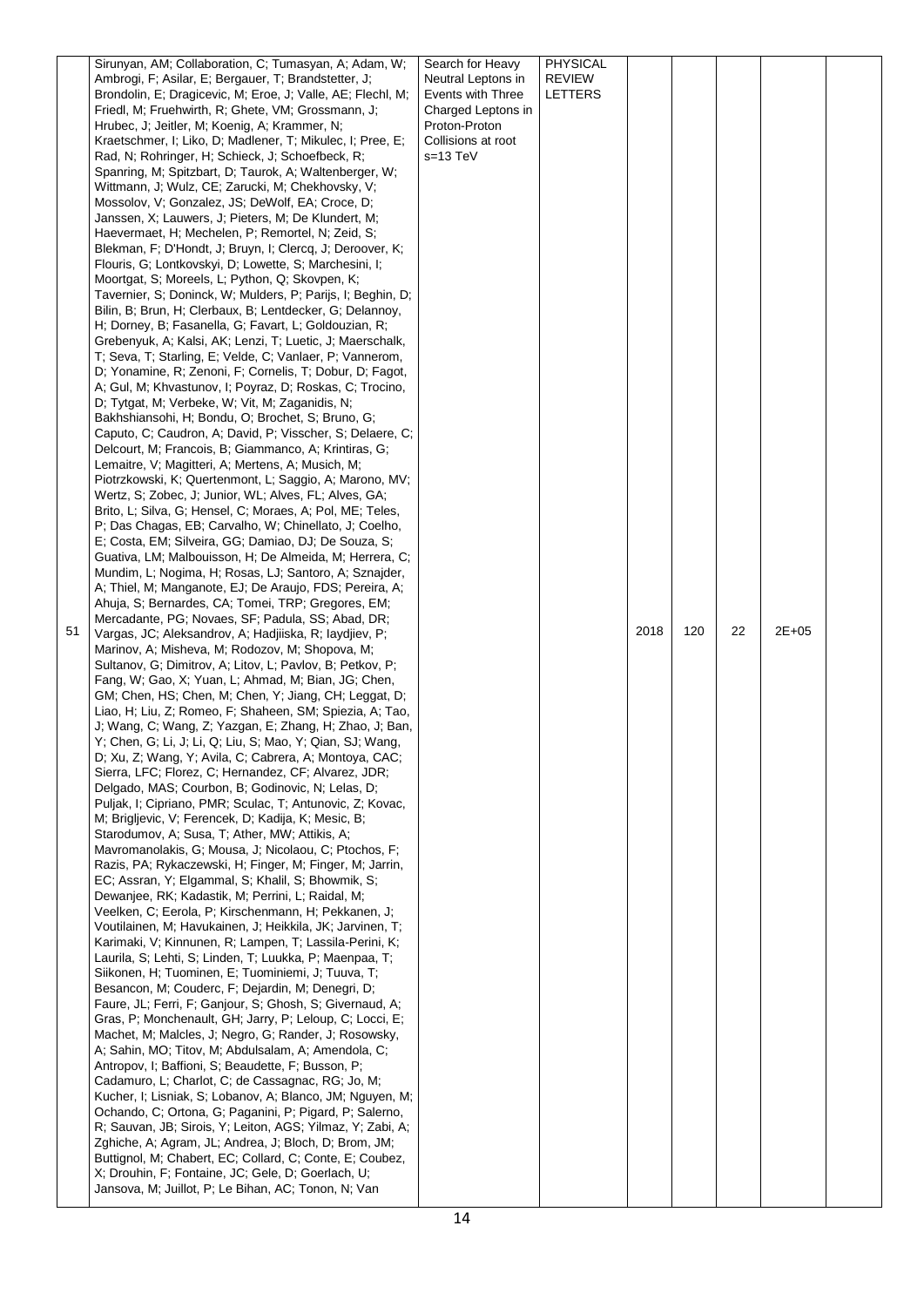| Hove, P; Gadrat, S; Beauceron, S; Bernet, C; Boudoul, G;    |  |  |  |  |
|-------------------------------------------------------------|--|--|--|--|
| Chanon, N; Chierici, R; Contardo, D; Depasse, P; El         |  |  |  |  |
| Mamouni, H; Fay, J; Finco, L; Gascon, S; Gouzevitch, M;     |  |  |  |  |
| Grenier, G; Ille, B; Lagarde, F; Laktineh, IB; Lattaud, H;  |  |  |  |  |
| Lethuillier, M; Mirabito, L; Pequegnot, AL; Perries, S;     |  |  |  |  |
| Popov, A; Sordini, V; Vander Donckt, M; Viret, S; Zhang,    |  |  |  |  |
| S; Toriashvili, T; Tsamalaidze, Z; Autermann, C; Feld, L;   |  |  |  |  |
| Kiesel, MK; Klein, K; Lipinski, M; Preuten, M;              |  |  |  |  |
| Schomakers, C; Schulz, J; Teroerde, M; Wittmer, B;          |  |  |  |  |
| Zhukov, V; Albert, A; Duchardt, D; Endres, M; Erdmann,      |  |  |  |  |
| M; Erdweg, S; Esch, T; Fischer, R; Guth, A; Hebbeker, T;    |  |  |  |  |
| Heidemann, C; Hoepfner, K; Knutzen, S; Merschmeyer,         |  |  |  |  |
| M. Meyer, A. Millet, P. Mukherjee, S. Pook, T. Radziej, M.  |  |  |  |  |
| Reithler, H; Rieger, M; Scheuch, F; Teyssier, D; Thuer, S;  |  |  |  |  |
| Flugge, G; Kargoll, B; Kress, T; Kunsken, A; Muller, T;     |  |  |  |  |
| Nehrkorn, A; Nowack, A; Pistone, C; Pooth, O; Stahl, A;     |  |  |  |  |
| Martin, MA; Arndt, T; Asawatangtrakuldee, C; Beernaert,     |  |  |  |  |
| K; Behnke, O; Behrens, U; Martinez, AB; Bin Anuar, AA;      |  |  |  |  |
| Borras, K; Botta, V; Campbell, A; Connor, P; Contreras-     |  |  |  |  |
| Campana, C; Costanza, F; De Wit, A; Pardos, CD;             |  |  |  |  |
| Eckerlin, G; Eckstein, D; Eichhorn, T; Eren, E; Gallo, E;   |  |  |  |  |
| Garcia, JG; Geiser, A; Luyando, JMG; Grohsjean, A;          |  |  |  |  |
| Gunnellini, P; Guthoff, M; Harb, A; Hauk, J; Hempel, M;     |  |  |  |  |
| Jung, H; Kasemann, M; Keaveney, J; Kleinwort, C; Korol,     |  |  |  |  |
| I; Krucker, D; Lange, W; Lelek, A; Lenz, T; Lipka, K;       |  |  |  |  |
| Lohmann, W; Mankel, R; Melzer-Pellmann, IA; Meyer,          |  |  |  |  |
| AB; Meyer, M; Missiroli, M; Mittag, G; Mnich, J;            |  |  |  |  |
| Mussgiller, A; Pitzl, D; Raspereza, A; Savitskyi, M;        |  |  |  |  |
| Saxena, P; Shevchenko, R; Stefaniuk, N; Tholen, H; Van      |  |  |  |  |
| Onsem, GP; Walsh, R; Wen, Y; Wichmann, K; Wissing,          |  |  |  |  |
| C; Zenaiev, O; Aggleton, R; Bein, S; Blobel, V; Vignali,    |  |  |  |  |
| MC; Dreyer, T; Garutti, E; Gonzalez, D; Haller, J;          |  |  |  |  |
| Hinzmann, A; Hoffmann, M; Karavdina, A; Kasieczka, G;       |  |  |  |  |
|                                                             |  |  |  |  |
| Klanner, R; Kogler, R; Kovalchuk, N; Kurz, S; Marconi, D;   |  |  |  |  |
| Multhaup, J; Niedziela, M; Nowatschin, D; Peiffer, T;       |  |  |  |  |
| Perieanu, A; Reimers, A; Scharf, C; Schleper, P; Schmidt,   |  |  |  |  |
| A; Schumann, S; Schwandt, J; Sonneveld, J; Stadie, H;       |  |  |  |  |
| Steinbrueck, G; Stober, FM; Stoever, M; Troendle, D;        |  |  |  |  |
| Usai, E; Vanhoefer, A; Vormwald, B; Akbiyik, M; Barth, C;   |  |  |  |  |
| Baselga, M; Baur, S; Butz, E; Caspart, R; Chwalek, T;       |  |  |  |  |
| Colombo, F; Boer, W; Dierlamm, A; Faltermann, N;            |  |  |  |  |
| Freund, B; Friese, R; Giffels, M; Harrendorf, MA;           |  |  |  |  |
| Hartmann, F; Heindl, SM; Husemann, U; Kassel, F;            |  |  |  |  |
| Kudella, S; Mildner, H; Mozer, MU; Muller, T; Plagge, M;    |  |  |  |  |
| Quast, G. Rabbertz, K. Schroeder, M. Shvetsov, I. Sieber,   |  |  |  |  |
| G; Simonis, HJ; Ulrich, R; Wayand, S; Weber, M; Weiler,     |  |  |  |  |
| T; Williamson, S; Woehrmann, C; Wolf, R; Anagnostou,        |  |  |  |  |
| G; Daskalakis, G; Geralis, T; Kyriakis, A; Loukas, D;       |  |  |  |  |
| Topsis-Giotis, I; Karathanasis, G; Kesisoglou, S;           |  |  |  |  |
| Panagiotou, A; Saoulidou, N; Tziaferi, E; Kousouris, K;     |  |  |  |  |
| Papakrivopoulos, I; Evangelou, I; Foudas, C; Gianneios,     |  |  |  |  |
| P; Katsoulis, P; Kokkas, P; Mallios, S; Manthos, N;         |  |  |  |  |
| Papadopoulos, I; Paradas, E; Strologas, J; Triantis, FA;    |  |  |  |  |
| Tsitsonis, D; Csanad, M; Filipovic, N; Pasztor, G; Suranyi, |  |  |  |  |
| O; Veres, GI; Bencze, G; Hajdu, C; Horvath, D; Hunyadi,     |  |  |  |  |
| A; Sikler, F; Veszpremi, V; Vesztergombi, G; Vami, TA;      |  |  |  |  |
| Beni, N; Czellar, S; Karancsi, J; Makovec, A; Molnar, J;    |  |  |  |  |
| Szillasi, Z; Bartok, M; Raics, P; Trocsanyi, ZL; Ujvari, B; |  |  |  |  |
| Choudhury, S; Komaragiri, JR; Bahinipati, S; Mal, P;        |  |  |  |  |
| Mandal, K; Nayak, A; Sahoo, DK; Sahoo, N; Swain, SK;        |  |  |  |  |
| Bansal, S; Beri, SB; Bhatnagar, V; Chawla, R; Dhingra, N;   |  |  |  |  |
| Gupta, R; Kaur, A; Kaur, M; Kaur, S; Kumar, R; Kumari,      |  |  |  |  |
| P; Mehta, A; Sharma, S; Singh, JB; Walia, G; Kumar, A;      |  |  |  |  |
| Shah, A; Bhardwaj, A; Chauhan, S; Choudhary, BC;            |  |  |  |  |
| Garg, RB; Keshri, S; Kumar, A; Malhotra, S; Naimuddin,      |  |  |  |  |
| M; Ranjan, K; Sharma, R; Bhardwaj, R; Bhattacharya, R;      |  |  |  |  |
| Bhattacharya, S; Bhawandeep, U; Bhowmik, D; Dey, S;         |  |  |  |  |
| Dutt, S; Dutta, S; Ghosh, S; Majumdar, N; Modak, A;         |  |  |  |  |
| Mondal, K; Mukhopadhyay, S; Nandan, S; Purohit, A;          |  |  |  |  |
| Rout, PK; Roy, A; Chowdhury, SR; Sarkar, S; Sharan, M;      |  |  |  |  |
| Singh, B; Thakur, S; Behera, PK; Chudasama, R; Dutta,       |  |  |  |  |
| D; Jha, V; Kumar, V; Mohanty, AK; Netrakanti, PK; Pant,     |  |  |  |  |
| LM; Shukla, P; Topkar, A; Aziz, T; Dugad, S; Mahakud, B;    |  |  |  |  |
| Mitra, S; Mohanty, GB; Sur, N; Sutar, B; Banerjee, S;       |  |  |  |  |
|                                                             |  |  |  |  |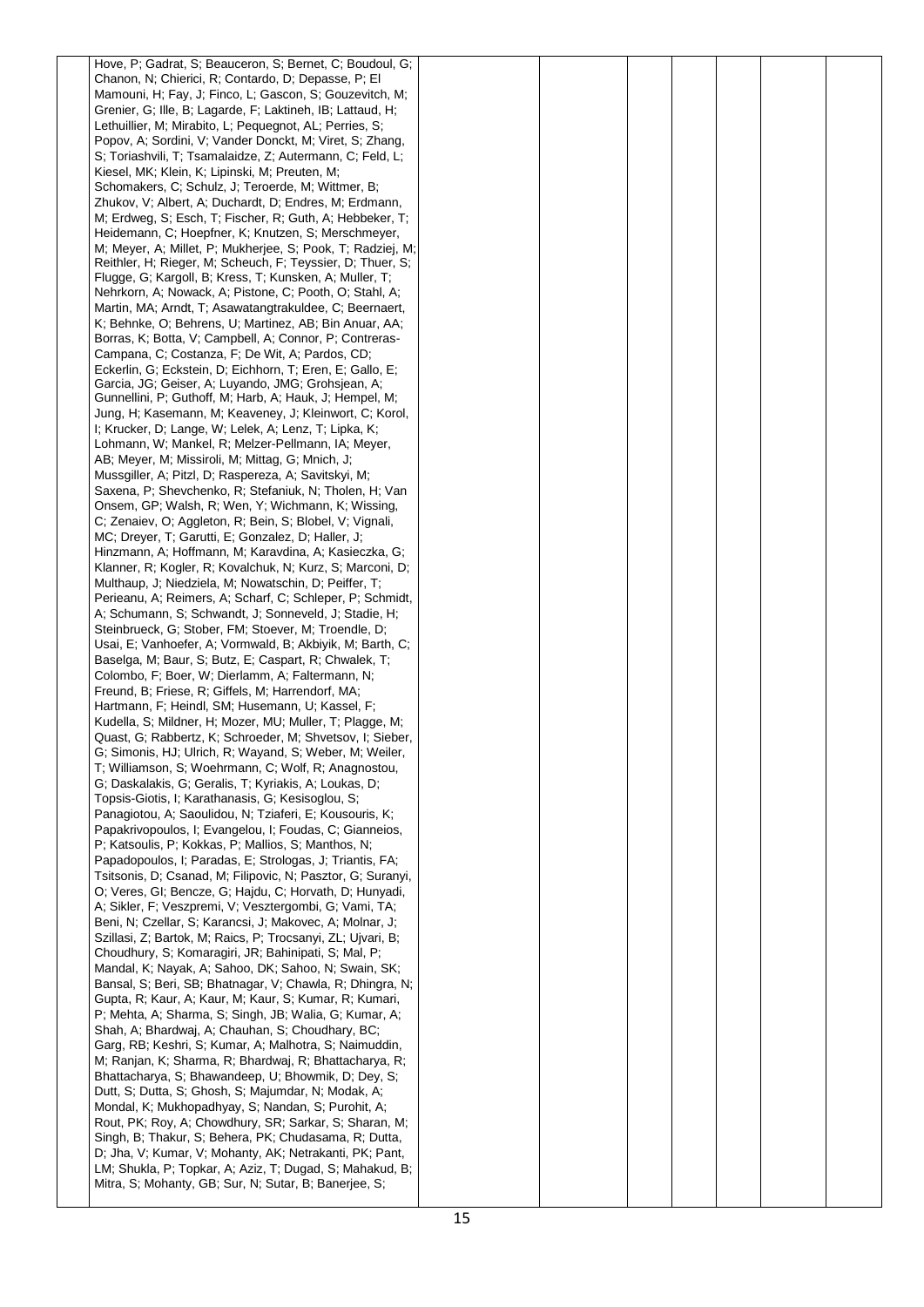| Bhattacharya, S; Chatterjee, S; Das, P; Guchait, M; Jain,                                                                 |  |  |  |  |
|---------------------------------------------------------------------------------------------------------------------------|--|--|--|--|
| S; Kumar, S; Maity, M; Majumder, G; Mazumdar, K;                                                                          |  |  |  |  |
| Sarkar, T; Wickramage, N; Chauhan, S; Dube, S; Hegde,                                                                     |  |  |  |  |
| V; Kapoor, A; Kothekar, K; Pandey, S; Rane, A; Sharma,                                                                    |  |  |  |  |
| S; Chenarani, S; Tadavani, EE; Etesami, SM; Khakzad,<br>M; Najafabadi, MM; Naseri, M; Mehdiabadi, SP;                     |  |  |  |  |
| Hosseinabadi, FR; Safarzadeh, B; Zeinali, M; Felcini, M;                                                                  |  |  |  |  |
| Grunewald, M; Abbrescia, M; Calabria, C; Colaleo, A;                                                                      |  |  |  |  |
| Creanza, D; Cristella, L; De Filippis, N; De Palma, M; Di                                                                 |  |  |  |  |
| Florio, A; Errico, F; Fiore, L; Iaselli, G; Lezki, S; Maggi, G;                                                           |  |  |  |  |
| Maggi, M; Marangelli, B; Miniello, G; My, S; Nuzzo, S;                                                                    |  |  |  |  |
| Pompili, A; Pugliese, G; Radogna, R; Ranieri, A;                                                                          |  |  |  |  |
| Selvaggi, G; Sharma, A; Silvestris, L; Venditti, R;                                                                       |  |  |  |  |
| Verwilligen, P; Zito, G; Abbiendi, G; Battilana, C;                                                                       |  |  |  |  |
| Bonacorsi, D; Borgonovi, L; Braibant-Giacomelli, S;                                                                       |  |  |  |  |
| Campanini, R; Capiluppi, P; Castro, A; Cavallo, FR;                                                                       |  |  |  |  |
| Chhibra, SS; Codispoti, G; Cuffiani, M; Dallavalle, GM;                                                                   |  |  |  |  |
| Fabbri, F; Fanfani, A; Fasanella, D; Giacomelli, P; Grandi,<br>C; Guiducci, L; Iemmi, F; Marcellini, S; Masetti, G;       |  |  |  |  |
| Montanari, A; Navarria, FL; Perrotta, A; Rossi, AM;                                                                       |  |  |  |  |
| Rovelli, T; Siroli, GP; Tosi, N; Albergo, S; Costa, S; Di                                                                 |  |  |  |  |
| Mattia, A; Giordano, F; Potenza, R; Tricomi, A; Tuve, C;                                                                  |  |  |  |  |
| Barbagli, G; Chatterjee, K; Ciulli, V; Civinini, C;                                                                       |  |  |  |  |
| D'Alessandro, R; Focardi, E; Latino, G; Lenzi, P;                                                                         |  |  |  |  |
| Meschini, M; Paoletti, S; Russo, L; Sguazzoni, G; Strom,                                                                  |  |  |  |  |
| D; Viliani, L; Benussi, L; Bianco, S; Fabbri, F; Piccolo, D;                                                              |  |  |  |  |
| Primavera, F; Calvelli, V; Ferro, F; Ravera, F; Robutti, E;<br>Tosi, S; Benaglia, A; Beschi, A; Brianza, L; Brivio, F;    |  |  |  |  |
| Ciriolo, V; Dinardo, ME; Fiorendi, S; Gennai, S; Ghezzi,                                                                  |  |  |  |  |
| A; Govoni, P; Malberti, M; Malvezzi, S; Manzoni, RA;                                                                      |  |  |  |  |
| Menasce, D; Moroni, L; Paganoni, M; Pauwels, K;                                                                           |  |  |  |  |
| Pedrini, D; Pigazzini, S; Ragazzi, S; de Fatis, TT;                                                                       |  |  |  |  |
| Buontempo, S; Cavallo, N; Di Guida, S; Fabozzi, F;                                                                        |  |  |  |  |
| Fienga, F; Iorio, AOM; Khan, WA; Lista, L; Meola, S;                                                                      |  |  |  |  |
| Paolucci, P; Sciacca, C; Thyssen, F; Azzi, P; Bacchetta,<br>N; Benato, L; Bisello, D; Boletti, A; Carlin, R; Checchia, P; |  |  |  |  |
| Dall'Osso, M; Manzano, PD; Dorigo, T; Dosselli, U;                                                                        |  |  |  |  |
| Gasparini, F; Gasparini, U; Gozzelino, A; Lacaprara, S;                                                                   |  |  |  |  |
| Lujan, P; Margoni, M; Meneguzzo, AT; Pozzobon, N;                                                                         |  |  |  |  |
| Ronchese, P; Rossin, R; Simonetto, F; Tiko, A; Torassa,                                                                   |  |  |  |  |
| E; Zanetti, M; Zotto, P; Zumerle, G; Braghieri, A;                                                                        |  |  |  |  |
| Magnani, A; Montagna, P; Ratti, SP; Re, V; Ressegotti,                                                                    |  |  |  |  |
| M; Riccardi, C; Salvini, P; Vai, I; Vitulo, P; Solestizi, LA;                                                             |  |  |  |  |
| Biasini, M; Bilei, GM; Cecchi, C; Ciangottini, D; Fano, L;                                                                |  |  |  |  |
| Lariccia, P; Leonardi, R; Manoni, E; Mantovani, G;<br>Mariani, V; Menichelli, M; Rossi, A; Santocchia, A; Spiga,          |  |  |  |  |
| D; Androsov, K; Azzurri, P; Bagliesi, G; Bianchini, L;                                                                    |  |  |  |  |
| Boccali, T; Borrello, L; Castaldi, R; Ciocci, MA; Dell'Orso,                                                              |  |  |  |  |
| R; Fedi, G; Giannini, L; Giassi, A; Grippo, MT; Ligabue, F;                                                               |  |  |  |  |
| Lomtadze, T; Manca, E; Mandorli, G; Messineo, A; Palla,                                                                   |  |  |  |  |
| F; Rizzi, A; Spagnolo, P; Tenchini, R; Tonelli, G; Venturi,                                                               |  |  |  |  |
| A; Verdini, PG; Barone, L; Cavallari, F; Cipriani, M; Daci,                                                               |  |  |  |  |
| N; Del Re, D; Di Marco, E; Diemoz, M; Gelli, S; Longo, E;<br>Margaroli, F; Marzocchi, B; Meridiani, P; Organtini, G;      |  |  |  |  |
| Paramatti, R; Preiato, F; Rahatlou, S; Rovelli, C;                                                                        |  |  |  |  |
| Santanastasio, F; Amapane, N; Arcidiacono, R; Argiro, S;                                                                  |  |  |  |  |
| Arneodo, M; Bartosik, N; Bellan, R; Biino, C; Cartiglia, N;                                                               |  |  |  |  |
| Castello, R; Cenna, F; Costa, M; Covarelli, R; Degano, A;                                                                 |  |  |  |  |
| Demaria, N; Kiani, B; Mariotti, C; Maselli, S; Migliore, E;                                                               |  |  |  |  |
| Monaco, V; Monteil, E; Monteno, M; Obertino, MM;<br>Pacher, L; Pastrone, N; Pelliccioni, M; Angioni, GLP;                 |  |  |  |  |
| Romero, A; Ruspa, M; Sacchi, R; Shchelina, K; Sola, V;                                                                    |  |  |  |  |
| Solano, A; Staiano, A; Traczyk, P; Belforte, S; Casarsa,                                                                  |  |  |  |  |
| M; Cossutti, F; Della Ricca, G; Zanetti, A; Kim, DH; Kim,                                                                 |  |  |  |  |
| GN; Kim, MS; Lee, J; Lee, S; Lee, SW; Moon, CS; Oh,                                                                       |  |  |  |  |
| YD; Sekmen, S; Son, DC; Yang, YC; Kim, H; Moon, DH;                                                                       |  |  |  |  |
| Oh, G; Cifuentes, JAB; Goh, J; Kim, TJ; Cho, S; Choi, S;                                                                  |  |  |  |  |
| Go, Y; Gyun, D; Ha, S; Hong, B; Jo, Y; Kim, Y; Lee, K;                                                                    |  |  |  |  |
| Lee, KS; Lee, S; Lim, J; Park, SK; Roh, Y; Almond, J;<br>Kim, J; Kim, JS; Lee, H; Lee, K; Nam, K; Oh, SB;                 |  |  |  |  |
| Radburn-Smith, BC; Seo, SH; Yang, UK; Yoo, HD; Yu,                                                                        |  |  |  |  |
| GB; Kim, H; Kim, JH; Lee, JSH; Park, IC; Choi, Y; Hwang,                                                                  |  |  |  |  |
| C; Lee, J; Yu, I; Dudenas, V; Juodagalvis, A; Vaitkus, J;                                                                 |  |  |  |  |
| Ahmed, I; Ibrahim, ZA; Ali, MABM; Idris, FM; Abdullah,                                                                    |  |  |  |  |
|                                                                                                                           |  |  |  |  |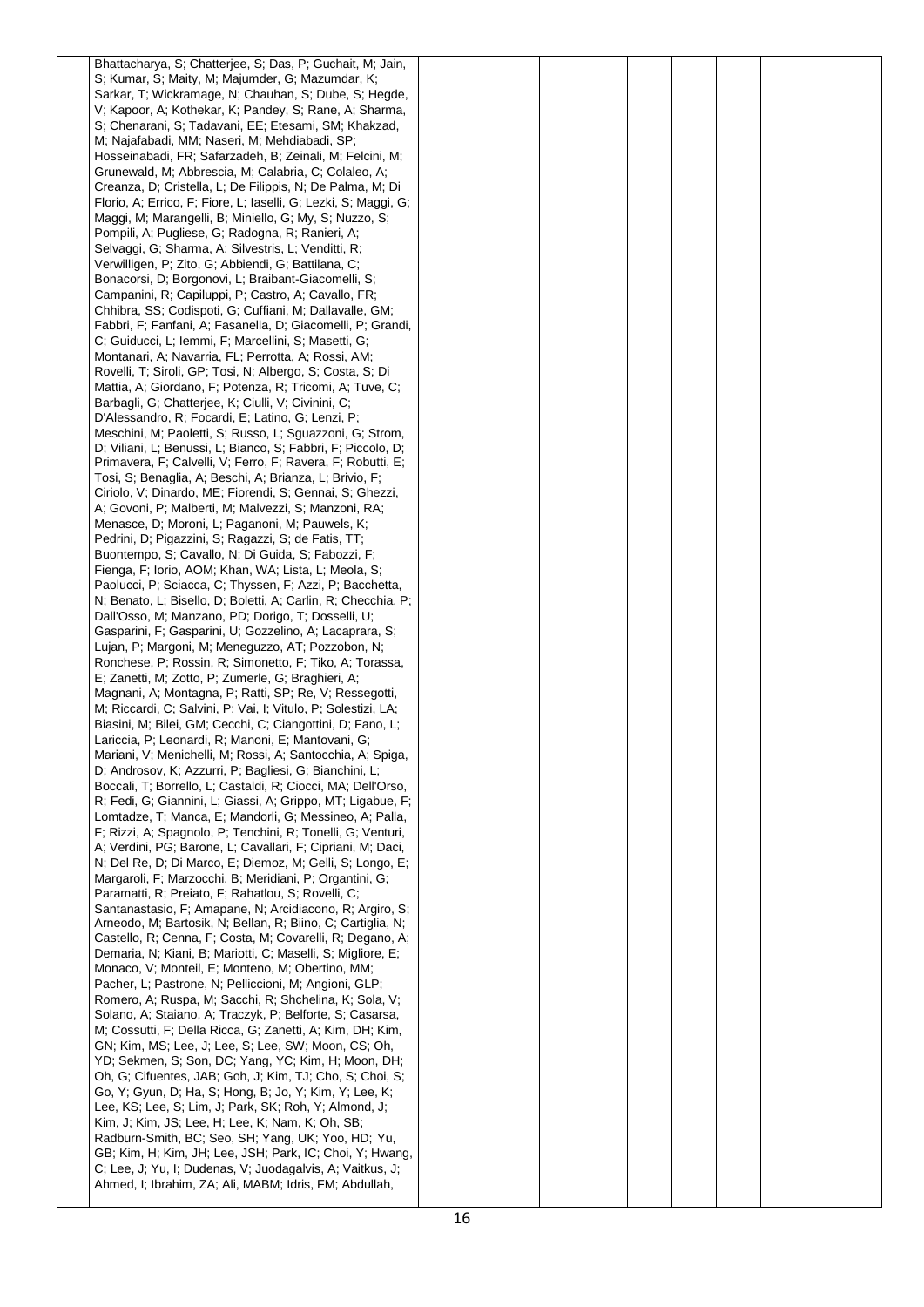| WATW; Yusli, MN; Zolkapli, Z; Reyes-Almanza, R;                                                                          |  |  |  |  |
|--------------------------------------------------------------------------------------------------------------------------|--|--|--|--|
| Ramirez-Sanchez, G; Duran-Osuna, MC; Castilla-Valdez,                                                                    |  |  |  |  |
| H; La Cruz-Burelo, E; La Cruz, ID; Rabadan-Trejo, RI;                                                                    |  |  |  |  |
| Lopez-Fernandez, R; Guisao, J; Sanchez-Hernandez, A;                                                                     |  |  |  |  |
| Moreno, S; Barrera, C; Valencia, F; Eysermans, J;                                                                        |  |  |  |  |
| Pedraza, I; Ibarguen, HA; Estrada, C; Pineda, A;<br>Krofcheck, D; Butler, PH; Ahmad, A; Ahmad, M; Hassan,                |  |  |  |  |
| Q; Hoorani, HR; Saddique, A; Shah, MA; Shoaib, M;                                                                        |  |  |  |  |
| Waqas, M; Bialkowska, H; Bluj, M; Boimska, B; Frueboes,                                                                  |  |  |  |  |
| T; Gorski, M; Kazana, M; Nawrocki, K; Szleper, M;                                                                        |  |  |  |  |
| Zalewski, P; Bunkowski, K; Byszuk, A; Doroba, K;                                                                         |  |  |  |  |
| Kalinowski, A; Konecki, M; Krolikowski, J; Misiura, M;                                                                   |  |  |  |  |
| Olszewski, M; Pyskir, A; Walczak, M; Bargassa, P; Silva,                                                                 |  |  |  |  |
| CDCE; Francesco, A; Faccioli, P; Galinhas, B; Gallinaro,                                                                 |  |  |  |  |
| M; Hollar, J; Leonardo, N; Iglesias, L; Nemallapudi, MV;                                                                 |  |  |  |  |
| Seixas, J; Strong, G; Toldaiev, O; Vadruccio, D; Varela, J;                                                              |  |  |  |  |
| Afanasiev, S; Bunin, P; Gavrilenko, M; Golutvin, I;                                                                      |  |  |  |  |
| Gorbunov, I; Kamenev, A; Karjavin, V; Lanev, A;<br>Malakhov, A; Matveev, V; Moisenz, P; Palichik, V;                     |  |  |  |  |
| Perelygin, V; Shmatov, S; Shulha, S; Skatchkov, N;                                                                       |  |  |  |  |
| Smirnov, V; Voytishin, N; Zarubin, A; Ivanov, Y; Kim, V;                                                                 |  |  |  |  |
| Kuznetsova, E; Levchenko, P; Murzin, V; Oreshkin, V;                                                                     |  |  |  |  |
| Smirnov, I; Sosnov, D; Sulimov, V; Uvarov, L; Vavilov, S;                                                                |  |  |  |  |
| Vorobyev, A; Andreev, Y; Dermenev, A; Gninenko, S;                                                                       |  |  |  |  |
| Golubev, N; Karneyeu, A; Kirsanov, M; Krasnikov, N;                                                                      |  |  |  |  |
| Pashenkov, A; Tlisov, D; Toropin, A; Epshteyn, V;                                                                        |  |  |  |  |
| Gavrilov, V; Lychkovskaya, N; Popov, V; Pozdnyakov, I;<br>Safronov, G; Spiridonov, A; Stepennov, A; Stolin, V;           |  |  |  |  |
| Toms, M; Vlasov, E; Zhokin, A; Aushev, T; Bylinkin, A;                                                                   |  |  |  |  |
| Chistov, R; Danilov, M; Parygin, P; Philippov, D;                                                                        |  |  |  |  |
| Polikarpov, S; Tarkovskii, E; Andreev, V; Azarkin, M;                                                                    |  |  |  |  |
| Dremin, I; Kirakosyan, M; Rusakov, SV; Terkulov, A;                                                                      |  |  |  |  |
| Baskakov, A; Belyaev, A; Boos, E; Bunichev, V; Dubinin,                                                                  |  |  |  |  |
| M; Dudko, L; Ershov, A; Klyukhin, V; Kodolova, O;                                                                        |  |  |  |  |
| Lokhtin, I; Miagkov, I; Obraztsov, S; Petrushanko, S;<br>Savrin, V; Snigirev, A; Blinov, V; Shtol, D; Skovpen, Y;        |  |  |  |  |
| Azhgirey, I; Bayshev, I; Bitioukov, S; Elumakhov, D;                                                                     |  |  |  |  |
| Godizov, A; Kachanov, V; Kalinin, A; Konstantinov, D;                                                                    |  |  |  |  |
| Mandrik, P; Petrov, V; Ryutin, R; Sobol, A; Troshin, S;                                                                  |  |  |  |  |
| Tyurin, N; Uzunian, A; Volkov, A; Babaev, A; Adzic, P;                                                                   |  |  |  |  |
| Cirkovic, P; Devetak, D; Dordevic, M; Milosevic, J;                                                                      |  |  |  |  |
| Maestre, J; Bachiller, I; Luna, M; Cerrada, M; Colino, N;                                                                |  |  |  |  |
| De La Cruz, B; Peris, AD; Bedoya, CF; Ramos, JPF; Flix,                                                                  |  |  |  |  |
| J; Fouz, MC; Lopez, OG; Lopez, SG; Hernandez, JM;<br>Josa, MI; Moran, D; Yzquierdo, APC; Pelayo, JP;                     |  |  |  |  |
| Redondo, I; Romero, L; Soares, MS; Triossi, A;                                                                           |  |  |  |  |
| Fernandez, AA; Albajar, C; de Troconiz, JF; Cuevas, J;                                                                   |  |  |  |  |
| Erice, C; Menendez, JF; Folgueras, S; Caballero, I;                                                                      |  |  |  |  |
| Fernandez, JR; Cortezon, E; Cruz, S; Vischia, P; Garcia,                                                                 |  |  |  |  |
| JM; Cabrillo, IJ; Calderon, A; Quero, B; Campderros, J;                                                                  |  |  |  |  |
| Fernandez, M; Manteca, PJF; Garcia-Ferrero, J; Alonso,                                                                   |  |  |  |  |
| AG; Gomez, G; Virto, AL; Marco, J; Rivero, CM; del Arbol,                                                                |  |  |  |  |
| PMR; Matorras, F; Gomez, JP; Prieels, C; Rodrigo, T;<br>Ruiz-Jimeno, A; Scodellaro, L; Trevisani, N; Vila, I;            |  |  |  |  |
| Cortabitarte, R; Abbaneo, D; Akgun, B; Auffray, E;                                                                       |  |  |  |  |
| Baillon, P; Ball, AH; Barney, D; Bendavid, J; Bianco, M;                                                                 |  |  |  |  |
| Bocci, A; Botta, C; Camporesi, T; Cepeda, M; Cerminara,                                                                  |  |  |  |  |
| G; Chapon, E; Chen, Y; d'Enterria, D; Dabrowski, A;                                                                      |  |  |  |  |
| Daponte, V; David, A; Gruttola, M; Roeck, A; Deelen, N;                                                                  |  |  |  |  |
| Dobson, M; Pree, T; Dunser, M; Dupont, N; Elliott-Peisert,<br>A; Everaerts, P; Fallavollita, F; Franzoni, G; Fulcher, J; |  |  |  |  |
| Funk, W; Gigi, D; Gilbert, A; Gill, K; Glege, F; Gulhan, D;                                                              |  |  |  |  |
| Hegeman, J; Innocente, V; Jafari, A; Janot, P;                                                                           |  |  |  |  |
| Karacheban, O; Kieseler, J; Knunz, V; Kornmayer, A;                                                                      |  |  |  |  |
| Kortelainen, MJ; Krammer, M; Lange, C; Lecoq, P;                                                                         |  |  |  |  |
| Lourenco, C; Lucchini, MT; Malgeri, L; Mannelli, M;                                                                      |  |  |  |  |
| Martelli, A; Meijers, F; Merlin, JA; Mersi, S; Meschi, E;                                                                |  |  |  |  |
| Milenovic, P; Moortgat, F; Mulders, M; Neugebauer, H;<br>Ngadiuba, J; Orfanelli, S; Orsini, L; Pantaleo, F; Pape, L;     |  |  |  |  |
| Perez, E; Peruzzi, M; Petrilli, A; Petrucciani, G; Pfeiffer, A;                                                          |  |  |  |  |
| Pierini, M; Pitters, FM; Rabady, D; Racz, A; Reis, T;                                                                    |  |  |  |  |
| Rolandi, G; Rovere, M; Sakulin, H; Schafer, C; Schwick,                                                                  |  |  |  |  |
| C; Seidel, M; Selvaggi, M; Sharma, A; Silva, P; Sphicas,                                                                 |  |  |  |  |
| P; Stakia, A; Steggemann, J; Stoye, M; Tosi, M; Treille, D;                                                              |  |  |  |  |
|                                                                                                                          |  |  |  |  |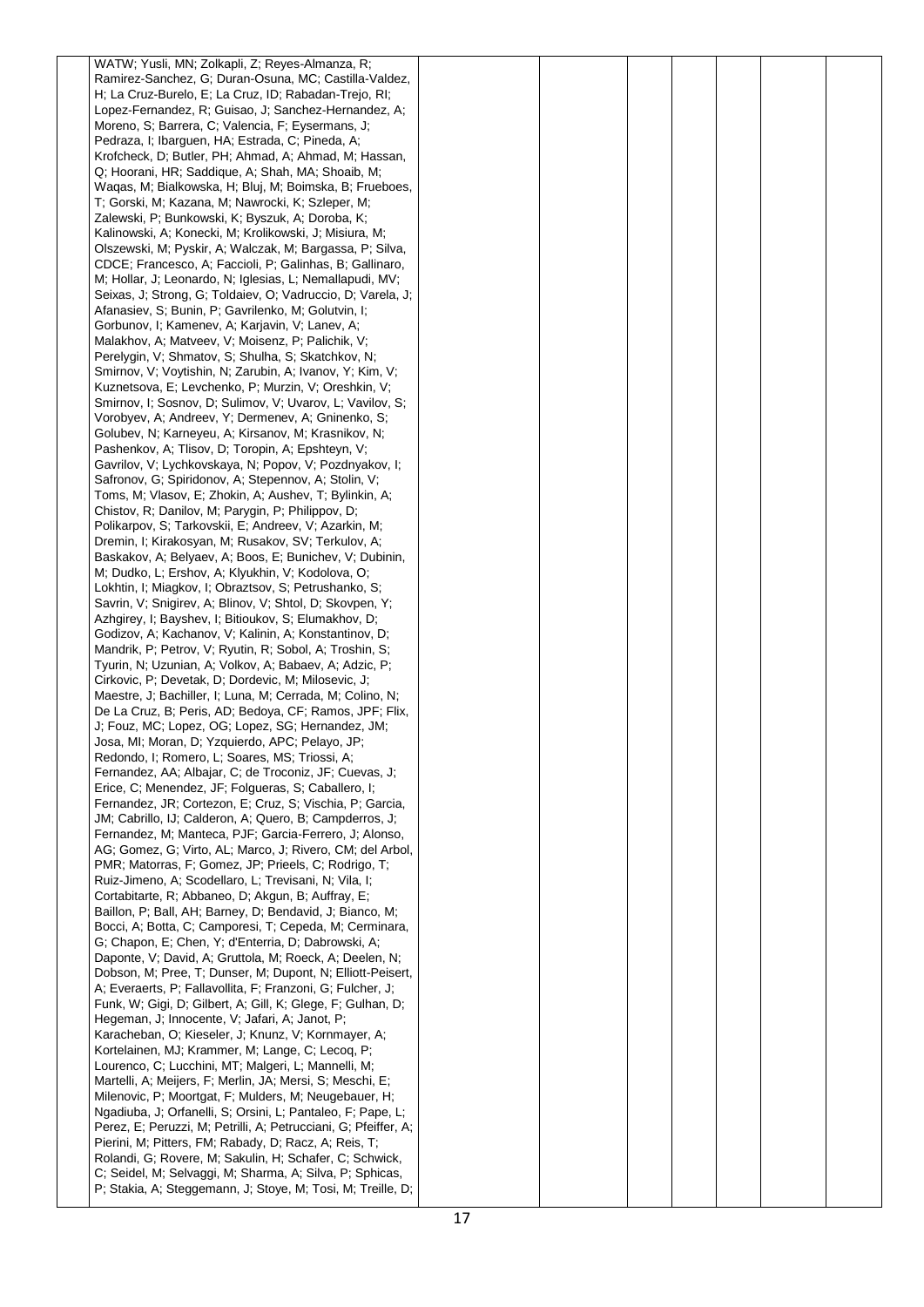| Tsirou, A; Veckalns, V; Verweij, M; Zeuner, WD; Bertl, W;                                                            |  |  |  |  |
|----------------------------------------------------------------------------------------------------------------------|--|--|--|--|
| Caminada, L; Deiters, K; Erdmann, W; Horisberger, R;                                                                 |  |  |  |  |
| Ingram, Q; Kaestli, HC; Kotlinski, D; Langenegger, U;                                                                |  |  |  |  |
| Rohe, T; Wiederkehr, SA; Backhaus, M; Bani, L; Berger,                                                               |  |  |  |  |
| P; Casal, B; Dissertori, G; Dittmar, M; Donega, M; Dorfer,                                                           |  |  |  |  |
| C; Grab, C; Heidegger, C; Hits, D; Hoss, J; Klijnsma, T;                                                             |  |  |  |  |
| Lustermann, W; Marionneau, M; Meinhard, MT; Meister,                                                                 |  |  |  |  |
| D; Micheli, F; Musella, P; Nessi-Tedaldi, F; Pandolfi, F;                                                            |  |  |  |  |
| Pata, J. Pauss, F. Perrin, G. Perrozzi, L. Quittnat, M.                                                              |  |  |  |  |
| Reichmann, M; Becerra, DAS; Schonenberger, M;                                                                        |  |  |  |  |
| Shchutska, L; Tavolaro, VR; Theofilatos, K; Olsson, MLV;                                                             |  |  |  |  |
| Wallny, R; Zhu, DH; Aarrestad, TK; Amsler, C;                                                                        |  |  |  |  |
| Brzhechko, D; Canelli, MF; Cosa, A; Del Burgo, R;                                                                    |  |  |  |  |
| Donato, S; Galloni, C; Hreus, T; Kilminster, B; Neutelings,                                                          |  |  |  |  |
| I; Pinna, D; Rauco, G; Robmann, P; Salerno, D;                                                                       |  |  |  |  |
| Schweiger, K; Seitz, C; Takahashi, Y; Zucchetta, A;                                                                  |  |  |  |  |
| Candelise, V; Chang, YH; Cheng, KY; Doan, TH; Jain, S;                                                               |  |  |  |  |
| Khurana, R; Kuo, CM; Lin, W; Pozdnyakov, A; Yu, SS;                                                                  |  |  |  |  |
| Kumar, A; Chang, P; Chao, Y; Chen, KF; Chen, PH; Fiori,                                                              |  |  |  |  |
| F; Hou, WS; Hsiung, Y; Liu, YF; Lu, RS; Paganis, E;                                                                  |  |  |  |  |
| Psallidas, A; Steen, A; Tsai, JF; Asavapibhop, B;                                                                    |  |  |  |  |
| Kovitanggoon, K; Singh, G; Srimanobhas, N; Bakirci, MN;                                                              |  |  |  |  |
| Bat, A; Boran, F; Damarseckin, S; Demiroglu, ZS; Dozen,                                                              |  |  |  |  |
| C; Eskut, E; Girgis, S; Gokbulut, G; Guler, Y; Hos, I;                                                               |  |  |  |  |
| Kangal, EE; Kara, O; Kiminsu, U; Oglakci, M; Onengut, G;<br>Ozdemir, K; Ozturk, S; Polatoz, A; Cerci, DS; Tok, UG;   |  |  |  |  |
| Turkcapar, S; Zorbakir, IS; Zorbilmez, C; Karapinar, G;                                                              |  |  |  |  |
| Ocalan, K; Yalvac, M; Zeyrek, M; Gulmez, E; Kaya, M;                                                                 |  |  |  |  |
| Kaya, O; Tekten, S; Yetkin, EA; Agaras, MN; Atay, S;                                                                 |  |  |  |  |
| Cakir, A; Cankocak, K; Komurcu, Y; Grynyov, B; Levchuk,                                                              |  |  |  |  |
| L; Ball, F; Beck, L; Brooke, JJ; Burns, D; Clement, E;                                                               |  |  |  |  |
| Cussans, D; Davignon, O; Flacher, H; Goldstein, J;                                                                   |  |  |  |  |
| Heath, GP; Heath, HF; Kreczko, L; Newbold, DM;                                                                       |  |  |  |  |
| Paramesvaran, S; Sakuma, T; Nasr-Storey, SS; Smith, D;                                                               |  |  |  |  |
| Smith, VJ; Bell, KW; Belyaev, A; Brew, C; Brown, RM;                                                                 |  |  |  |  |
| Calligaris, L; Cieri, D; Cockerill, DJA; Coughlan, JA;                                                               |  |  |  |  |
| Harder, K; Harper, S; Linacre, J; Olaiya, E; Petyt, D;                                                               |  |  |  |  |
| Shepherd-Themistocleous, CH; Thea, A; Tomalin, IR;                                                                   |  |  |  |  |
| Williams, T; Womersley, WJ; Auzinger, G; Bainbridge, R;                                                              |  |  |  |  |
| Bloch, P; Borg, J; Breeze, S; Buchmuller, O; Bundock, A;                                                             |  |  |  |  |
| Casasso, S; Colling, D; Corpe, L; Dauncey, P; Davies, G;                                                             |  |  |  |  |
| Negra, M; Maria, R; Haddad, Y; Hall, G; Iles, G; James, T;                                                           |  |  |  |  |
| Komm, M; Lane, R; Laner, C; Lyons, L; Magnan, AM;                                                                    |  |  |  |  |
| Malik, S; Mastrolorenzo, L; Matsushita, T; Nash, J;                                                                  |  |  |  |  |
| Nikitenko, A; Palladino, V; Pesaresi, M; Richards, A;                                                                |  |  |  |  |
| Rose, A; Scott, E; Seez, C; Shtipliyski, A; Strebler, T;                                                             |  |  |  |  |
| Summers, S; Tapper, A; Uchida, K; Acosta, MV; Virdee,                                                                |  |  |  |  |
| T; Wardle, N; Winterbottom, D; Wright, J; Zenz, SC; Cole,                                                            |  |  |  |  |
| JE; Hobson, PR; Khan, A; Kyberd, P; Morton, A; Reid, ID;                                                             |  |  |  |  |
| Teodorescu, L; Zahid, S; Borzou, A; Call, K; Dittmann, J;                                                            |  |  |  |  |
| Hatakeyama, K; Liu, H; Pastika, N; Smith, C; Bartek, R;<br>Dominguez, A; Buccilli, A; Cooper, SI; Henderson, C;      |  |  |  |  |
| Rumerio, P; West, C; Arcaro, D; Avetisyan, A; Bose, T;                                                               |  |  |  |  |
| Gastler, D; Rankin, D; Richardson, C; Rohlf, J; Sulak, L;                                                            |  |  |  |  |
| Zou, D; Benelli, G; Cutts, D; Hadley, M; Hakala, J; Heintz,                                                          |  |  |  |  |
| U; Hogan, JM; Kwok, KHM; Laird, E; Landsberg, G; Lee,                                                                |  |  |  |  |
| J; Mao, Z; Narain, M; Pazzini, J; Piperov, S; Sagir, S;                                                              |  |  |  |  |
| Syarif, R; Yu, D; Band, R; Brainerd, C; Breedon, R;                                                                  |  |  |  |  |
| Burns, D; Sanchez, MCDLB; Chertok, M; Conway, J;                                                                     |  |  |  |  |
| Conway, R; Cox, PT; Erbacher, R; Flores, C; Funk, G; Ko,                                                             |  |  |  |  |
| W; Lander, R; Mclean, C; Mulhearn, M; Pellett, D; Pilot, J;                                                          |  |  |  |  |
| Shalhout, S; Shi, M; Smith, J; Stolp, D; Taylor, D; Tos, K;                                                          |  |  |  |  |
| Tripathi, M; Wang, Z; Zhang, F; Bachtis, M; Bravo, C;                                                                |  |  |  |  |
| Cousins, R; Dasgupta, A; Florent, A; Hauser, J;                                                                      |  |  |  |  |
| Ignatenko, M; Mccoll, N; Regnard, S; Saltzberg, D;                                                                   |  |  |  |  |
| Schnaible, C; Valuev, V; Bouvier, E; Burt, K; Clare, R;                                                              |  |  |  |  |
| Ellison, J; Gary, JW; Shirazi, SMAG; Hanson, G;                                                                      |  |  |  |  |
| Karapostoli, G; Kennedy, E; Lacroix, F; Long, OR;                                                                    |  |  |  |  |
| Negrete, MO; Paneva, MI; Si, W; Wang, L; Wei, H;                                                                     |  |  |  |  |
| Wimpenny, S; Yates, BR; Branson, JG; Cittolin, S;                                                                    |  |  |  |  |
| Derdzinski, M; Gerosa, R; Gilbert, D; Hashemi, B;                                                                    |  |  |  |  |
| Holzner, A; Klein, D; Kole, G; Krutelyov, V; Letts, J;<br>Masciovecchio, M; Olivito, D; Padhi, S; Pieri, M; Sani, M; |  |  |  |  |
| Sharma, V; Simon, S; Tadel, M; Vartak, A; Wasserbaech,                                                               |  |  |  |  |
|                                                                                                                      |  |  |  |  |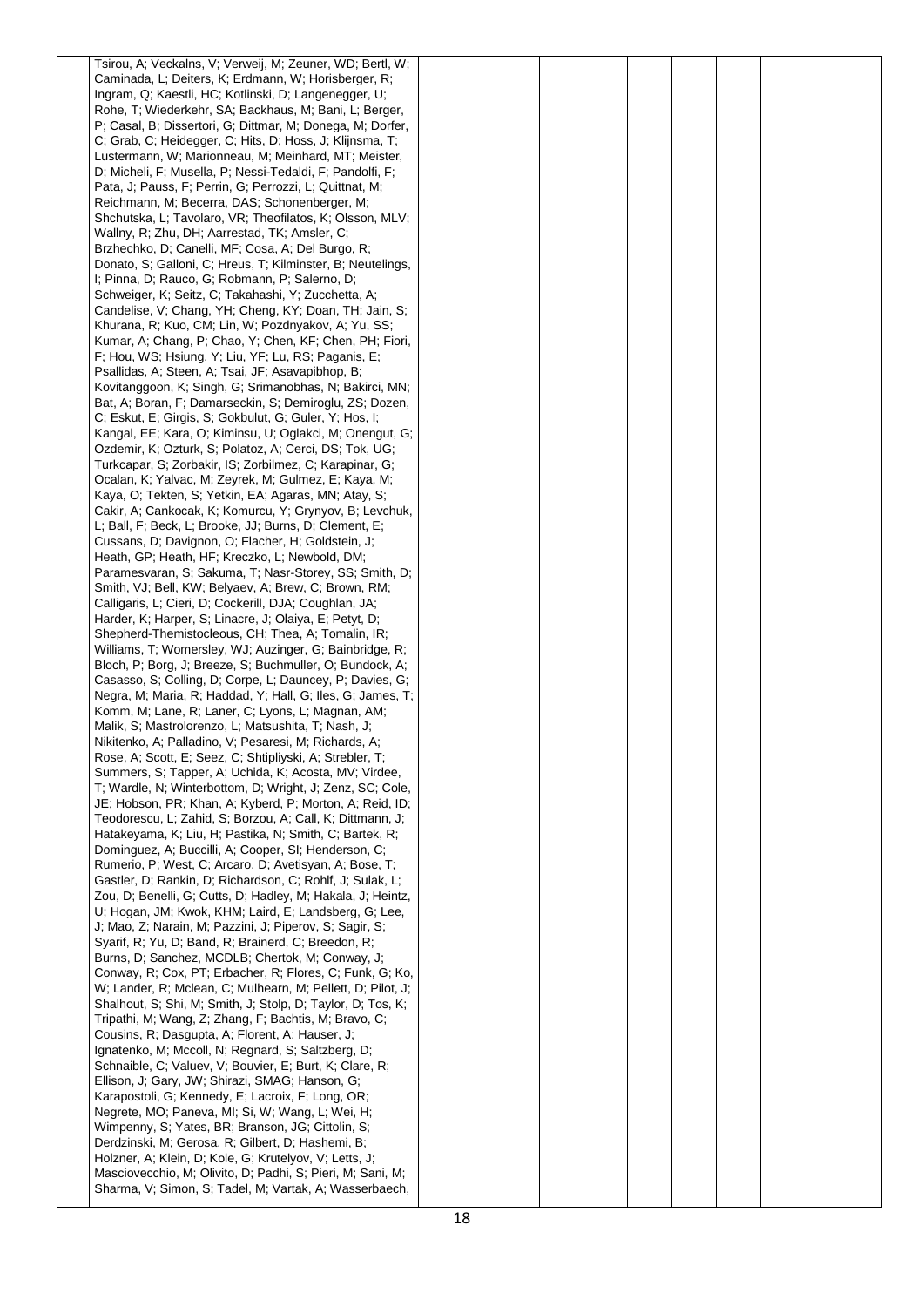S; Wood, J; Wuerthwein, F; Yagil, A; Porta, GZ; Amin, N; Bhandari, R; Bradmiller-Feld, J; Campagnari, C; Citron, M; Dishaw, A; Dutta, V; Sevilla, MF; Gouskos, L; Heller, R; Incandela, J; Ovcharova, A; Qu, H; Richman, J; Stuart, D; Suarez, I; Yoo, J; Anderson, D; Bornheim, A; Bunn, J; Lawhorn, JM; Newman, HB; Nguyen, TQ; Pena, C; Spiropulu, M; Vlimant, JR; Wilkinson, R; Xie, S; Zhang, Z; Zhu, RY; Andrews, MB; Ferguson, T; Mudholkar, T; Paulini, M; Russ, J; Sun, M; Vogel, H; Vorobiev, I; Weinberg, M; Cumalat, JP; Ford, WT; Jensen, F; Johnson, A; Krohn, M; Leontsinis, S; Macdonald, E; Mulholland, T; Stenson, K; Ulmer, KA; Wagner, SR; Alexander, J; Chaves, J; Cheng, Y; Chu, J; Datta, A; Dittmer, S; Mcdermott, K; Mirman, N; Patterson, JR; Quach, D; Rinkevicius, A; Ryd, A; Skinnari, L; Soffi, L; Tan, SM; Tao, Z; Thom, J; Tucker, J; Wittich, P; Zientek, M; Abdullin, S; Albrow, M; Alyari, M; Apollinari, G; Apresyan, A; Apyan, A; Banerjee, S; Bauerdick, LAT; Beretvas, A; Berryhill, J; Bhat, PC; Bolla, G; Burkett, K; Butler, JN; Canepa, A; Cerati, GB; Cheung, HWK; Chlebana, F; Cremonesi, M; Duarte, J; Elvira, VD; Freeman, J; Gecse, Z; Gottschalk, E; Gray, L; Green, D; Gruenendahl, S; Gutsche, O; Hanlon, J; Harris, RM; Hasegawa, S; Hirschauer, J; Hu, Z; Jayatilaka, B; Jindariani, S; Johnson, M; Joshi, U; Klima, B; Kreis, B; Lammel, S; Lincoln, D; Lipton, R; Liu, M; Liu, T; De Sa, RL; Lykken, J; Maeshima, K; Magini, N; Marraffino, JM; Mason, D; McBride, P; Merkel, P; Mrenna, S; Nahn, S; O'Dell, V; Pedro, K; Prokofyev, O; Rakness, G; Ristori, L; Savoy-Navarro, A; Schneider, B; Sexton-Kennedy, E; Soha, A; Spalding, WJ; Spiegel, L; Stoynev, S; Strait, J; Strobbe, N; Taylor, L; Tkaczyk, S; Tran, NV; Uplegger, L; Vaandering, EW; Vernieri, C; Verzocchi, M; Vidal, R; Wang, M; Weber, HA; Whitbeck, A; Wu, W; Acosta, D; Avery, P; Bortignon, P; Bourilkov, D; Brinkerhoff, A; Carnes, A; Carver, M; Curry, D; Field, RD; Furic, IK; Gleyzer, SV; Joshi, BM; Konigsberg, J; Korytov, A; Kotov, K; Ma, P; Matchev, K; Mei, H; Mitselmakher, G; Shi, K; Sperka, D; Terentyev, N; Thomas, L; Wang, J; Wang, S; Yelton, J; Joshi, YR; Linn, S; Markowitz, P; Rodriguez, JL; Ackert, A; Adams, T; Askew, A; Hagopian, S; Hagopian, V; Johnson, KF; Kolberg, T; Martinez, G; Perry, T; Prosper, H; Saha, A; Santra, A; Sharma, V; Yohay, R; Baarmand, MM; Bhopatkar, V; Colafranceschi, S; Hohlmann, M; Noonan, D; Roy, T; Yumiceva, F; Adams, MR; Apanasevich, L; Berry, D; Betts, RR; Cavanaugh, R; Chen, X; Evdokimov, O; Gerber, CE; Hangal, DA; Hofman, DJ; Jung, K; Kamin, J; Gonzalez, IDS; Tonjes, MB; Varelas, N; Wang, H; Wu, Z; Zhang, J; Bilki, B; Clarida, W; Dilsiz, K; Durgut, S; Gandrajula, RP; Haytmyradov, M; Khristenko, V; Merlo, JP; Mermerkaya, H; Mestvirishvili, A; Moeller, A; Nachtman, J; Ogul, H; Onel, Y; Ozok, F; Penzo, A; Snyder, C; Tiras, E; Wetzel, J; Yi, K; Blumenfeld, B; Cocoros, A; Eminizer, N; Fehling, D; Feng, L; Gritsan, AV; Maksimovic, P; Roskes, J; Sarica, U; Swartz, M; Xiao, M; You, C; Al-bataineh, A; Baringer, P; Bean, A; Boren, S; Bowen, J; Castle, J; Khalil, S; Kropivnitskaya, A; Majumder, D; Mcbrayer, W; Murray, M; Rogan, C; Royon, C; Sanders, S; Schmitz, E; Takaki, JDT; Wang, Q; Ivanov, A; Kaadze, K; Maravin, Y; Mohammadi, A; Saini, LK; Skhirtladze, N; Rebassoo, F; Wright, D; Baden, A; Baron, O; Belloni, A; Eno, SC; Feng, Y; Ferraioli, C; Hadley, NJ; Jabeen, S; Jeng, GY; Kellogg, RG; Kunkle, J; Mignerey, AC; Ricci-Tam, F; Shin, YH; Skuja, A; Tonwar, SC; Abercrombie, D; Allen, B; Azzolini, V; Barbieri, R; Baty, A; Bauer, G; Bi, R; Brandt, S; Busza, W; Cali, IA; D'Alfonso, M; Demiragli, Z; Ceballos, GG; Marini, AC; Mcginn, C; Mironov, C; Narayanan, S; Niu, X; Paus, C; Roland, C; Roland, G; Salfeld-Nebgen, J;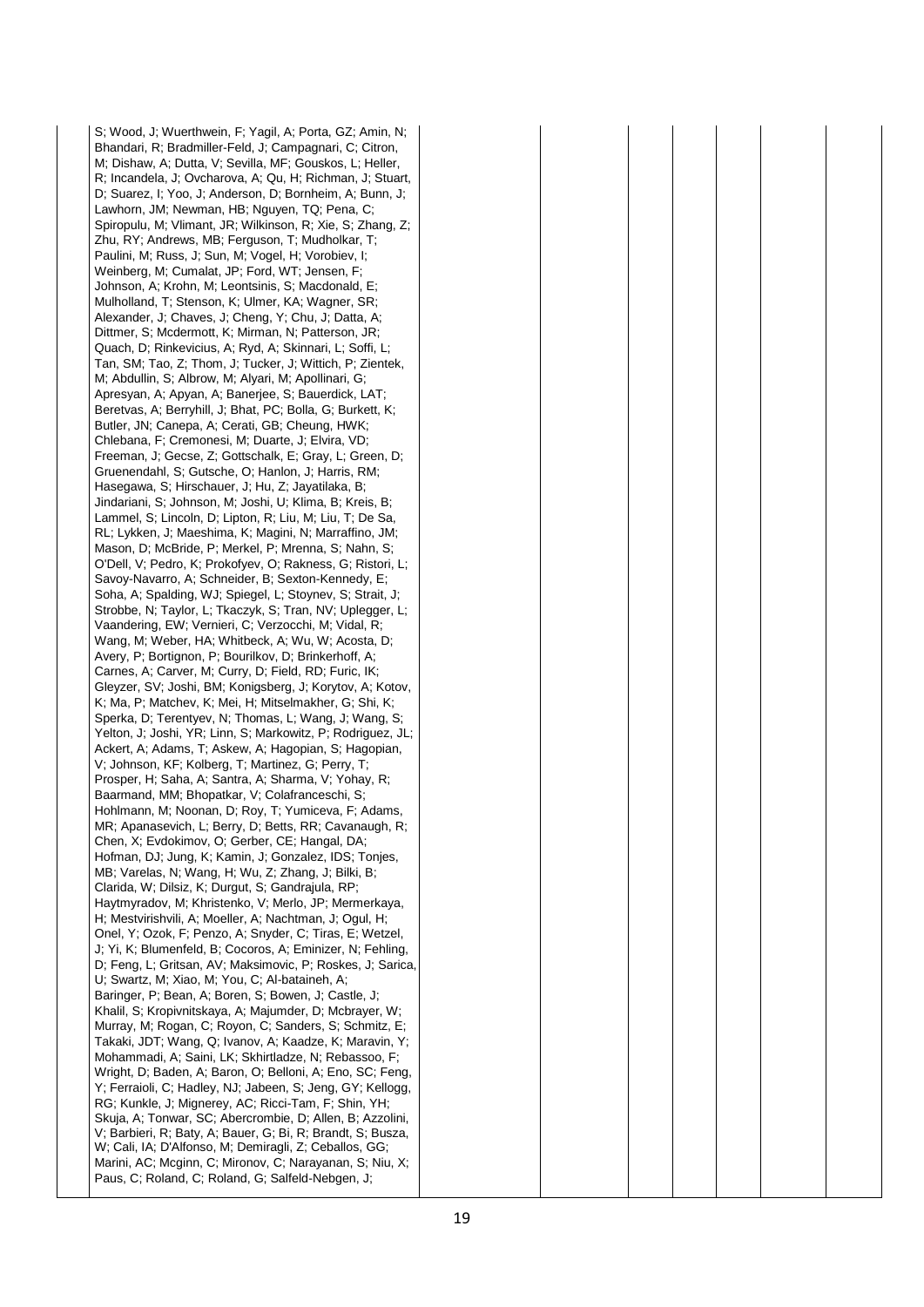Stephans, GSF; Sumorok, K; Tatar, K; Velicanu, D; Wang, J; Wang, TW; Wyslouch, B; Zhaozhong, S; Benvenuti, AC; Chatterjee, RM; Evans, A; Hansen, P; Kalafut, S; Kubota, Y; Lesko, Z; Mans, J; Nourbakhsh, S; Ruckstuhl, N; Rusack, R; Turkewitz, J; Wadud, MA; Acosta, JG; Oliveros, S; Avdeeva, E; Bloom, K; Claes, DR; Fangmeier, C; Golf, F; Suarez, RG; Kamalieddin, R; Kravchenko, I; Monroy, J; Siado, JE; Snow, GR; Stieger, B; Dolen, J; Godshalk, A; Harrington, C; Iashvili, I; Nguyen, D; Parker, A; Rappoccio, S; Roozbahani, B; Alverson, G; Barberis, E; Freer, C; Hortiangtham, A; Massironi, A; Morse, DM; Orimoto, T; De Lima, RT; Wamorkar, T; Wang, B; Wisecarver, A; Wood, D; Bhattacharya, S; Charaf, O; Hahn, KA; Mucia, N; Odell, N; Schmitt, MH; Sung, K; Trovato, M; Velasco, M; Bucci, R; Dev, N; Hildreth, M; Anampa, KH; Jessop, C; Karmgard, DJ; Kellams, N; Lannon, K; Li, W; Loukas, N; Marinelli, N; Meng, F; Mueller, C; Musienko, Y; Planer, M; Reinsvold, A; Ruchti, R; Siddireddy, P; Smith, G; Taroni, S; Wayne, M; Wightman, A; Wolf, M; Woodard, A; Alimena, J; Antonelli, L; Bylsma, B; Durkin, LS; Flowers, S; Francis, B; Hart, A; Hill, C; Ji, W; Ling, TY; Luo, W; Winer, BL; Wulsin, HW; Cooperstein, S; Driga, O; Elmer, P; Hardenbrook, J: Hebda, P: Higginbotham, S: Kalogeropoulos, A; Lange, D; Luo, J; Marlow, D; Mei, K; Ojalvo, I; Olsen, J; Palmer, C; Piroue, P; Stickland, D; Tully, C; Malik, S; Norberg, S; Barker, A; Barnes, VE; Das, S; Gutay, L; Jones, M; Jung, AW; Khatiwada, A; Miller, DH; Neumeister, N; Peng, CC; Qiu, H; Schulte, JF; Sun, J; Wang, F; Xiao, R; Xie, W; Cheng, T; Parashar, N; Chen, Z; Ecklund, KM; Freed, S; Geurts, FJM; Guilbaud, M; Kilpatrick, M; Li, W; Michlin, B; Padley, BP; Roberts, J; Rorie, J; Shi, W; Tu, Z; Zabel, J; Zhang, A; Bodek, A; de Barbaro, P; Demina, R; Duh, YT; Ferbel, T; Galanti, M; Garcia-Bellido, A; Han, J; Hindrichs, O; Khukhunaishvili, A; Lo, KH; Tan, P; Verzetti, M; Ciesielski, R; Goulianos, K; Mesropian, C; Agapitos, A; Chou, JP; Gershtein, Y; Espinosa, TAG; Halkiadakis, E; Heindl, M; Hughes, E; Kaplan, S; Elayavalli, RK; Kyriacou, S; Lath, A; Montalvo, R; Nash, K; Osherson, M; Saka, H; Salur, S; Schnetzer, S; Sheffield, D; Somalwar, S; Stone, R; Thomas, S; Thomassen, P; Walker, M; Delannoy, AG; Heideman, J; Riley, G; Rose, K; Spanier, S; Thapa, K; Bouhali, O; Hernandez, AC; Celik, A; Dalchenko, M; De Mattia, M; Delgado, A; Dildick, S; Eusebi, R; Gilmore, J; Huang, T; Kamon, T; Mueller, R; Pakhotin, Y; Patel, R; Perloff, A; Pernie, L; Rathjens, D; Safonov, A; Tatarinov, A; Akchurin, N; Damgov, J; Guio, F; Dudero, PR; Faulkner, J; Gurpinar, E; Kunori, S; Lamichhane, K; Lee, SW; Mengke, T; Muthumuni, S; Peltola, T; Undleeb, S; Volobouev, I; Wang, Z; Greene, S; Gurrola, A; Janjam, R; Johns, W; Maguire, C; Melo, A; Ni, H; Padeken, K; Sheldon, P; Tuo, S; Velkovska, J; Xu, Q; Arenton, MW; Barria, P; Cox, B; Hirosky, R; Joyce, M; Ledovskoy, A; Li, H; Neu, C; Sinthuprasith, T; Wang, Y; Wolfe, E; Xia, F; Harr, R; Karchin, PE; Poudyal, N; Sturdy, J; Thapa, P; Zaleski, S; Brodski, M; Buchanan, J; Caillol, C; Carlsmith, D; Dasu, S; Dodd, L; Duric, S; Gomber, B; Grothe, M; Herndon, M; Herve, A; Hussain, U; Klabbers, P; Lanaro, A; Levine, A; Long, K; Loveless, R; Rekovic, V; Ruggles, T; Savin, A; Smith, N; Smith, WH; Woods, N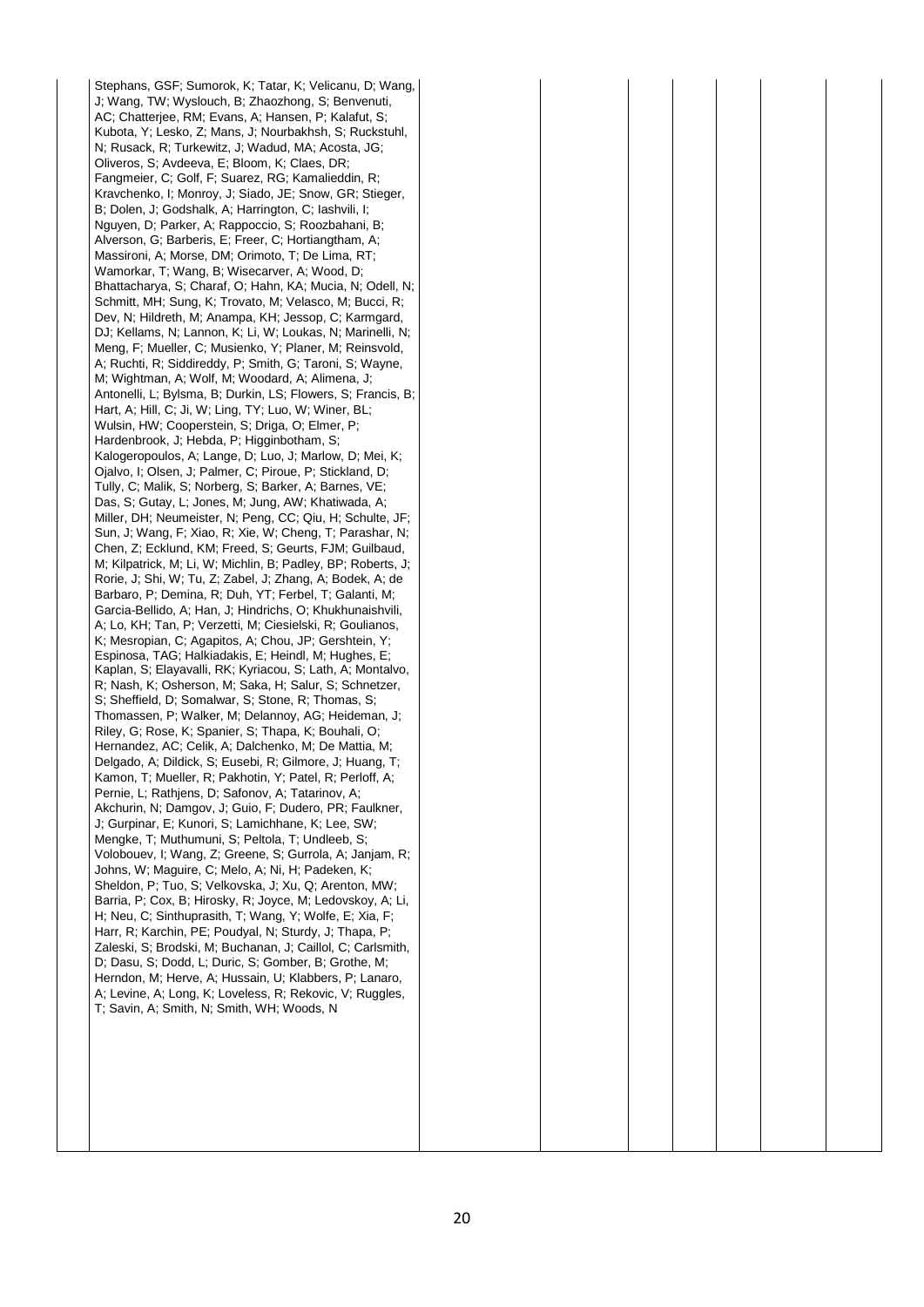| 52 | Landis, RF; Li, CH; Gupta, A; Lee, YW; Yazdani, M;<br>Ngernyuang, N; Altinbasak, I; Mansoor, S; Khichi, MAS;<br>Sanyal, A; Rotello, VM           | Biodegradable<br>Nanocomposite<br>Antimicrobials for<br>the Eradication of<br>Multidrug-Resistant<br><b>Bacterial Biofilms</b><br>without<br>Accumulated<br>Resistance                                                                                                        | <b>JOURNAL</b><br>OF THE<br><b>AMERICAN</b><br><b>CHEMICAL</b><br><b>SOCIETY</b>                                                   | 2018 | 140  | 19      | 6176  | 6182  |
|----|--------------------------------------------------------------------------------------------------------------------------------------------------|-------------------------------------------------------------------------------------------------------------------------------------------------------------------------------------------------------------------------------------------------------------------------------|------------------------------------------------------------------------------------------------------------------------------------|------|------|---------|-------|-------|
| 53 | Gevrek, TN; Cosar, M; Aydin, D; Kaga, E; Arslan, M;<br>Sanyal, R; Sanyal, A                                                                      | <b>Facile Fabrication</b><br>of a Modular "Catch<br>and Release"<br>Hydrogel Interface:<br>Harnessing<br>ThiolDisulfide<br>Exchange for<br>Reversible Protein<br>Capture and Cell<br>Attachment                                                                               | <b>ACS</b><br><b>APPLIED</b><br><b>MATERIALS</b><br>&<br><b>INTERFACE</b><br>S                                                     | 2018 | 10   | 17      | 14399 | 14409 |
| 54 | Vanegas, JM; Heinrich, F; Rogers, DM; Carson, BD; La<br>Bauve, S; Vernon, BC; Akgun, B; Satija, S; Zheng, AH;<br>Kielian, M; Rempe, SB; Kent, MS | Insertion of Dengue<br>E into lipid bilayers<br>studied by neutron<br>reflectivity and<br>molecular dynamics<br>simulations                                                                                                                                                   | <b>BIOCHIMICA</b><br>ET<br><b>BIOPHYSICA</b><br>ACTA-<br><b>BIOMEMBRA</b><br><b>NES</b>                                            | 2018 | 1860 | 5       | 1216  | 1230  |
| 55 | Scholaske, L; Lindner-Matthes, D; Kurt, M; Duman, E;<br>Sahbaz, C; Spallek, J; Entringer, S                                                      | Intergenerational<br>transmission of<br>health disparities<br>among Turkish-<br>origin residents in<br>Germany: role of<br>maternal stress and<br>stress biology<br>during pregnancy.<br>A study protocol                                                                     | <b>EUROPEAN</b><br><b>JOURNAL</b><br>OF PUBLIC<br><b>HEALTH</b>                                                                    | 2018 | 28   | 1.11P20 | 126   | 126   |
| 56 | Celebi, A; Ozgur, A                                                                                                                              | Segmenting<br>hashtags and<br>analyzing their<br>grammatical<br>structure                                                                                                                                                                                                     | <b>JOURNAL</b><br>OF THE<br><b>ASSOCIATIO</b><br>N FOR<br><b>INFORMATI</b><br>ON<br><b>SCIENCE</b><br>AND<br><b>TECHNOLO</b><br>GY | 2018 | 69   | 5       | 675   | 686   |
| 57 | Akyol, E; Tatliyuz, M; Duman, FD; Guven, MN; Acar, HY;   Phosphonate-<br>Avci, D                                                                 | functionalized<br>poly(beta-amino<br>ester) macromers<br>potential<br>as<br>biomaterials                                                                                                                                                                                      | JOURNAL<br>OF<br><b>BIOMEDICAL</b><br><b>MATERIALS</b><br><b>RESEARCH</b><br>PART A                                                | 2018 | 106  | 5       | 1390  | 1399  |
| 58 | Deli, T; Kalkan, E; Karhan, SU; Uzunova, S; Keikhosravi,<br>A; Bilgin, R; Schubart, CD                                                           | Parapatric genetic<br>divergence among<br>deep evolutionary<br>lineages in the<br>Mediterranean<br>green crab,<br>Carcinus aestuarii<br>(Brachyura,<br>Portunoidea,<br>Carcinidae),<br>accounts for a<br>sharp<br>phylogeographic<br>break in the<br>Eastern<br>Mediterranean | <b>BMC</b><br><b>EVOLUTION</b><br>ARY<br><b>BIOLOGY</b>                                                                            | 2018 | 18   |         | 53    |       |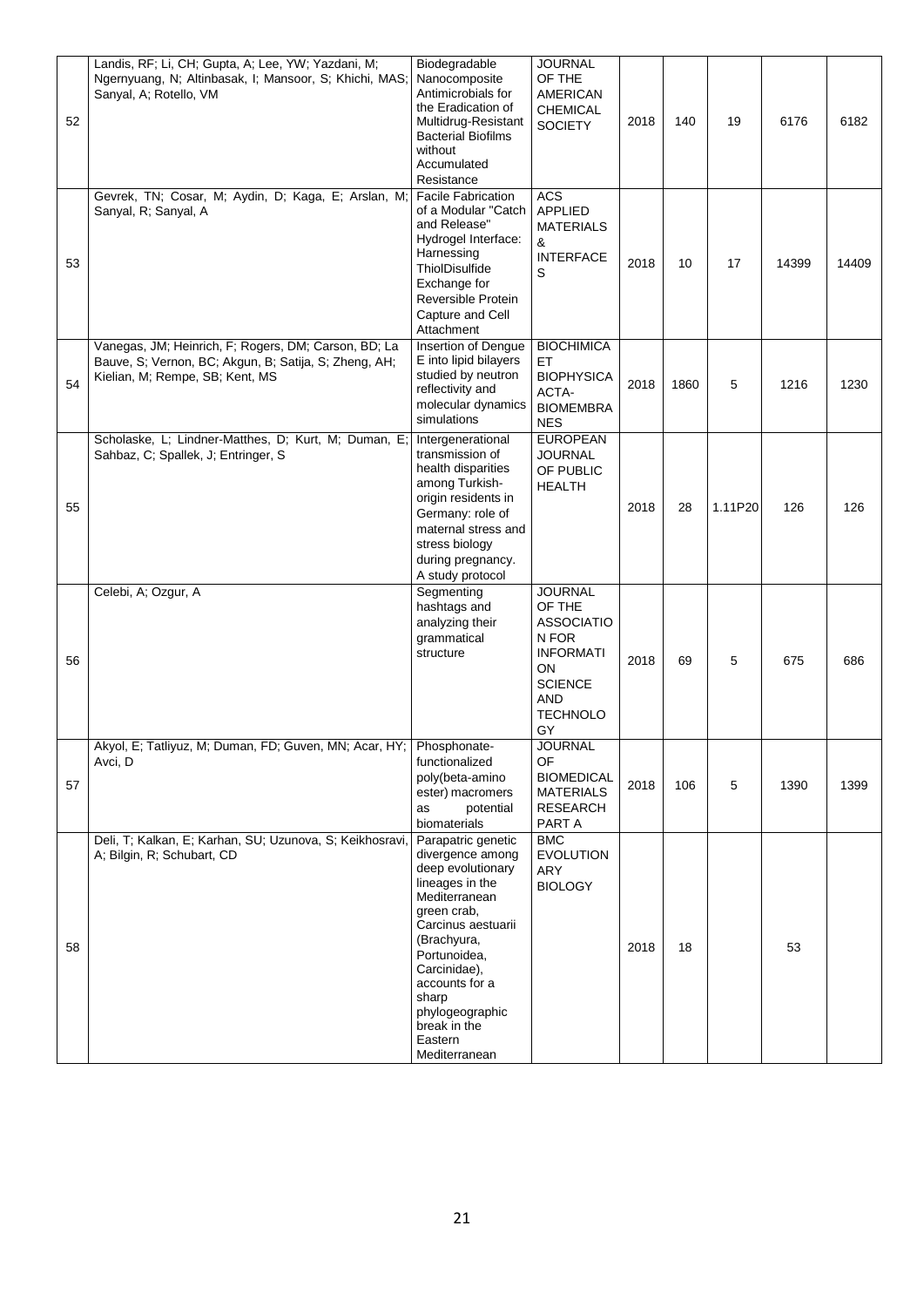|    | Sirunyan, AM; Tumasyan, A; Adam, W; Asilar, E;                                                                      | Search for vectorlike PHYSICAL |                 |      |    |   |       |  |
|----|---------------------------------------------------------------------------------------------------------------------|--------------------------------|-----------------|------|----|---|-------|--|
|    | Bergauer, T; Brandstetter, J; Brondolin, E; Dragicevic, M;                                                          | lightflavor quark              | <b>REVIEW D</b> |      |    |   |       |  |
|    | Ero, J; Flechl, M; Friedl, M; Fruhwirth, R; Ghete, VM;                                                              | partners in                    |                 |      |    |   |       |  |
|    | Hartl, C; Hormann, N; Hrubec, J; Jeitler, M; Konig, A;                                                              | protonproton                   |                 |      |    |   |       |  |
|    | Kratschmer, I; Liko, D; Matsushita, T; Mikulec, I; Rabady,                                                          | collisions at root s=8         |                 |      |    |   |       |  |
|    | D; Rad, N; Rahbaran, B; Rohringer, H; Schieck, J;<br>Strauss, J; Waltenberger, W; Wulz, CE; Dvornikov, O;           | TeV                            |                 |      |    |   |       |  |
|    | Makarenko, V; Mossolov, V; Gonzalez, JS; Zykunov, V;                                                                |                                |                 |      |    |   |       |  |
|    | Shumeiko, N; Alderweireldt, S; De Wolf, EA; Janssen, X;                                                             |                                |                 |      |    |   |       |  |
|    | Lauwers, J; Van De Klundert, M; Van Haevermaet, H;                                                                  |                                |                 |      |    |   |       |  |
|    | Van Mechelen, P; Van Remortel, N; Van Spilbeeck, A;                                                                 |                                |                 |      |    |   |       |  |
|    | Abu Zeid, S; Blekman, F; D'Hondt, J; Daci, N; De Bruyn, I;                                                          |                                |                 |      |    |   |       |  |
|    | Deroover, K; Lowette, S; Moortgat, S; Moreels, L;                                                                   |                                |                 |      |    |   |       |  |
|    | Olbrechts, A; Python, Q; Skovpen, K; Tavernier, S; Van                                                              |                                |                 |      |    |   |       |  |
|    | Doninck, W; Van Mulders, P; Van Parijs, I; Brun, H;                                                                 |                                |                 |      |    |   |       |  |
|    | Clerbaux, B; De Lentdecker, G; Delannoy, H; Fasanella,                                                              |                                |                 |      |    |   |       |  |
|    | G; Favart, L; Goldouzian, R; Grebenyuk, A; Karapostoli,                                                             |                                |                 |      |    |   |       |  |
|    | G; Lenzi, T; Leonard, A; Luetic, J; Maerschalk, T;                                                                  |                                |                 |      |    |   |       |  |
|    | Marinov, A; Randle-conde, A; Seva, T; Vander Velde, C;<br>Vanlaer, P; Vannerom, D; Yonamine, R; Zenoni, F;          |                                |                 |      |    |   |       |  |
|    | Zhang, F; Cornelis, T; Dobur, D; Fagot, A; Gul, M;                                                                  |                                |                 |      |    |   |       |  |
|    | Khvastunov, I; Poyraz, D; Salva, S; Schofbeck, R; Tytgat,                                                           |                                |                 |      |    |   |       |  |
|    | M; Van Driessche, W; Yazgan, E; Zaganidis, N;                                                                       |                                |                 |      |    |   |       |  |
|    | Bakhshiansohi, H; Bondu, O; Brochet, S; Bruno, G;                                                                   |                                |                 |      |    |   |       |  |
|    | Caudron, A; De Visscher, S; Delaere, C; Delcourt, M;                                                                |                                |                 |      |    |   |       |  |
|    | Francois, B; Giammanco, A; Jafari, A; Komm, M;                                                                      |                                |                 |      |    |   |       |  |
|    | Krintiras, G; Lemaitre, V; Magitteri, A; Mertens, A; Musich,                                                        |                                |                 |      |    |   |       |  |
|    | M; Piotrzkowski, K; Quertenmont, L; Selvaggi, M; Marono,                                                            |                                |                 |      |    |   |       |  |
|    | MV; Wertz, S; Beliy, N; Alda, WL; Alves, FL; Alves, GA;                                                             |                                |                 |      |    |   |       |  |
|    | Brito, L; Hensel, C; Moraes, A; Pol, ME; Teles, PR; Das<br>Chagas, EBB; Carvalho, W; Chinellato, J; Custodio, A; Da |                                |                 |      |    |   |       |  |
|    | Costa, EM; Da Silveira, GG; Damiao, DD; Martins, CD;                                                                |                                |                 |      |    |   |       |  |
|    | De Souza, SF; Guativa, LMH; Malbouisson, H;                                                                         |                                |                 |      |    |   |       |  |
|    | Figueiredo, DM; Herrera, CM; Mundim, L; Nogima, H; Da                                                               |                                |                 |      |    |   |       |  |
|    | Silva, WLP; Santoro, A; Sznajder, A; Manganote, EJT; De                                                             |                                |                 |      |    |   |       |  |
|    | Araujo, FTD; Pereira, AV; Ahuja, S; Bernardes, CA;                                                                  |                                |                 |      |    |   |       |  |
|    | Dogra, S; Tomei, TRFP; Gregores, EM; Mercadante, PG;                                                                |                                |                 |      |    |   |       |  |
| 59 | Moon, CS; Novaes, SF; Padula, SS; Abad, DR; Vargas,<br>JCR; Aleksandrov, A; Hadjiiska, R; laydjiev, P; Rodozov,     |                                |                 | 2018 | 97 | 7 | 72008 |  |
|    | M; Stoykova, S; Sultanov, G; Vutova, M; Dimitrov, A;                                                                |                                |                 |      |    |   |       |  |
|    | Glushkov, I; Litov, L; Pavlov, B; Petkov, P; Fang, W;                                                               |                                |                 |      |    |   |       |  |
|    | Ahmad, M; Bian, JG; Chen, GM; Chen, HS; Chen, M;                                                                    |                                |                 |      |    |   |       |  |
|    | Chen, Y; Cheng, T; Jiang, CH; Leggat, D; Liu, Z; Romeo,                                                             |                                |                 |      |    |   |       |  |
|    | F; Ruan, M; Shaheen, SM; Spiezia, A; Tao, J; Wang, C;                                                               |                                |                 |      |    |   |       |  |
|    | Wang, Z; Zhang, H; Zhao, J; Ban, Y; Chen, G; Li, Q; Liu,                                                            |                                |                 |      |    |   |       |  |
|    | S; Mao, Y; Qian, SJ; Wang, D; Xu, Z; Avila, C; Cabrera,                                                             |                                |                 |      |    |   |       |  |
|    | A; Sierra, LFC; Florez, C; Gomez, JP; Hernandez, CFG;<br>Alvarez, JDR; Sanabria, JC; Godinovic, N; Lelas, D;        |                                |                 |      |    |   |       |  |
|    | Puljak, I; Cipriano, PMR; Sculac, T; Antunovic, Z; Kovac,                                                           |                                |                 |      |    |   |       |  |
|    | M; Briglievic, V; Ferencek, D; Kadija, K; Mesic, B; Susa,                                                           |                                |                 |      |    |   |       |  |
|    | T; Ather, MW; Attikis, A; Mavromanolakis, G; Mousa, J;                                                              |                                |                 |      |    |   |       |  |
|    | Nicolaou, C; Ptochos, F; Razis, PA; Rykaczewski, H;                                                                 |                                |                 |      |    |   |       |  |
|    | Finger, M; Finger, M; Jarrin, EC; Assran, Y; Mahmoud,                                                               |                                |                 |      |    |   |       |  |
|    | MA; Mahrous, A; Kadastik, M; Perrini, L; Raidal, M; Tiko,                                                           |                                |                 |      |    |   |       |  |
|    | A; Veelken, C; Eerola, P; Pekkanen, J; Voutilainen, M;<br>Harkonen, J; Jarvinen, T; Karimaki, V; Kinnunen, R;       |                                |                 |      |    |   |       |  |
|    | Lampen, T; Lassila-Perini, K; Lehti, S; Linden, T; Luukka,                                                          |                                |                 |      |    |   |       |  |
|    | P; Tuominiemi, J; Tuovinen, E; Wendland, L; Talvitie, J;                                                            |                                |                 |      |    |   |       |  |
|    | Tuuva, T; Besancon, M; Couderc, F; Dejardin, M;                                                                     |                                |                 |      |    |   |       |  |
|    | Denegri, D; Fabbro, B; Faure, JL; Favaro, C; Ferri, F;                                                              |                                |                 |      |    |   |       |  |
|    | Ganjour, S; Ghosh, S; Givernaud, A; Gras, P; de                                                                     |                                |                 |      |    |   |       |  |
|    | Monchenault, GH; Jarry, P; Kucher, I; Locci, E; Machet,                                                             |                                |                 |      |    |   |       |  |
|    | M; Malcles, J; Rander, J; Rosowsky, A; Titov, M;                                                                    |                                |                 |      |    |   |       |  |
|    | Abdulsalam, A; Antropov, I; Baffioni, S; Beaudette, F;                                                              |                                |                 |      |    |   |       |  |
|    | Busson, P; Cadamuro, L; Chapon, E; Charlot, C;<br>Davignon, O; de Cassagnac, RG; Jo, M; Lisniak, S; Mine,           |                                |                 |      |    |   |       |  |
|    | P; Nguyen, M; Ochando, C; Ortona, G; Paganini, P;                                                                   |                                |                 |      |    |   |       |  |
|    | Pigard, P; Regnard, S; Salerno, R; Sirois, Y; Leiton, AGS;                                                          |                                |                 |      |    |   |       |  |
|    | Strebler, T; Yilmaz, Y; Zabi, A; Zghiche, A; Agram, JL;                                                             |                                |                 |      |    |   |       |  |
|    | Andrea, J; Bloch, D; Brom, JM; Buttignol, M; Chabert, EC;                                                           |                                |                 |      |    |   |       |  |
|    | Chanon, N; Collard, C; Conte, E; Coubez, X; Fontaine,                                                               |                                |                 |      |    |   |       |  |
|    | JC; Gele, D; Goerlach, U; Le Bihan, AC; Van Hove, P;                                                                |                                |                 |      |    |   |       |  |
|    | Gadrat, S; Beauceron, S; Bernet, C; Boudoul, G;<br>Montoya, CAC; Chierici, R; Contardo, D; Courbon, B;              |                                |                 |      |    |   |       |  |
|    |                                                                                                                     |                                |                 |      |    |   |       |  |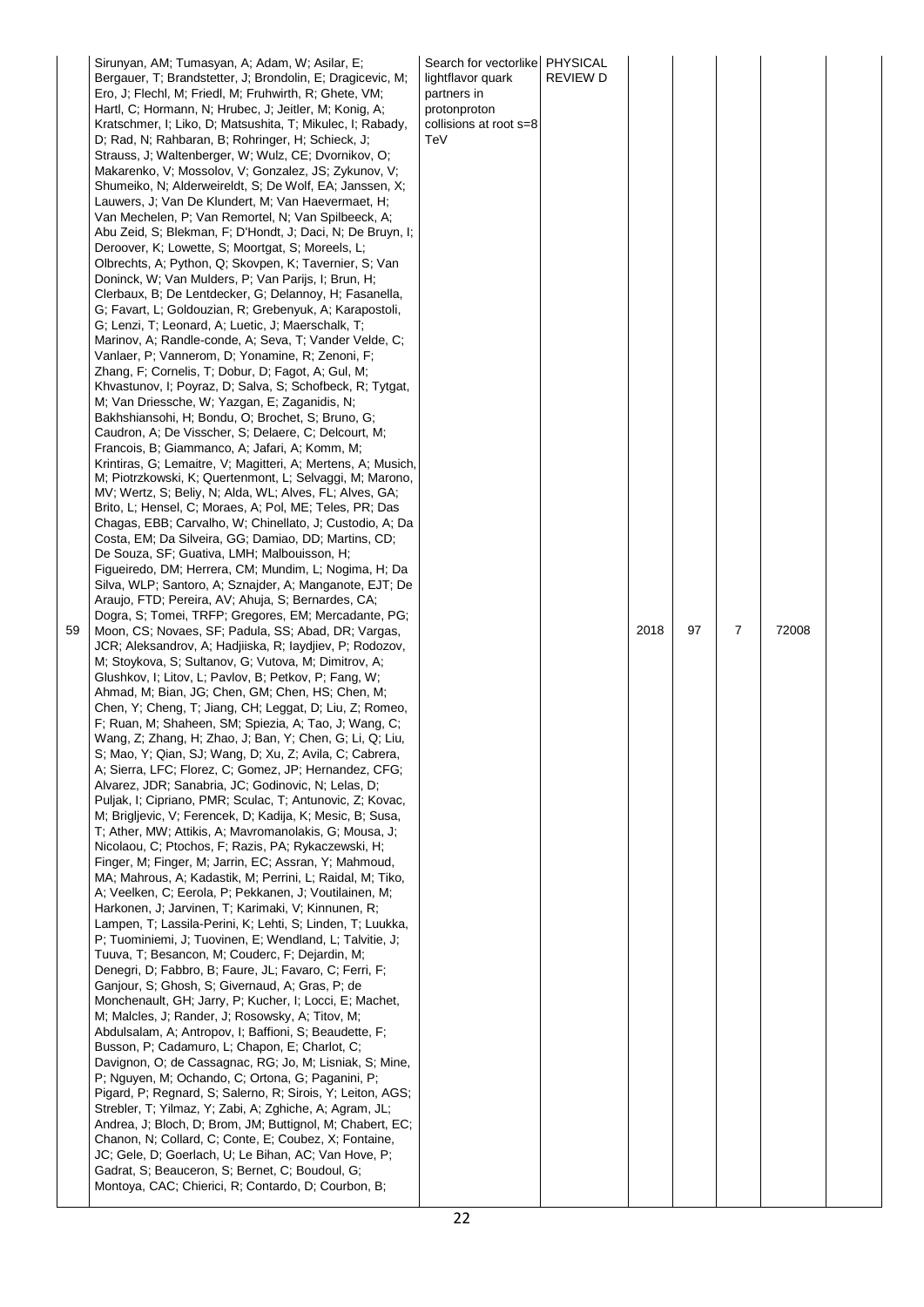Depasse, P; El Mamouni, H; Fay, J; Finco, L; Gascon, S; Gouzevitch, M; Grenier, G; Ille, B; Lagarde, F; Laktineh, IB; Lethuillier, M; Mirabito, L; Pequegnot, AL; Perries, S; Popov, A; Sordini, V; Vander Donckt, M; Verdier, P; Viret, S; Khvedelidze, A; Tsamalaidze, Z; Autermann, C; Beranek, S; Feld, L; Kiesel, MK; Klein, K; Lipinski, M; Preuten, M; Schomakers, C; Schulz, J; Verlage, T; Albert, A; Brodski, M; Dietz-Laursonn, E; Duchardt, D; Endres, M; Erdmann, M; Erdweg, S; Esch, T; Fischer, R; Guth, A; Hamer, M; Hebbeker, T; Heidemann, C; Hoepfner, K; Knutzen, S; Merschmeyer, M; Meyer, A; Millet, P; Mukherjee, S; Olschewski, M; Padeken, K; Pook, T; Radziej, M; Reithler, H; Rieger, M; Scheuch, F; Sonnenschein, L; Teyssier, D; Thuer, S; Cherepanov, V; Flugge, G; Kargoll, B; Kress, T; Kunsken, A; Lingemann, J; Muller, T; Nehrkorn, A; Nowack, A; Pistone, C; Pooth, O; Stahl, A; Martin, MA; Arndt, T; Asawatangtrakuldee, C; Beernaert, K; Behnke, O; Behrens, U; Bin Anuar, AA; Borras, K; Campbell, A; Connor, P; Contreras-Campana, C; Costanza, F; Pardos, CD; Dolinska, G; Eckerlin, G; Eckstein, D; Eichhorn, T; Eren, E; Gallo, E; Garcia, JG; Geiser, A; Gizhko, A; Luyando, JMG; Grohsjean, A; Gunnellini, P; Harb, A; Hauk, J; Hempel, M; Jung, H; Kalogeropoulos, A; Karacheban, O; Kasemann, M; Keaveney, J; Kleinwort, C; Korol, I; Krucker, D; Lange, W; Lelek, A; Lenz, T; Leonard, J; Lipka, K; Lobanov, A; Lohmann, W; Mankel, R; Melzer-Pellmann, IA; Meyer, AB; Mittag, G; Mnich, J; Mussgiller, A; Pitzl, D; Placakyte, R; Raspereza, A; Roland, B; Sahin, MO; Saxena, P; Schoerner-Sadenius, T; Spannagel, S; Stefaniuk, N; Van Onsem, GP; Walsh, R; Wissing, C; Blobel, V; Vignali, MC; Draeger, AR; Dreyer, T; Garutti, E; Gonzalez, D; Haller, J; Hoffmann, M; Junkes, A; Klanner, R; Kogler, R; Kovalchuk, N; Kurz, S; Lapsien, T; Marchesini, I; Marconi, D; Meyer, M; Niedziela, M; Nowatschin, D; Pantaleo, F; Peiffer, T; Perieanu, A; Scharf, C; Schleper, P; Schmidt, A; Schumann, S; Schwandt, J; Sonneveld, J; Stadie, H; Steinbruck, G; Stober, FM; Stover, M; Tholen, H; Troendle, D; Usai, E; Vanelderen, L; Vanhoefer, A; Vormwald, B; Akbiyik, M; Barth, C; Baur, S; Baus, C; Berger, J; Butz, E; Caspart, R; Chwalek, T; Colombo, F; De Boer, W; Dierlamm, A; Fink, S; Freund, B; Friese, R; Giffels, M; Gilbert, A; Goldenzweig, P; Haitz, D; Hartmann, F; Heindl, SM; Husemann, U; Kassel, F; Katkov, I; Kudella, S; Mildner, H; Mozer, MU; Muller, T; Plagge, M; Quast, G; Rabbertz, K; Rocker, S; Roscher, F; Schroder, M; Shvetsov, I; Sieber, G; Simonis, HJ; Ulrich, R; Wayand, S; Weber, M; Weiler, T; Williamson, S; Wohrmann, C; Wolf, R; Anagnostou, G; Daskalakis, G; Geralis, T; Giakoumopoulou, VA; Kyriakis, A; Loukas, D; Topsis-Giotis, I; Kesisoglou, S; Panagiotou, A; Saoulidou, N; Tziaferi, E; Kousouris, K; Evangelou, I; Flouris, G; Foudas, C; Kokkas, P; Loukas, N; Manthos, N; Papadopoulos, I; Paradas, E; Filipovic, N; Pasztor, G; Bencze, G; Hajdu, C; Horvath, D; Sikler, F; Veszpremi, V; Vesztergombi, G; Zsigmond, AJ; Beni, N; Czellar, S; Karancsi, J; Makovec, A; Molnar, J; Szillasi, Z; Bartok, M; Raics, P; Trocsanyi, ZL; Ujvari, B; Choudhury, S; Komaragiri, JR; Bahinipati, S; Bhowmik, S; Mal, P; Mandal, K; Nayak, A; Sahoo, DK; Sahoo, N; Swain, SK; Bansal, S; Beri, SB; Bhatnagar, V; Bhawandeep, U; Chawla, R; Kalsi, AK; Kaur, A; Kaur, M; Kumar, R; Kumari, P; Mehta, A; Mittal, M; Singh, JB; Walia, G; Kumar, A; Bhardwaj, A; Choudhary, BC; Garg, RB; Keshri, S; Kumar, A; Malhotra, S; Naimuddin, M; Ranjan, K; Sharma, R; Sharma, V; Bhattacharya, R; Bhattacharya, S; Chatterjee, K; Dey, S; Dutt, S; Dutta, S; Ghosh, S; Majumdar, N; Modak, A; Mondal, K; Mukhopadhyay, S; Nandan, S; Purohit, A; Roy, A; Roy, D; Chowdhury, SR; Sarkar, S; Sharan, M; Thakur, S; Behera, PK; Chudasama, R; Dutta, D; Jha, V; Kumar, V; Mohanty, AK; Netrakanti, PK; Pant, LM; Shukla, P; Topkar, A; Aziz, T; Dugad, S; Kole, G; Mahakud, B; Mitra, S; Mohanty, GB; Parida, B; Sur, N; Sutar, B; Banerjee, S;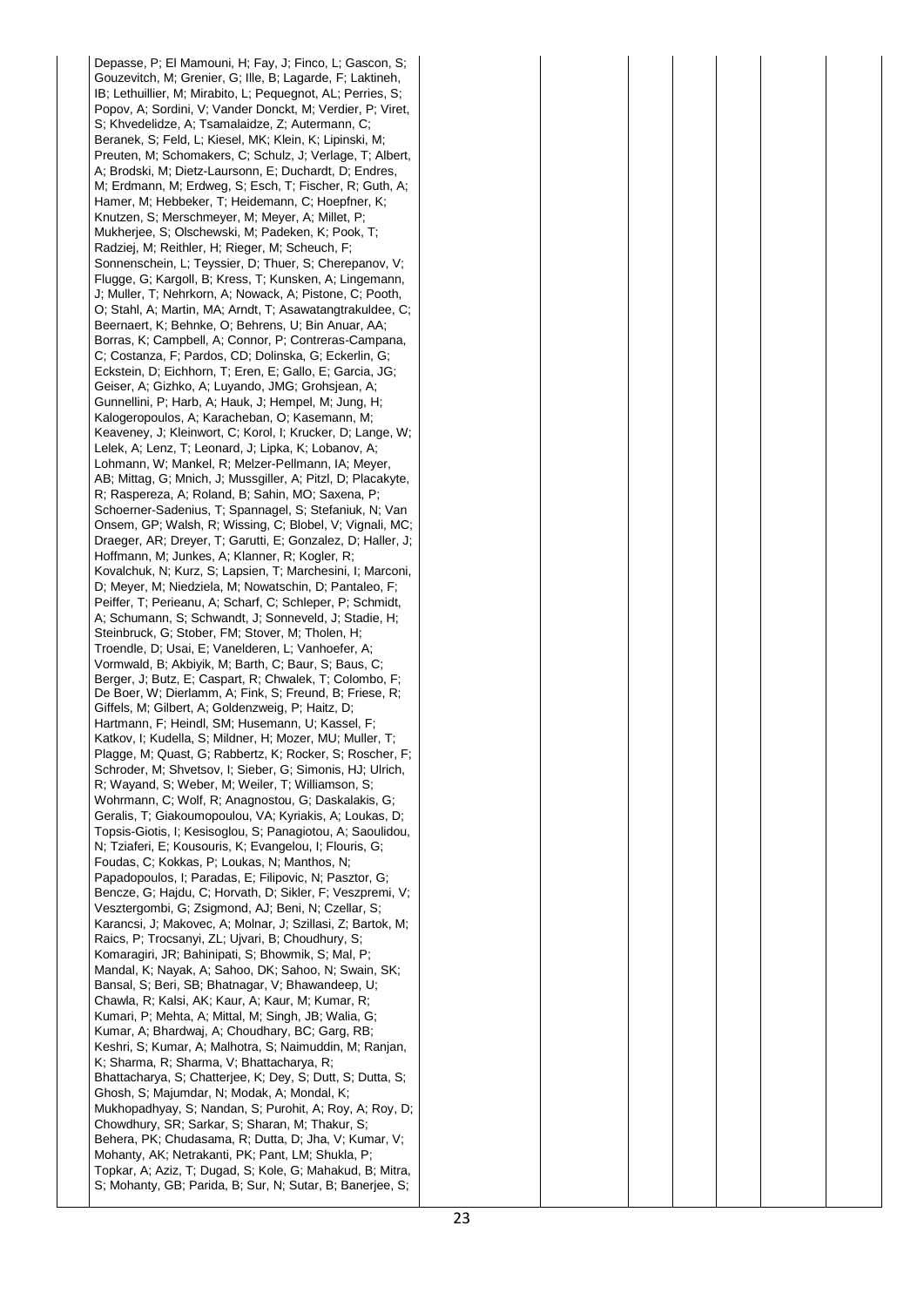Dewanjee, RK; Ganguly, S; Guchait, M; Jain, S; Kumar, S; Maity, M; Majumder, G; Mazumdar, K; Sarkar, T; Wickramage, N; Chauhan, S; Dube, S; Hegde, V; Kapoor, A; Kothekar, K; Pandey, S; Rane, A; Sharma, S; Chenarani, S; Tadavani, EE; Etesami, SM; Khakzad, M; Najafabadi, MM; Naseri, M; Mehdiabadi, SP; Hosseinabadi, FR; Safarzadeh, B; Zeinali, M; Felcini, M; Grunewald, M; Abbrescia, M; Calabria, C; Caputo, C; Colaleo, A; Creanza, D; Cristella, L; De Filippis, N; De Palma, M; Fiore, L; Iaselli, G; Maggi, G; Maggi, M; Miniello, G; My, S; Nuzzo, S; Pompili, A; Pugliese, G; Radogna, R; Ranieri, A; Selvaggi, G; Sharma, A; Silvestris, L; Venditti, R; Verwilligen, P; Abbiendi, G; Battilana, C; Bonacorsi, D; Braibant-Giacomelli, S; Brigliadori, L; Campanini, R; Capiluppi, P; Castro, A; Cavallo, FR; Chhibra, SS; Codispoti, G; Cuffiani, M; Dallavalle, GM; Fabbri, F; Fanfani, A; Fasanella, D; Giacomelli, P; Grandi, C; Guiducci, L; Marcellini, S; Masetti, G; Montanari, A; Navarria, FL; Perrotta, A; Rossi, AM; Rovelli, T; Siroli, GP; Tosi, N; Albergo, S; Costa, S; Di Mattia, A; Giordano, F; Potenza, R; Tricomi, A; Tuve, C; Barbagli, G; Ciulli, V; Civinini, C; D'Alessandro, R; Focardi, E; Lenzi, P; Meschini, M; Paoletti, S; Russo, L; Sguazzoni, G; Strom, D; Viliani, L; Benussi, L; Bianco, S; Fabbri, F; Piccolo, D; Primavera, F; Calvelli, V; Ferro, F; Monge, MR; Robutti, E; Tosi, S; Brianza, L; Brivio, F; Ciriolo, V; Dinardo, ME; Fiorendi, S; Gennai, S; Ghezzi, A; Govoni, P; Malberti, M; Malvezzi, S; Manzoni, RA; Menasce, D; Moroni, L; Paganoni, M; Pedrini, D; Pigazzini, S; Ragazzi, S; de Fatis, TT; Buontempo, S; Cavallo, N; De Nardo, G; Di Guida, S; Fabozzi, F; Fienga, F; Iorio, AOM; Lista, L; Meola, S; Paolucci, P; Sciacca, C; Thyssen, F; Azzi, P; Bacchetta, N; Benato, L; Bisello, D; Boletti, A; Carlin, R; de Oliveira, ACA; Dall'Osso, M; Manzano, PDC; Dorigo, T; Fanzago, F; Gasparini, F; Gasparini, U; Gozzelino, A; Lacaprara, S; Margoni, M; Meneguzzo, AT; Pazzini, J; Pozzobon, N; Ronchese, P; Rossin, R; Torassa, E; Ventura, S; Zanetti, M; Zotto, P; Zumerle, G; Braghieri, A; Fallavollita, F; Magnani, A; Montagna, P; Ratti, SP; Re, V; Ressegotti, M; Riccardi, C; Salvini, P; Vai, I; Vitulo, P; Solestizi, LA; Bilei, GM; Ciangottini, D; Fano L; Lariccia, P; Leonardi, R; Mantovani, G; Mariani, V; Menichelli, M; Saha, A; Santocchia, A; Androsov, K; Azzurri, P; Bagliesi, G; Bernardini, J; Boccali, T; Castaldi, R; Ciocci, MA; Dell'Orso, R; Fedi, G; Giassi, A; Grippo, MT; Ligabue, F; Lomtadze, T; Martini, L; Messineo, A; Palla, F; Rizzi, A; Savoy-Navarro, A; Spagnolo, P; Tenchini, R; Tonelli, G; Venturi, A; Verdini, PG; Barone, L; Cavallari, F; Cipriani, M; Del Re, D; Diemoz, M; Gelli, S; Longo, E; Margaroli, F; Marzocchi, B; Meridiani, P; Organtini, G; Paramatti, R; Preiato, F; Rahatlou, S; Rovelli, C; Santanastasio, F; Amapane, N; Arcidiacono, R; Argiro, S; Arneodo, M; Bartosik, N; Bellan, R; Biino, C; Cartiglia, N; Cenna, F; Costa, M; Covarelli, R; Degano, A; Demaria, N; Kiani, B; Mariotti, C; Maselli, S; Migliore, E; Monaco, V; Monteil, E; Monteno, M; Obertino, MM; Pacher, L; Pastrone, N; Pelliccioni, M; Angioni, GLP; Ravera, F; Romero, A; Ruspa, M; Sacchi, R; Shchelina, K; Sola, V; Solano, A; Staiano, A; Traczyk, P; Belforte, S; Casarsa, M; Cossutti, F; Della Ricca, G; Zanetti, A; Kim, DH; Kim, GN; Kim, MS; Lee, S; Lee, SW; Oh, YD; Sekmen, S; Son, DC; Yang, YC; Lee, A; Kim, H; Cifuentes, JAB; Kim, TJ; Cho, S; Choi, S; Go, Y; Gyun, D; Ha, S; Hong, B; Jo, Y; Kim, Y; Lee, K; Lee, KS; Lee, S; Lim, J; Park, SK; Roh, Y; Almond, J; Kim, J; Lee, H; Oh, SB; Radburn-Smith, BC; Seo, SH; Yang, UK; Yoo, HD; Yu, GB; Choi, M; Kim, H; Kim, JH; Lee, JSH; Park, IC; Ryu, G; Ryu, MS; Choi, Y; Goh, J; Hwang, C; Lee, J; Yu, I; Dudenas, V; Juodagalvis, A; Vaitkus, J; Ahmed, I; Ibrahim, ZA; Ali, MABM; Idris, FM; Abdullah, WATW; Yusli, MN; Zolkapli, Z; Castilla-Valdez, H; De La Cruz-Burelo, E; Heredia-De La Cruz, I; Hernandez-Almada, A; Lopez-Fernandez, R; Villalba, RM; Guisao, JM; Sanchez-Hernandez, A; Moreno, SC;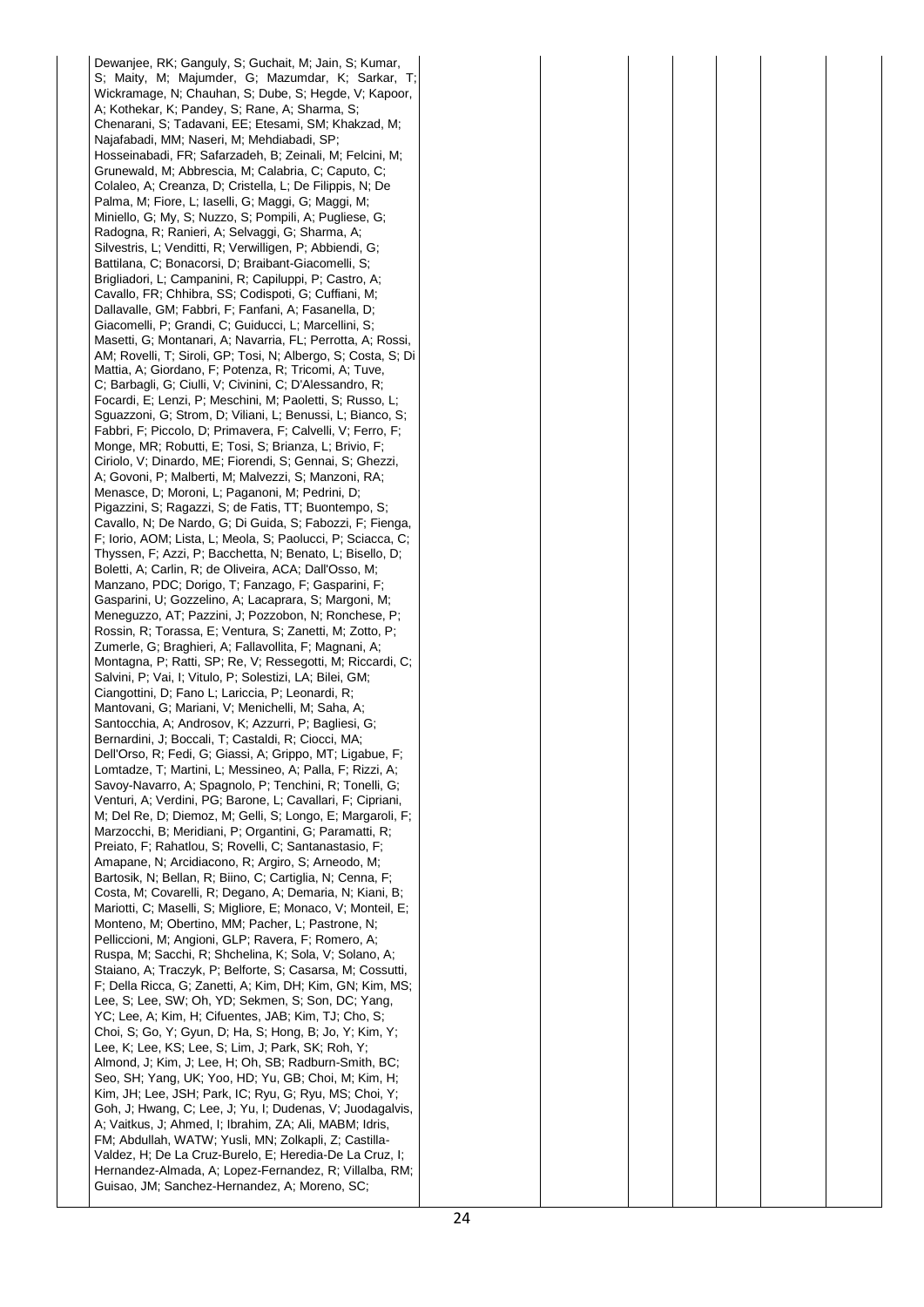Barrera, CO; Valencia, FV; Carpinteyro, S; Pedraza, I; Ibarguen, HAS; Estrada, CU; Pineda, AM; Krofcheck, D; Butler, PH; Ahmad, A; Ahmad, M; Hassan, Q; Hoorani, HR; Khan, WA; Saddique, A; Shah, MA; Shoaib, M; Waqas, M; Bialkowska, H; Bluj, M; Boimska, B; Frueboes, T; Gorski, M; Kazana, M; Nawrocki, K; Romanowska-Rybinska, K; Szleper, M; Zalewski, P; Bunkowski, K; Byszuk, A; Doroba, K; Kalinowski, A; Konecki, M; Krolikowski, J; Misiura, M; Olszewski, M; Walczak, M; Bargassa, P; Silva, CBDE; Calpas, B; Di Francesco, A; Faccioli, P; Gallinaro, M; Hollar, J; Leonardo, N; Iglesias, LL; Nemallapudi, MV; Seixas, J; Toldaiev, O; Vadruccio, D; Varela, J; Afanasiev, S; Bunin, P; Gavrilenko, M; Golutvin, I; Gorbunov, I; Kamenev, A; Karjavin, V; Lanev, A; Malakhov, A; Matveev, V; Palichik, V; Perelygin, V; Shmatov, S; Shulha, S; Skatchkov, N; Smirnov, V; Voytishin, N; Zarubin, A; Chtchipounov, L; Golovtsov, V; Ivanov, Y; Kim, V; Kuznetsova, E; Murzin, V; Oreshkin, V; Sulimov, V; Vorobyev, A; Andreev, Y; Dermenev, A; Gninenko, S; Golubev, N; Karneyeu, A; Kirsanov, M; Krasnikov, N; Pashenkov, A; Tlisov, D; Toropin, A; Epshteyn, V; Gavrilov, V; Lychkovskaya, N; Popov, V; Pozdnyakov, I; Safronov, G; Spiridonov, A; Toms, M; Vlasov, E; Zhokin, A; Aushev, T; Bylinkin, A; Andreev, V; Azarkin, M; Dremin, I; Kirakosyan, M; Leonidov, A; Terkulov, A; Baskakov, A; Belyaev, A; Boos, E; Bunichev, V; Dubinin, M; Dudko, L; Gribushin, A; Klyukhin, V; Kodolova, O; Lokhtin, I; Miagkov, I; Obraztsov, S; Petrushanko, S; Savrin, V; Snigirev, A; Blinov, V; Skovpen, Y; Shtol, D; Azhgirey, I; Bayshev, I; Bitioukov, S; Elumakhov, D; Kachanov, V; Kalinin, A; Konstantinov, D; Krychkine, V; Petrov, V; Ryutin, R; Sobol, A; Troshin, S; Tyurin, N; Uzunian, A; Volkov, A; Adzic, P; Cirkovic, P; Devetak, D; Dordevic, M; Milosevic, J; Rekovic, V; Maestre, JA; Luna, MB; Calvo, E; Cerrada, M; Llatas, MC; Colino, N; De La Cruz, B; Peris, AD; Del Valle, AE; Bedoya, CF; Ramos, JPF; Flix, J; Fouz, MC; Garcia-Abia, P; Lopez, OG; Lopez, SG; Hernandez, JM; Josa, MI; De Martino, EN; Yzquierdo, APC; Pelayo, JP; Olmeda, AQ; Redondo, I; Romero, L; Soares, MS; De Troconiz, JF; Missiroli, M; Moran, D; Cuevas, J; Erice, C; Menendez, JF; Caballero, IG; Fernandez, JRG; Cortezon, EP; Cruz, SS; Andres, IS; Vischia, P; Garcia, JMV; Cabrillo, IJ; Calderon, A; Curras, E; Fernandez, M; Garcia-Ferrero, J; Gomez, G; Virto, AL; Marco, J; Rivero, CM; Matorras, F; Gomez, JP; Rodrigo, T; Ruiz-Jimeno, A; Scodellaro, L; Trevisani, N; Vila, I; Cortabitarte, RV; Abbaneo, D; Auffray, E; Auzinger, G; Baillon, P; Ball, AH; Barney, D; Bloch, P; Bocci, A; Botta, C; Camporesi, T; Castello, R; Cepeda, M; Cerminara, G; Chen, Y; Cimmino, A; d'Enterria, D; Dabrowski, A; Daponte, V; David, A; De Gruttola, M; De Roeck, A; Di Marco, E; Dobson, M; Dorney, B; du Pree, T; Duggan, D; Dunser, M; Dupont, N; Elliott-Peisert, A; Everaerts, P; Fartoukh, S; Franzoni, G; Fulcher, J; Funk, W; Gigi, D; Gill, K; Girone, M; Glege, F; Gulhan, D; Gundacker, S; Guthoff, M; Harris, P; Hegeman, J; Innocente, V; Janot, P; Kieseler, J; Kirschenmann, H; Knunz, V; Kornmayer, A; Kortelainen, MJ; Krammer, M; Lange, C; Lecoq, P; Lourenco, C; Lucchini, MT; Malgeri, L; Mannelli, M; Martelli, A; Meijers, F; Merlin, JA; Mersi, S; Meschi, E; Milenovic, P; Moortgat, F; Morovic, S; Mulders, M; Neugebauer, H; Orfanelli, S; Orsini, L; Pape, L; Perez, E; Peruzzi, M; Petrilli, A; Petrucciani, G; Pfeiffer, A; Pierini, M; Racz, A; Reis, T; Rolandi, G; Rovere, M; Sakulin, H; Sauvan, JB; Schafer, C; Schwick, C; Seidel, M; Sharma, A; Silva, P; Sphicas, P; Steggemann, J; Stoye, M; Takahashi, Y; Tosi, M; Treille, D; Triossi, A; Tsirou, A; Veckalns, V; Veres, GI; Verweij, M; Wardle, N; Wohri, HK; Zagozdzinska, A; Zeuner, WD; Bertl, W; Deiters, K; Erdmann, W; Horisberger, R; Ingram, Q; Kaestli, HC; Kotlinski, D;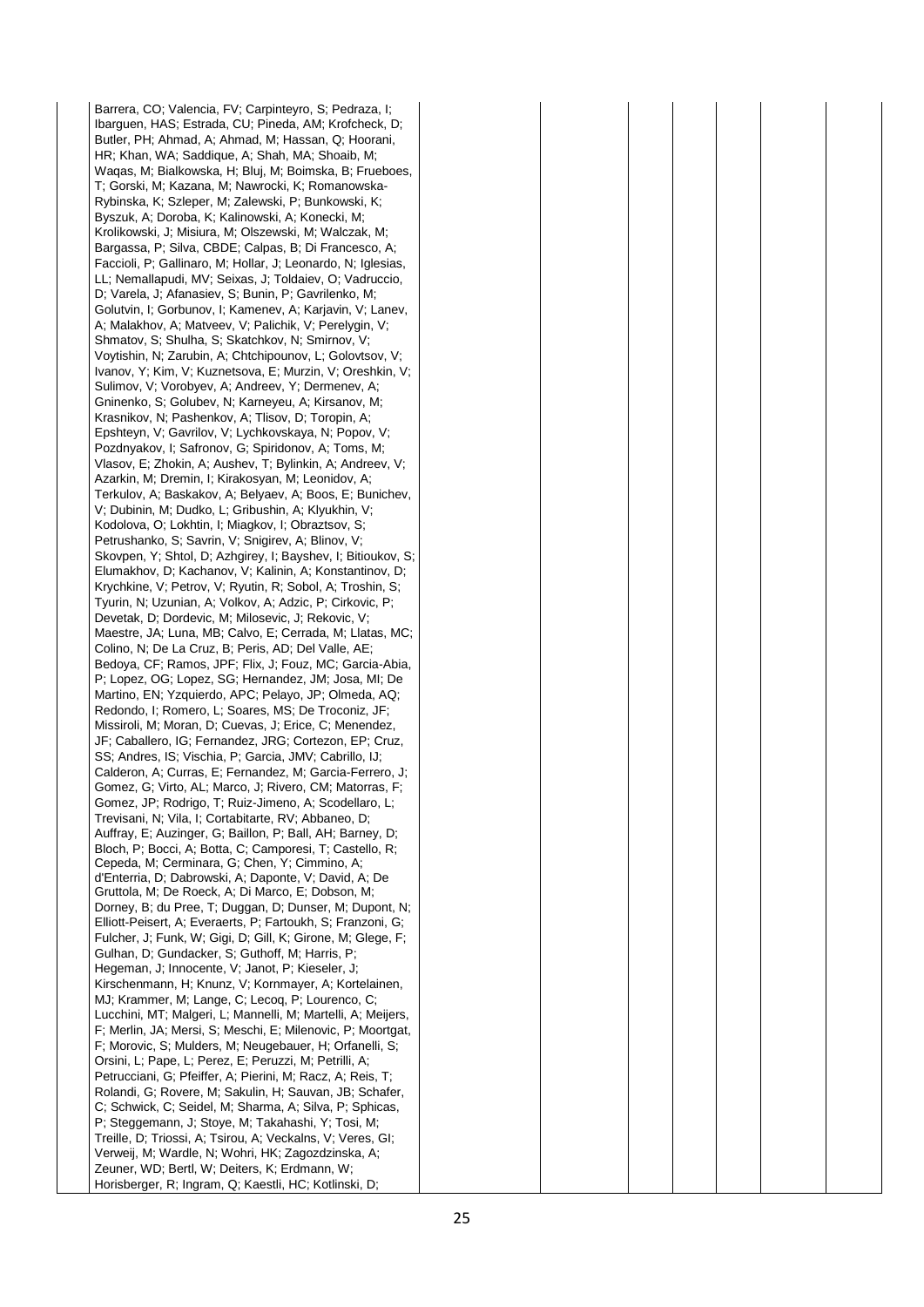Langenegger, U; Rohe, T; Wiederkehr, SA; Bachmair, F; Bani, L; Bianchini, L; Casal, B; Dissertori, G; Dittmar, M; Donega, M; Grab, C; Heidegger, C; Hits, D; Hoss, J; Kasieczka, G; Lustermann, W; Mangano, B; Marionneau, M; del Arbol, PMR; Masciovecchio, M; Meinhard, MT; Meister, D; Micheli, F; Musella, P; Nessi-Tedaldi, F; Pandolfi, F; Pata, J; Pauss, F; Perrin, G; Perrozzi, L; Quittnat, M; Rossini, M; Schonenberger, M; Starodumov, A; Tavolaro, VR; Theofilatos, K; Wallny, R; Aarrestad, TK; Amsler, C; Caminada, L; Canelli, MF; De Cosa, A; Donato, S; Galloni, C; Hinzmann, A; Hreus, T; Kilminster, B; Ngadiuba, J; Pinna, D; Rauco, G; Robmann, P; Salerno, D; Seitz, C; Yang, Y; Zucchetta, A; Candelise, V; Doan, TH; Jain, S; Khurana, R; Konyushikhin, M; Kuo, CM; Lin, W; Pozdnyakov, A; Yu, SS; Kumar, A; Chang, P; Chang, YH; Chao, Y; Chen, KF; Chen, PH; Fiori, F; Hou, WS; Hsiung, Y; Liu, YF; Lu, RS; Moya, MM; Paganis, E; Psallidas, A; Tsai, JF; Asavapibhop, B; Singh, G; Srimanobhas, N; Suwonjandee, N; Adiguzel, A; Bakirci, MN; Damarseckin, S; Demiroglu, ZS; Dozen, C; Eskut, E; Girgis, S; Gokbulut, G; Guler, Y; Hos, I; Kangal, EE; Kara, O; Kiminsu, U; Oglakci, M; Onengut, G; Ozdemir, K; Ozturk, S; Polatoz, A; Cerci, DS; Turkcapar, S; Zorbakir, IS; Zorbilmez, C; Bilin, B; Bilmis, S; Isildak, B; Karapinar, G; Yalvac, M; Zeyrek, M; Gulmez, E; Kaya, M; Kaya, O; Yetkin, EA; Yetkin, T; Cakir, A; Cankocak, K; Sen, S; Grynyov, B; Levchuk, L; Sorokin, P; Aggleton, R; Ball, F; Beck, L; Brooke, JJ; Burns, D; Clement, E; Cussans, D; Flacher, H; Goldstein, J; Grimes, M; Heath, GP; Heath, HF; Jacob, J; Kreczko, L; Lucas, C; Newbold, DM; Paramesvaran, S; Poll, A; Sakuma, T; El Nasr-Storey, SS; Smith, D; Smith, VJ; Bell, KW; Belyaev, A; Brew, C; Brown, RM; Calligaris, L; Cieri, D; Cockerill, DJA; Coughlan, JA; Harder, K; Harper, S; Olaiya, E; Petyt, D; Shepherd-Themistocleous, CH; Thea, A; Tomalin, IR; Williams, T; Baber, M; Bainbridge, R; Buchmuller, O; Bundock, A; Casasso, S; Citron, M; Colling, D; Corpe, L; Dauncey, P; Davies, G; De Wit, A; Della Negra, M; Di Maria, R; Dunne, P; Elwood, A; Futyan, D; Haddad, Y; Hall, G; Iles, G; James, T; Lane, R; Laner, C; Lyons, L; Magnan, AM; Malik, S; Mastrolorenzo, L; Nash, J; Nikitenko, A; Pela, J; Penning, B; Pesaresi, M; Raymond, DM; Richards, A; Rose, A; Scott, E; Seez, C; Summers, S: Tapper, A: Uchida, K: Acosta, MV: Virdee, T: Wright, J: Zenz, SC; Cole, JE; Hobson, PR; Khan, A; Kyberd, P; Reid, ID; Symonds, P; Teodorescu, L; Turner, M; Borzou, A; Call, K; Dittmann, J; Hatakeyama, K; Liu, H; Pastika, N; Bartek, R; Dominguez, A; Buccilli, A; Cooper, SI; Henderson, C; Rumerio, P; West, C; Arcaro, D; Avetisyan, A; Bose, T; Gastler, D; Rankin, D; Richardson, C; Rohlf, J; Sulak, L; Zou, D; Benelli, G; Cutts, D; Garabedian, A; Hakala, J; Heintz, U; Hogan, JM; Jesus, O; Kwok, KHM; Laird, E; Landsberg, G; Mao, Z; Narain, M; Piperov, S; Sagir, S; Spencer, E; Syarif, R; Breedon, R; Burns, D; Sanchez, MCD; Chauhan, S; Chertok, M; Conway, J; Conway, R; Cox, PT; Erbacher, R; Flores, C; Funk, G; Gardner, M; Ko, W; Lander, R; Mclean, C; Mulhearn, M; Pellett, D; Pilot, J; Shalhout, S; Shi, M; Smith, J; Squires, M; Stolp, D; Tos, K; Tripathi, M; Bachtis, M; Bravo, C; Cousins, R; Dasgupta, A; Florent, A; Hauser, J; Ignatenko, M; Mccoll, N; Saltzberg, D; Schnaible, C; Valuev, V; Weber, M; Bouvier, E; Burt, K; Clare, R; Ellison, J; Gary, JW; Shirazi, SMAG; Hanson, G; Heilman, J; Jandir, P; Kennedy, E; Lacroix, F; Long, OR; Negrete, MO; Paneva, MI; Shrinivas, A; Si, W; Wei, H; Wimpenny, S; Yates, BR; Branson, JG; Cerati, GB; Cittolin, S; Derdzinski, M; Gerosa, R; Holzner, A; Klein, D; Krutelyov, V; Letts, J; Macneill, I; Olivito, D; Padhi, S; Pieri, M; Sani, M; Sharma, V; Simon, S; Tadel, M; Vartak, A; Wasserbaech, S; Welke, C; Wood, J; Wurthwein, F; Yagil, A; Della Porta, GZ; Amin, N; Bhandari, R; Bradmiller-Feld, J; Campagnari, C; Dishaw, A; Dutta, V;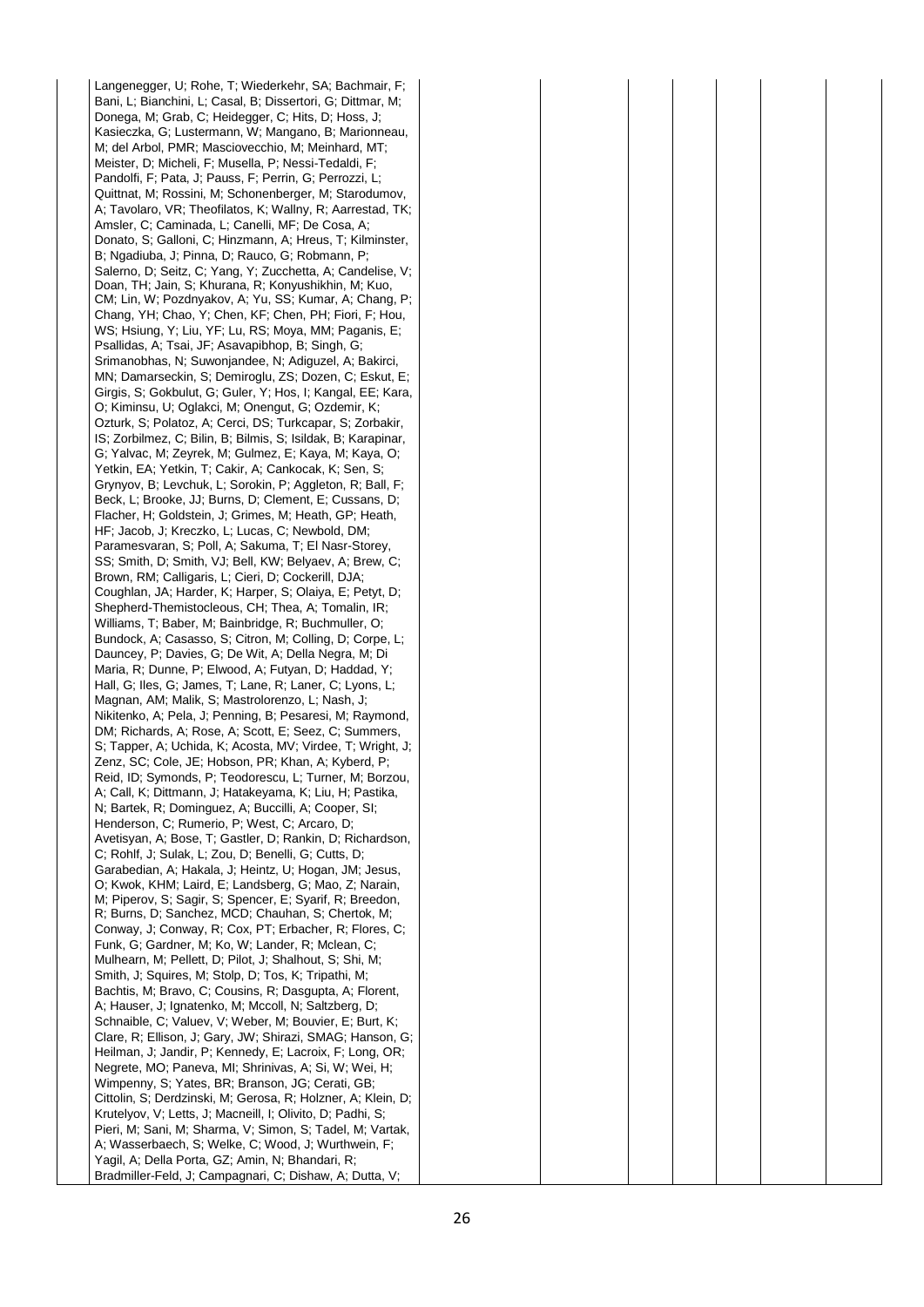Sevilla, MF; George, C; Golf, F; Gouskos, L; Gran, J; Heller, R; Incandela, J; Mullin, SD; Ovcharova, A; Qu, H; Richman, J; Stuart, D; Suarez, I; Yoo, J; Anderson, D; Bendavid, J; Bornheim, A; Bunn, J; Duarte, J; Lawhorn, JM; Mott, A; Newman, HB; Pena, C; Spiropulu, M; Vlimant, JR; Xie, S; Zhu, RY; Andrews, MB; Ferguson, T; Paulini, M; Russ, J; Sun, M; Vogel, H; Vorobiev, I; Weinberg, M; Cumalat, JP; Ford, WT; Jensen, F; Johnson, A; Krohn, M; Leontsinis, S; Mulholland, T; Stenson, K; Wagner, SR; Alexander, J; Chaves, J; Chu, J; Dittmer, S; Mcdermott, K; Mirman, N; Patterson, JR; Rinkevicius, A; Ryd, A; Skinnari, L; Soffi, L; Tan, SM; Tao, Z; Thom, J; Tucker, J; Wittich, P; Zientek, M; Winn, D; Abdullin, S; Albrow, M; Apollinari, G; Apresyan, A; Banerjee, S; Bauerdick, LAT; Beretvas, A; Berryhill, J; Bhat, PC; Bolla, G; Burkett, K; Butler, JN; Cheung, HWK; Chlebana, F; Cihangir, S; Cremonesi, M; Elvira, VD; Fisk, I; Freeman, J; Gottschalk, E; Gray, L; Green, D; Grunendahl, S; Gutsche, O; Hare, D; Harris, RM; Hasegawa, S; Hirschauer, J; Hu, Z; Jayatilaka, B; Jindariani, S; Johnson, M; Joshi, U; Klima, B; Kreis, B; Lammel, S; Linacre, J; Lincoln, D; Lipton, R; Liu, M; Liu, T; De Sa, RL; Lykken, J; Maeshima, K; Magini, N; Marraffino, JM; Maruyama, S; Mason, D; McBride, P; Merkel, P; Mrenna, S; Nahn, S; O'Dell, V; Pedro, K; Prokofyev, O; Rakness, G; Ristori, L; Sexton-Kennedy, E; Soha, A; Spalding, WJ; Spiegel, L; Stoynev, S; Strait, J; Strobbe, N; Taylor, L; Tkaczyk, S; Tran, NV; Uplegger, L; Vaandering, EW; Vernieri, C; Verzocchi, M; Vidal, R; Wang, M; Weber, HA; Whitbeck, A; Wu, Y; Acosta, D; Avery, P; Bortignon, P; Bourilkov, D; Brinkerhoff, A; Carnes, A; Carver, M; Curry, D; Das, S; Field, RD; Furic, IK; Konigsberg, J; Korytov, A; Low, JF; Ma, P; Matchev, K; Mei, H; Mitselmakher, G; Rank, D; Shchutska, L; Sperka, D; Thomas, L; Wang, J; Wang, S; Yelton, J; Linn, S; Markowitz, P; Martinez, G; Rodriguez, JL; Ackert, A; Adams, T; Askew, A; Bein, S; Hagopian, S; Hagopian, V; Johnson, KF; Kolberg, T; Perry, T; Prosper, H; Santra, A; Yohay, R; Baarmand, MM; Bhopatkar, V; Colafranceschi, S; Hohlmann, M; Noonan, D; Roy, T; Yumiceva, F; Adams, MR; Apanasevich, L; Berry, D; Betts, RR; Cavanaugh, R; Chen, X; Evdokimov, O; Gerber, CE; Hangal, DA; Hofman, DJ; Jung, K; Kamin, J; Gonzalez, IDS; Trauger, H; Varelas, N; Wang, H; Wu, Z; Zhang, J; Bilki, B; Clarida, W; Dilsiz, K; Durgut, S; Gandrajula, RP; Haytmyradov, M; Khristenko, V; Merlo, JP; Mermerkaya, H; Mestvirishvili, A; Moeller, A; Nachtman, J; Ogul, H; Onel, Y; Ozok, F; Penzo, A; Snyder, C; Tiras, E; Wetzel, J; Yi, K; Blumenfeld, B; Cocoros, A; Eminizer, N; Fehling, D; Feng, L; Gritsan, AV; Maksimovic, P; Roskes, J; Sarica, U; Swartz, M; Xiao, M; You, C; Al-bataineh, A; Baringer, P; Bean, A; Boren, S; Bowen, J; Castle, J; Forthomme, L; Khalil, S; Kropivnitskaya, A; Majumder, D; Mcbrayer, W; Murray, M; Sanders, S; Stringer, R; Takaki, JDT; Wang, Q; Ivanov, A; Kaadze, K; Maravin, Y; Mohammadi, A; Saini, LK; Skhirtladze, N; Toda, S; Rebassoo, F; Wright, D; Anelli, C; Baden, A; Baron, O; Belloni, A; Calvert, B; Eno, SC; Ferraioli, C; Gomez, JA; Hadley, NJ; Jabeen, S; Jeng, GY; Kellogg, RG; Kunkle, J; Mignerey, AC; Ricci-Tam, F; Shin, YH; Skuja, A; Tonjes, MB; Tonwar, SC; Abercrombie, D; Allen, B; Apyan, A; Azzolini, V; Barbieri, R; Baty, A; Bi, R; Bierwagen, K; Brandt, S; Busza, W; Cali, IA; D'Alfonso, M; Demiragli, Z; Ceballos, GG; Goncharov, M; Hsu, D; Iiyama, Y; Innocenti, GM; Klute, M; Kovalskyi, D; Krajczar, K; Lai, YS; Lee, YJ; Levin, A; Luckey, PD; Maier, B; Marini, AC; Mcginn, C; Mironov, C; Narayanan, S; Niu, X; Paus, C; Roland, C; Roland, G; Salfeld-Nebgen, J; Stephans, GSF; Tatar, K; Velicanu, D; Wang, J; Wang, TW; Wyslouch, B; Benvenuti, AC; Chatterjee, RM; Evans, A; Hansen, P; Kalafut, S; Kao, SC; Kubota, Y; Lesko, Z; Mans, J; Nourbakhsh, S; Ruckstuhl, N; Rusack, R; Tambe, N; Turkewitz, J; Acosta, JG; Oliveros, S; Avdeeva, E; Bloom, K; Claes, DR; Fangmeier, C; Suarez, RG; Kamalieddin,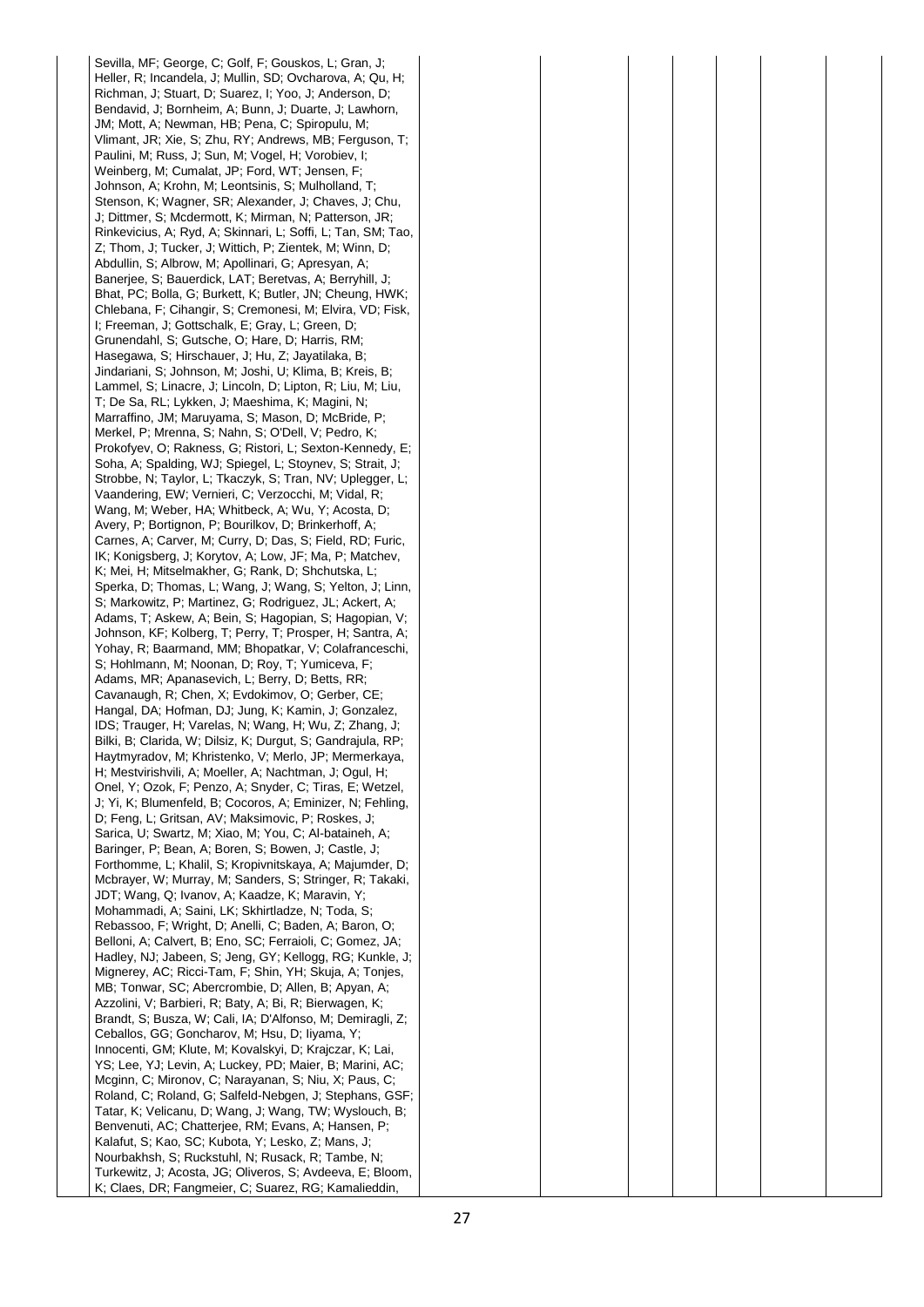R; Kravchenko, I; Rodrigues, AM; Monroy, J; Siado, JE; Snow, GR; Stieger, B; Alyari, M; Dolen, J; Godshalk, A; Harrington, C; Iashvili, I; Kaisen, J; Nguyen, D; Parker, A; Rappoccio, S; Roozbahani, B; Alverson, G; Barberis, E; Hortiangtham, A; Massironi, A; Morse, DM; Nash, D; Orimoto, T; De Lima, RT; Trocino, D; Wang, RJ; Wood, D; Bhattacharya, S; Charaf, O; Hahn, KA; Mucia, N; Odell, N; Pollack, B; Schmitt, MH; Sung, K; Trovato, M; Velasco, M; Dev, N; Hildreth, M; Anampa, KH; Jessop, C; Karmgard, DJ; Kellams, N; Lannon, K; Marinelli, N; Meng, F; Mueller, C; Musienko, Y; Planer, M; Reinsvold, A; Ruchti, R; Rupprecht, N; Smith, G; Taroni, S; Wayne, M; Wolf, M; Woodard, A; Alimena, J; Antonelli, L; Bylsma, B; Durkin, LS; Flowers, S; Francis, B; Hart, A; Hill, C; Ji, W; Liu, B; Luo, W; Puigh, D; Winer, BL; Wulsin, HW; Cooperstein, S; Driga, O; Elmer, P; Hardenbrook, J; Hebda, P; Lange, D; Luo, J; Marlow, D; Medvedeva, T; Mei, K; Ojalvo, I; Olsen, J; Palmer, C; Piroue, P; Stickland, D; Svyatkovskiy, A; Tully, C; Malik, S; Barker, A; Barnes, VE; Folgueras, S; Gutay, L; Jha, MK; Jones, M; Jung, AW; Khatiwada, A; Miller, DH; Neumeister, N; Schulte, JF; Shi, X; Sun, J; Wang, F; Xie, W; Parashar, N; Stupak, J; Adair, A; Akgun, B; Chen, Z; Ecklund, KM; Geurts, FJM; Guilbaud, M; Li, W; Michlin, B; Northup, M; Padley, BP; Roberts, J; Rorie, J; Tu, Z; Zabel, J; Betchart, B; Bodek, A; de Barbaro, P; Demina, R; Duh, YT; Ferbel, T; Galanti, M; Garcia-Bellido, A; Han, J; Hindrichs, O; Khukhunaishvili, A; Lo, KH; Tan, P; Verzetti, M; Agapitos, A; Chou, JP; Gershtein, Y; Espinosa, TAG; Halkiadakis, E; Heindl, M; Hughes, E; Kaplan, S; Elayavalli, RK; Kyriacou, S; Lath, A; Montalvo, R; Nash, K; Osherson, M; Saka, H; Salur, S; Schnetzer, S; Sheffield, D; Somalwar, S; Stone, R; Thomas, S; Thomassen, P; Walker, M; Delannoy, AG; Foerster, M; Heideman, J; Riley, G; Rose, K; Spanier, S; Thapa, K; Bouhali, O; Celik, A; Dalchenko, M; De Mattia, M; Delgado, A; Dildick, S; Eusebi, R; Gilmore, J; Huang, T; Juska, E; Kamon, T; Mueller, R; Pakhotin, Y; Patel, R; Perloff, A; Pernie, L; Rathjens, D; Safonov, A; Tatarinov, A; Ulmer, KA; Akchurin, N; Damgov, J; De Guio, F; Dragoiu, C; Dudero, PR; Faulkner, J; Gurpinar, E; Kunori, S; Lamichhane, K; Lee, SW; Libeiro, T; Peltola, T; Undleeb, S; Volobouev, I; Wang, Z; Greene, S; Gurrola, A; Janjam, R; Johns, W; Maguire, C; Melo, A; Ni, H; Sheldon, P; Tuo, S; Velkovska, J; Xu, Q; Arenton, MW; Barria, P; Cox, B; Hirosky, R; Ledovskoy, A; Li, H; Neu, C; Sinthuprasith, T; Sun, X; Wang, Y; Wolfe, E; Xia, F; Clarke, C; Harr, R; Karchin, PE; Sturdy, J; Zaleski, S; Belknap, DA; Buchanan, J; Caillol, C; Dasu, S; Dodd, L; Duric, S; Gomber, B; Grothe, M; Herndon, M; Herve, A; Hussain, U; Klabbers, P; Lanaro, A; Levine, A; Long, K; Loveless, R; Pierro, GA; Polese, G; Ruggles, T; Savin, A; Smith, N; Smith, WH; Taylor, D; Woods, N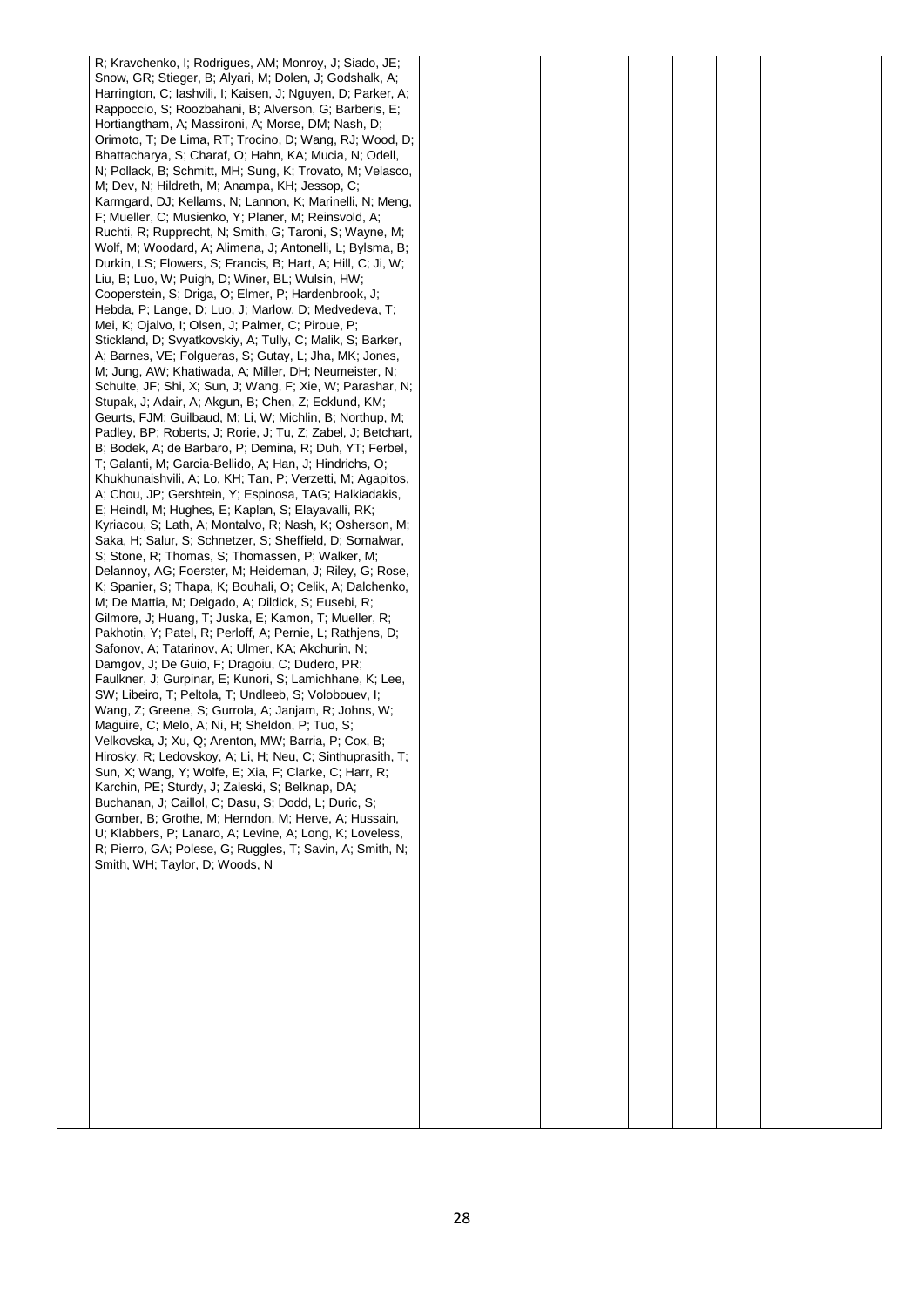|    | Parman, Y; Durmus, H; Candayan, A; Akcay, HI;                                                            | Clinical and                             | <b>NEUROLOG</b> |      |     |    |           |  |
|----|----------------------------------------------------------------------------------------------------------|------------------------------------------|-----------------|------|-----|----|-----------|--|
|    | Yunisova, G; Ulukan, C; Serdaroglu, P; Deymeer, F;                                                       | Genetic Features in                      | Y               |      |     |    |           |  |
|    | Battaloglu, E                                                                                            | X-Linked Charcot-                        |                 |      |     |    |           |  |
| 60 |                                                                                                          | Marie-Tooth                              |                 | 2018 | 90  |    | P1.451    |  |
|    |                                                                                                          | Neuropathy (CMTX)                        |                 |      |     |    |           |  |
|    |                                                                                                          | Patients from                            |                 |      |     |    |           |  |
|    |                                                                                                          | Turkey                                   |                 |      |     |    |           |  |
|    | Viney, TJ; Salib, M; Joshi, A; Unal, G; Berry, N; Somogyi, P                                             | Shared rhythmic                          | <b>ELIFE</b>    |      |     |    |           |  |
|    |                                                                                                          | subcortical                              |                 |      |     |    |           |  |
| 61 |                                                                                                          | GABAergic input to                       |                 | 2018 | 7   |    | e34395    |  |
|    |                                                                                                          | the entorhinal cortex                    |                 |      |     |    |           |  |
|    |                                                                                                          | and presubiculum                         |                 |      |     |    |           |  |
|    |                                                                                                          |                                          |                 |      |     |    |           |  |
|    | Sirunyan, AM; Tumasyan, A; Adam, W; Asilar, E;                                                           | Suppression of                           | <b>PHYSICAL</b> |      |     |    |           |  |
|    | Bergauer, T; Brandstetter, J; Brondolin, E; Dragicevic, M;                                               | Excited gamma                            | <b>REVIEW</b>   |      |     |    |           |  |
|    | Ero, J; Flechl, M; Friedl, M; Fruhwirth, R; Ghete, VM;                                                   | <b>States Relative to</b>                | <b>LETTERS</b>  |      |     |    |           |  |
|    | Hartl, C; Hormann, N; Hrubec, J; Jeitler, M; Konig, A;                                                   | the Ground State in                      |                 |      |     |    |           |  |
|    | Kratschmer, I; Liko, D; Matsushita, T; Mikulec, I; Rabady,                                               | Pb-Pb Collisions at<br>root $s(NN)=5.02$ |                 |      |     |    |           |  |
|    | D; Rad, N; Rahbaran, B; Rohringer, H; Schieck, J;                                                        | TeV                                      |                 |      |     |    |           |  |
|    | Strauss, J; Waltenberger, W; Wulz, CE; Dvornikov, O;                                                     |                                          |                 |      |     |    |           |  |
|    | Makarenko, V; Mossolov, V; Gonzalez, JS; Zykunov, V;                                                     |                                          |                 |      |     |    |           |  |
|    | Shumeiko, N; Alderweireldt, S; De Wolf, EA; Janssen, X;                                                  |                                          |                 |      |     |    |           |  |
|    | Lauwers, J; Van De Klundert, M; Van Haevermaet, H;                                                       |                                          |                 |      |     |    |           |  |
|    | Van Mechelen, P; Van Remortel, N; Van Spilbeeck, A;                                                      |                                          |                 |      |     |    |           |  |
|    | Abu Zeid, S; Blekman, F; D'Hondt, J; Daci, N; De Bruyn, I;                                               |                                          |                 |      |     |    |           |  |
|    | Deroover, K; Lowette, S; Moortgat, S; Moreels, L;                                                        |                                          |                 |      |     |    |           |  |
|    | Olbrechts, A; Python, Q; Skovpen, K; Tavernier, S; Van                                                   |                                          |                 |      |     |    |           |  |
|    | Doninck, W; Van Mulders, P; Van Parijs, I; Brun, H;                                                      |                                          |                 |      |     |    |           |  |
|    | Clerbaux, B; De Lentdecker, G; Delannoy, H; Fasanella,                                                   |                                          |                 |      |     |    |           |  |
|    | G; Favart, L; Goldouzian, R; Grebenyuk, A; Karapostoli,                                                  |                                          |                 |      |     |    |           |  |
|    | G; Lenzi, T; Leonard, A; Luetic, J; Maerschalk, T;                                                       |                                          |                 |      |     |    |           |  |
|    | Marinov, A; Randle-conde, A; Seva, T; Vander Velde, C;                                                   |                                          |                 |      |     |    |           |  |
|    | Vanlaer, P; Vannerom, D; Yonamine, R; Zenoni, F; Zhang,                                                  |                                          |                 |      |     |    |           |  |
|    | F; Cornelis, T; Dobur, D; Fagot, A; Gul, M;                                                              |                                          |                 |      |     |    |           |  |
|    | Khvastunov, I; Poyraz, D; Salva, S; Schofbeck, R; Tytgat,                                                |                                          |                 |      |     |    |           |  |
|    | M; Van Driessche, W; Zaganidis, N; Bakhshiansohi, H;                                                     |                                          |                 |      |     |    |           |  |
|    | Bondu, O; Brochet, S; Bruno, G; Caudron, A; De                                                           |                                          |                 |      |     |    |           |  |
|    | Visscher, S; Delaere, C; Delcourt, M; Francois, B;                                                       |                                          |                 |      |     |    |           |  |
|    | Giammanco, A; Jafari, A; Komm, M; Krintiras, G;                                                          |                                          |                 |      |     |    |           |  |
|    | Lemaitre, V; Magitteri, A; Mertens, A; Musich, M;                                                        |                                          |                 |      |     |    |           |  |
|    | Piotrzkowski, K; Quertenmont, L; Marono, MV; Wertz, S;                                                   |                                          |                 |      |     |    |           |  |
|    | Beliy, N; Alda, WL; Alves, FL; Alves, GA; Brito, L; Hensel,                                              |                                          |                 |      |     |    |           |  |
| 62 | C; Moraes, A; Pol, ME; Teles, PR; Das Chagas, EBB;                                                       |                                          |                 | 2018 | 120 | 14 | $1E + 05$ |  |
|    | Carvalho, W; Chinellato, J; Custodio, A; Da Costa, EM;                                                   |                                          |                 |      |     |    |           |  |
|    | Da Silveira, GG; Damiao, DD; Martins, CD; De Souza,                                                      |                                          |                 |      |     |    |           |  |
|    | SF; Guativa, LMH; Malbouisson, H; Figueiredo, DM;                                                        |                                          |                 |      |     |    |           |  |
|    | Herrera, CM; Mundim, L; Nogima, H; Da Silva, WLP;<br>Santoro, A; Sznajder, A; Manganote, EJT; De Araujo, |                                          |                 |      |     |    |           |  |
|    | FTD; Pereira, AV; Ahuja, S; Bernardes, CA; Dogra, S;                                                     |                                          |                 |      |     |    |           |  |
|    | Tomei, TRFP; Gregores, EM; Mercadante, PG; Moon,                                                         |                                          |                 |      |     |    |           |  |
|    | CS; Novaes, SF; Padula, SS; Abad, DR; Vargas, JCR;                                                       |                                          |                 |      |     |    |           |  |
|    | Aleksandrov, A; Hadiiiska, R; laydiiev, P; Rodozov, M;                                                   |                                          |                 |      |     |    |           |  |
|    | Stoykova, S; Sultanov, G; Vutova, M; Dimitrov, A;                                                        |                                          |                 |      |     |    |           |  |
|    | Glushkov, I; Litov, L; Pavlov, B; Petkov, P; Fang, W; Gao,                                               |                                          |                 |      |     |    |           |  |
|    | X; Ahmad, M; Bian, JG; Chen, GM; Chen, HS; Chen, M;                                                      |                                          |                 |      |     |    |           |  |
|    | Chen, Y; Cheng, T; Jiang, CH; Leggat, D; Liu, Z; Romeo,                                                  |                                          |                 |      |     |    |           |  |
|    | F; Ruan, M; Shaheen, SM; Spiezia, A; Tao, J; Wang, C;                                                    |                                          |                 |      |     |    |           |  |
|    | Wang, Z; Yazgan, E; Zhang, H; Zhao, J; Ban, Y; Chen, G;                                                  |                                          |                 |      |     |    |           |  |
|    | Li, Q; Liu, S; Mao, Y; Qian, SJ; Wang, D; Xu, Z; Avila, C;                                               |                                          |                 |      |     |    |           |  |
|    | Cabrera, A; Sierra, LFC; Florez, C; Gomez, JP;                                                           |                                          |                 |      |     |    |           |  |
|    | Hernandez, CFG; Alvarez, JDR; Sanabria, JC; Godinovic,                                                   |                                          |                 |      |     |    |           |  |
|    | N; Lelas, D; Puljak, I; Cipriano, PMR; Sculac, T;                                                        |                                          |                 |      |     |    |           |  |
|    | Antunovic, Z; Kovac, M; Brigljevic, V; Ferencek, D; Kadija,                                              |                                          |                 |      |     |    |           |  |
|    | K; Mesic, B; Susa, T; Ather, MW; Attikis, A;                                                             |                                          |                 |      |     |    |           |  |
|    | Mavromanolakis, G; Mousa, J; Nicolaou, C; Ptochos, F;                                                    |                                          |                 |      |     |    |           |  |
|    | Razis, PA; Rykaczewski, H; Finger, M; Finger, M; Jarrin,                                                 |                                          |                 |      |     |    |           |  |
|    | EC; Assran, Y; Elkafrawy, T; Mahrous, A; Kadastik, M;                                                    |                                          |                 |      |     |    |           |  |
|    | Perrini, L; Raidal, M; Tiko, A; Veelken, C; Eerola, P;                                                   |                                          |                 |      |     |    |           |  |
|    | Pekkanen, J; Voutilainen, M; Harkonen, J; Jarvinen, T;                                                   |                                          |                 |      |     |    |           |  |
|    | Karimaki, V; Kinnunen, R; Lampen, T; Lassila-Perini, K;                                                  |                                          |                 |      |     |    |           |  |
|    | Lehti, S; Linden, T; Luukka, P; Tuominiemi, J; Tuovinen,                                                 |                                          |                 |      |     |    |           |  |
|    | E; Wendland, L; Talvitie, J; Tuuva, T; Besancon, M;                                                      |                                          |                 |      |     |    |           |  |
|    |                                                                                                          |                                          |                 |      |     |    |           |  |
|    |                                                                                                          |                                          |                 |      |     |    |           |  |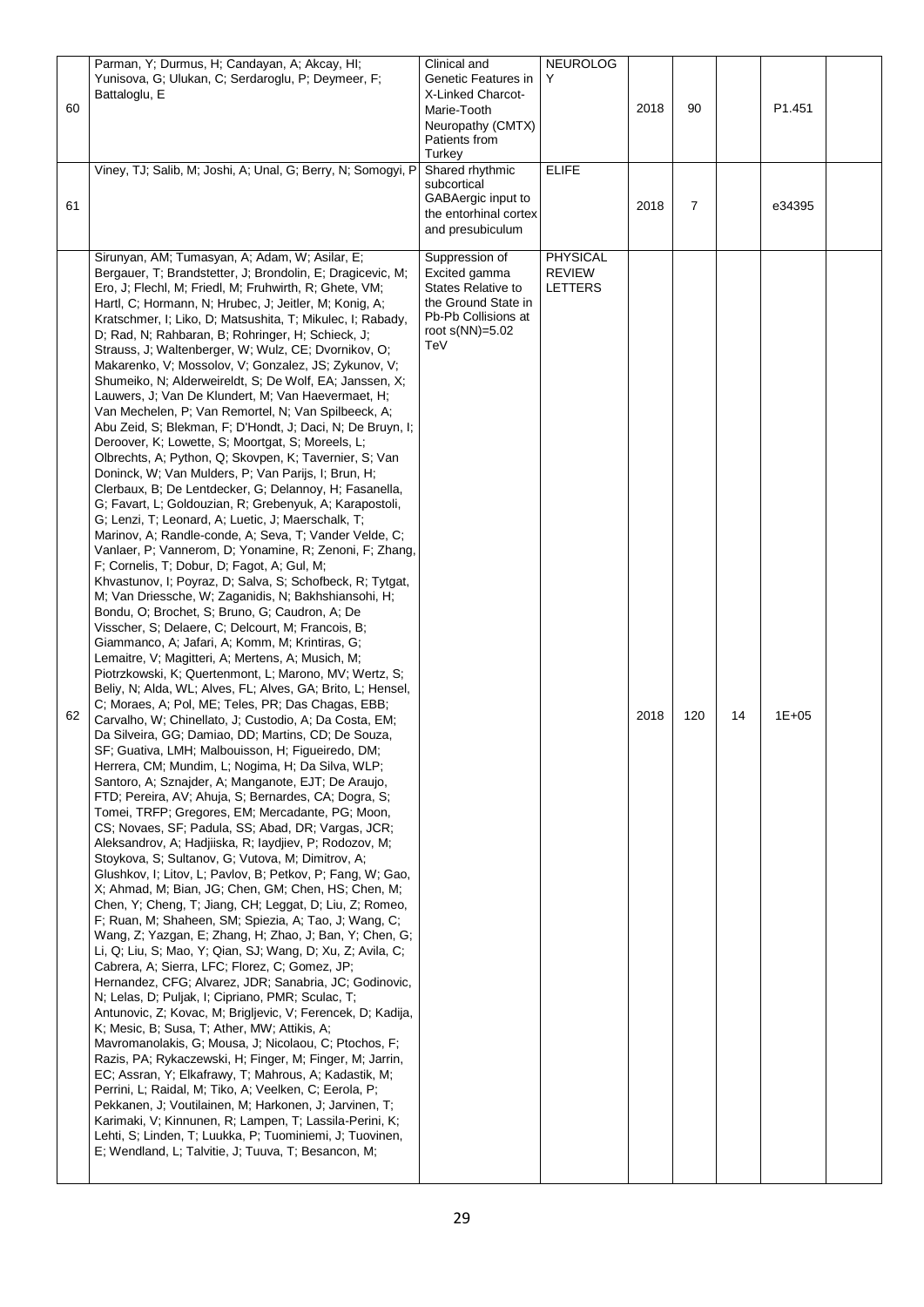Couderc, F; Dejardin, M; Denegri, D; Fabbro, B; Faure, JL; Favaro, C; Ferri, F; Ganjour, S; Ghosh, S; Givernaud, A; Gras, P; de Monchenault, GH; Jarry, P; Kucher, I; Locci, E; Machet, M; Malcles, J; Rander, J; Rosowsky, A; Titov, M; Abdulsalam, A; Antropov, I; Baffioni, S; Beaudette, F; Busson, P; Cadamuro, L; Chapon, E; Charlot, C; Davignon, O; de Cassagnac, RG; Jo, M; Lisniak, S; Lobanov, A; Blanco, JM; Mine, P; Nguyen, M; Ochando, C; Ortona, G; Paganini, P; Pigard, P; Regnard, S; Salerno, R; Sirois, Y; Leiton, AGS; Strebler, T; Yilmaz, Y; Zabi, A; Zghiche, A; Agram, JL; Andrea, J; Bloch, D; Brom, JM; Buttignol, M; Chabert, EC; Chanon, N; Collard, C; Conte, E; Coubez, X; Fontaine, JC; Gele, D; Goerlach, U; Le Bihan, AC; Van Hove, P; Gadrat, S; Beauceron, S; Bernet, C; Boudoul, G; Montoya, CAC; Chierici, R; Contardo, D; Courbon, B; Depasse, P; El Mamouni, H; Fay, J; Finco, L; Gascon, S; Gouzevitch, M; Grenier, G; Ille, B; Lagarde, F; Laktineh, IB; Lethuillier, M; Mirabito, L; Pequegnot, AL; Perries, S; Popov, A; Sordini, V; Donckt, MV; Verdier, P; Viret, S; Khvedelidze, A; Lomidze, D; Autermann, C; Beranek, S; Feld, L; Kiesel, MK; Klein, K; Lipinski, M; Preuten, M; Schomakers, C; Schulz, J; Verlage, T; Albert, A; Brodski, M; Dietz-Laursonn, E; Duchardt, D; Endres, M; Erdmann, M; Erdweg, S; Esch, T; Fischer, R; Guth, A; Hamer, M; Hebbeker, T; Heidemann, C; Hoepfner, K; Knutzen, S; Merschmeyer, M; Meyer, A; Millet, P; Mukherjee, S; Olschewski, M; Padeken, K; Pook, T; Radziej, M; Reithler, H; Rieger, M; Scheuch, F; Sonnenschein, L; Teyssier, D; Thuer, S; Cherepanov, V; Flugge, G; Kargoll, B; Kress, T; Kunsken, A; Lingemann, J; Muller, T; Nehrkorn, A; Nowack, A; Pistone, C; Pooth, O; Stahl, A; Martin, MA; Arndt, T; Asawatangtrakuldee, C; Beernaert, K; Behnke, O; Behrens, U; Bin Anuar, AA; Borras, K; Campbell, A; Connor, P; Contreras-Campana, C; Costanza, F; Pardos, CD; Dolinska, G; Eckerlin, G; Eckstein, D; Eichhorn, T; Eren, E; Gallo, E; Garcia, JG; Geiser, A; Gizhko, A; Luyando, JMG; Grohsjean, A; Gunnellini, P; Harb, A; Hauk, J; Hempel, M; Jung, H; Kalogeropoulos, A; Karacheban, O; Kasemann, M; Keaveney, J; Kleinwort, C; Korol, I; Krucker, D; Lange, W; Lelek, A; Lenz, T; Leonard, J; Lipka, K; Lohmann, W; Mankel, R; Melzer-Pellmann, IA; Meyer, AB; Mittag, G; Mnich, J; Mussgiller, A; Ntomari, E; Pitzl, D; Placakyte, R; Raspereza, A; Roland, B; Sahin, MO; Saxena, P; Schoerner-Sadenius, T; Spannagel, S; Stefaniuk, N; Van Onsem, GP; Walsh, R; Wissing, C; Blobel, V; Vignali, MC; Draeger, AR; Dreyer, T; Garutti, E; Gonzalez, D; Haller, J; Hoffmann, M; Junkes, A; Klanner, R; Kogler, R; Kovalchuk, N; Kurz, S; Lapsien, T; Marchesini, I; Marconi, D; Meyer, M; Niedziela, M; Nowatschin, D; Pantaleo, F; Peiffer, T; Perieanu, A; Scharf, C; Schleper, P; Schmidt, A; Schumann, S; Schwandt, J; Sonneveld, J; Stadie, H; Steinbruck, G; Stober, FM; Stover, M; Tholen, H; Troendle, D; Usai, E; Vanelderen, L; Vanhoefer, A; Vormwald, B; Akbiyik, M; Barth, C; Baur, S; Baus, C; Berger, J; Butz, E; Caspart, R; Chwalek, T; Colombo, F; De Boer, W; Dierlamm, A; Fink, S; Freund, B; Friese, R; Giffels, M; Gilbert, A; Goldenzweig, P; Haitz, D; Hartmann, F; Heindl, SM; Husemann, U; Kassel, F; Katkov, I; Kudella, S; Mildner, H; Mozer, MU; Muller, T; Plagge, M; Quast, G; Rabbertz, K; Rocker, S; Roscher, F; Schroder, M; Shvetsov, I; Sieber, G; Simonis, HJ; Ulrich, R; Wayand, S; Weber, M; Weiler, T; Williamson, S; Wohrmann, C; Wolf, R; Anagnostou, G; Daskalakis, G; Geralis, T; Giakoumopoulou, VA; Kyriakis, A; Loukas, D; Topsis-Giotis, I; Kesisoglou, S; Panagiotou, A; Saoulidou, N; Tziaferi, E; Kousouris, K; Evangelou, I; Flouris, G; Foudas, C; Kokkas, P; Loukas, N; Manthos, N; Papadopoulos, I; Paradas, E; Triantis, FA; Filipovic, N; Pasztor, G; Bencze, G; Hajdu, C; Horvath, D; Sikler, F; Veszpremi, V; Vesztergombi, G; Zsigmond, AJ; Beni, N; Czellar, S; Karancsi, J; Makovec, A; Molnar, J; Szillasi, Z;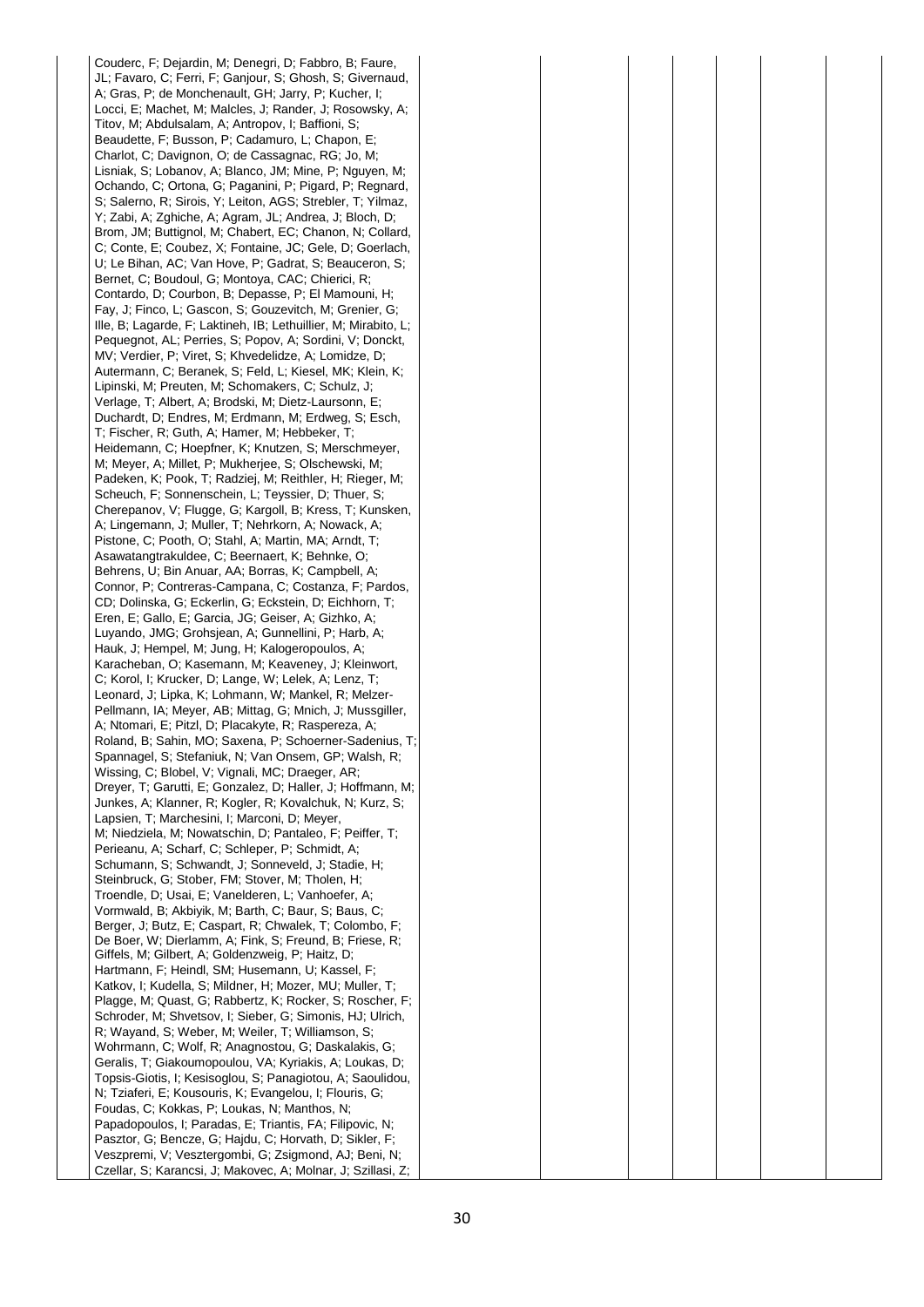Bartok, M; Raics, P; Trocsanyi, ZL; Ujvari, B; Komaragiri, JR; Bahinipati, S; Bhowmik, S; Choudhury, S; Mal, P; Mandal, K; Nayak, A; Sahoo, DK; Sahoo, N; Swain, SK; Bansal, S; Beri, SB; Bhatnagar, V; Bhawandeep, U; Chawla, R; Kalsi, AK; Kaur, A; Kaur, M; Kumar, R; Kumari, P; Mehta, A; Mittal, M; Singh, JB; Walia, G; Kumar, A; Bhardwaj, A; Choudhary, BC; Garg, RB; Keshri, S; Kumar, A; Malhotra, S; Naimuddin, M; Ranjan, K; Sharma, R; Sharma, V; Bhattacharya, R; Bhattacharya, S; Chatterjee, K; Dey, S; Dutt, S; Dutta, S; Ghosh, S; Majumdar, N; Modak, A; Mondal, K; Mukhopadhyay, S; Nandan, S; Purohit, A; Roy, A; Roy, D; Chowdhury, SR; Sarkar, S; Sharan, M; Thakur, S; Behera, PK; Chudasama, R; Dutta, D; Jha, V; Kumar, V; Mohanty, AK; Netrakanti, PK; Pant, LM; Shukla, P; Topkar, A; Aziz, T; Dugad, S; Kole, G; Mahakud, B; Mitra, S; Mohanty, GB; Parida, B; Sur, N; Sutar, B; Banerjee, S; Dewanjee, RK; Ganguly, S; Guchait, M; Jain, S; Kumar, S; Maity, M; Majumder, G; Mazumdar, K; Sarkar, T; Wickramage, N; Chauhan, S; Dube, S; Hegde, V; Kapoor, A; Kothekar, K; Pandey, S; Rane, A; Sharma, S; Chenarani, S; Tadavani, EE; Etesami, SM; Khakzad, M; Najafabadi, MM; Naseri, M; Mehdiabadi, SP; Hosseinabadi, FR; Safarzadeh, B; Zeinali, M; Felcini, M; Grunewald, M; Abbrescia, M; Calabria, C; Caputo, C; Colaleo, A; Creanza, D; Cristella, L; De Filippis, N; De Palma, M; Fiore, L; Iaselli, G; Maggi, G; Maggi, M; Miniello, G; My, S; Nuzzo, S; Pompili, A; Pugliese, G; Radogna, R; Ranieri, A; Selvaggi, G; Sharma, A; Silvestris, L; Venditti, R; Verwilligen, P; Abbiendi, G; Battilana, C; Bonacorsi, D; Braibant-Giacomelli, S; Brigliadori, L; Campanini, R; Capiluppi, P; Castro, A; Cavallo, FR; Chhibra, SS; Codispoti, G; Cuffiani, M; Dallavalle, GM; Fabbri, F; Fanfani, A; Fasanella, D; Giacomelli, P; Grandi, C; Guiducci, L; Marcellini, S; Masetti, G; Montanari, A; Navarria, FL; Perrotta, A; Rossi, AM; Rovelli, T; Siroli, GP; Tosi, N; Albergo, S; Costa, S; Di Mattia, A; Giordano, F; Potenza, R; Tricomi, A; Tuve, C; Barbagli, G; Ciulli, V; Civinini, C; D'Alessandro, R; Focardi, E; Lenzi, P; Meschini, M; Paoletti, S; Russo, L; Sguazzoni, G; Strom, D; Viliani, L; Benussi, L; Bianco, S; Fabbri, F; Piccolo, D; Primavera, F; Calvelli, V; Ferro, F; Monge, MR; Robutti, E; Tosi, S; Brianza, L; Brivio, F; Ciriolo, V; Dinardo, ME; Fiorendi, S; Gennai, S; Ghezzi, A; Govoni, P; Malberti, M; Malvezzi, S; Manzoni, RA; Menasce, D; Moroni, L; Paganoni, M; Pedrini, D; Pigazzini, S; Ragazzi, S; de Fatis, TT; Buontempo, S; Cavallo, N; De Nardo, G; Di Guida, S; Fabozzi, F; Fienga, F; Iorio, AOM; Lista, L; Meola, S; Paolucci, P; Sciacca, C; Thyssen, F; Azzi, P; Bacchetta, N; Benato, L; Bisello, D; Boletti, A; Carlin, R; De Oliveira, ACA; Checchia, P; Dall'Osso, M; Manzano, PD; Dorigo, T; Dosselli, U; Gasparini, F; Gasparini, U; Gozzelino, A; Gulmini, M; Lacaprara, S; Maron, G; Pazzini, J; Pozzobon, N; Ronchese, P; Rossin, R; Simonetto, F; Torassa, E; Ventura, S; Zumerle, G; Braghieri, A; Fallavollita, F; Magnani, A; Montagna, P; Ratti, SP; Re, V; Ressegotti, M; Riccardi, C; Salvini, P; Vai, I; Vitulo, P; Solestizi, LA; Bilei, GM; Ciangottini, D; Fano, L; Lariccia, P; Leonardi, R; Mantovani, G; Mariani, V; Menichelli, M; Saha, A; Santocchia, A; Androsov, K; Azzurri, P; Bagliesi, G; Bernardini, J; Boccali, T; Castaldi, R; Ciocci, MA; Dell'Orso, R; Fedi, G; Giassi, A; Grippo, MT; Ligabue, F; Lomtadze, T; Martini, L; Messineo, A; Palla, F; Rizzi, A; Savoy-Navarro, A; Spagnolo, P; Tenchini, R; Tonelli, G; Venturi, A; Verdini, PG; Barone, L; Cavallari, F; Cipriani, M; Del Re, D; Diemoz, M; Gelli, S; Longo, E; Margaroli, F; Marzocchi, B; Meridiani, P; Organtini, G; Paramatti, R; Preiato, F; Rahatlou, S; Rovelli, C; Santanastasio, F; Amapane, N; Arcidiacono, R; Argiro, S; Arneodo, M; Bartosik, N; Bellan, R; Biino, C; Cartiglia, N; Cenna, F; Costa, M; Covarelli, R; Degano, A; Demaria, N; Kiani, B; Mariotti, C; Maselli, S; Migliore, E; Monaco, V; Monteil, E;

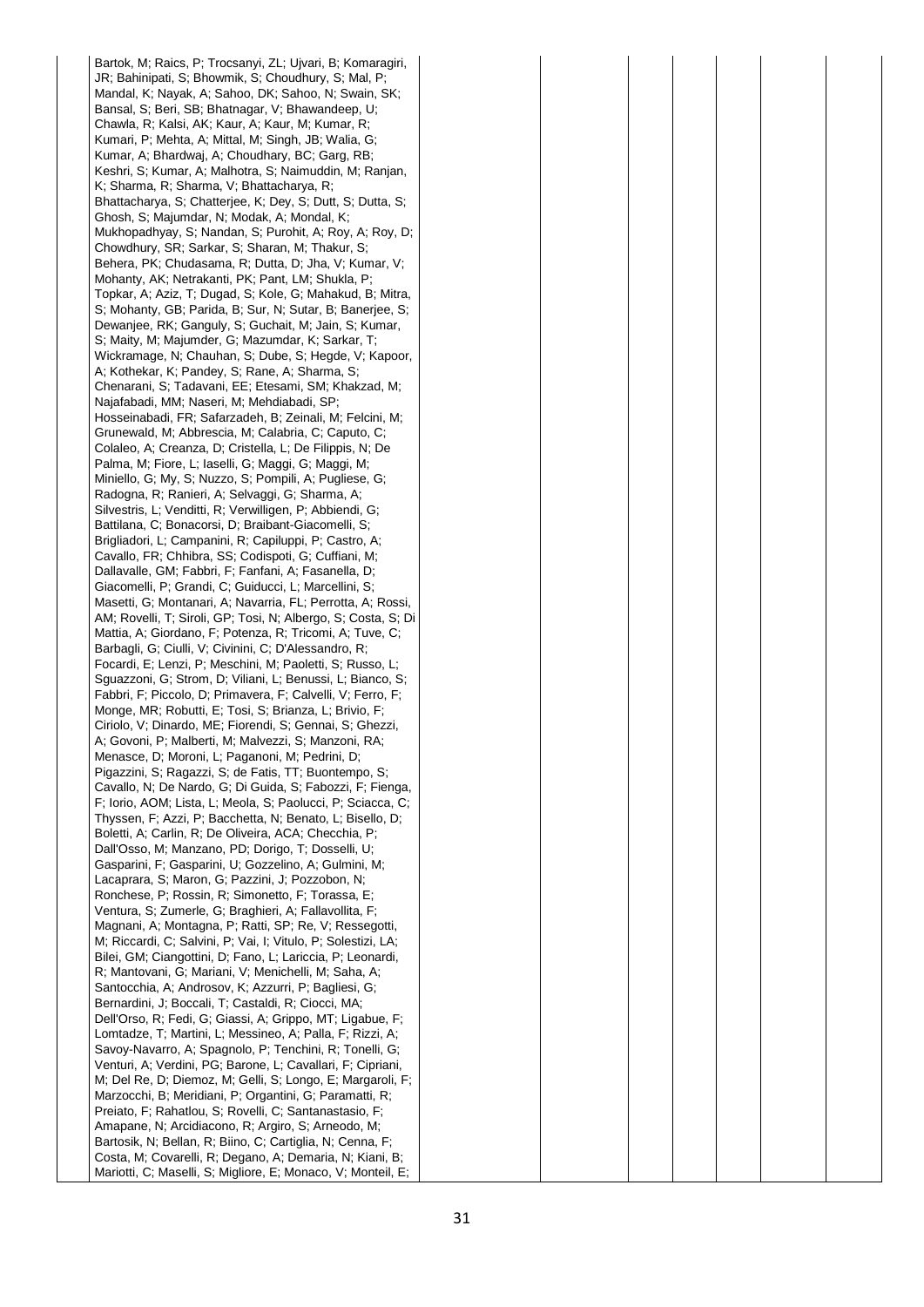Monteno, M; Obertino, MM; Pacher, L; Pastrone, N; Pelliccioni, M; Angioni, GLP; Ravera, F; Romero, A; Ruspa, M; Sacchi, R; Shchelina, K; Sola, V; Solano, A; Staiano, A; Traczyk, P; Belforte, S; Casarsa, M; Cossutti, F; Della Ricca, G; Zanetti, A; Kim, DH; Kim, GN; Kim, MS; Lee, J; Lee, S; Lee, SW; Oh, YD; Sekmen, S; Son, DC; Yang, YC; Lee, A; Kim, H; Moon, DH; Oh, G; Cifuentes, JAB; Kim, TJ; Cho, S; Choi, S; Go, Y; Gyun, D; Ha, S; Hong, B; Jo, Y; Kim, Y; Lee, K; Lee, KS; Lee, S; Lim, J; Park, SK; Roh, Y; Almond, J; Kim, J; Lee, H; Oh, SB; Radburn-Smith, BC; Seo, SH; Yang, UK; Yoo, HD; Yu, GB; Choi, M; Kim, H; Kim, JH; Lee, JSH; Park, IC; Ryu, G; Ryu, MS; Choi, Y; Goh, J; Hwang, C; Lee, J; Yu, I; Dudenas, V; Juodagalvis, A; Vaitkus, J; Ahmed, I; Ibrahim, ZA; Ali, MABM; Idris, FM; Abdullah, WATW; Yusli, MN; Zolkapli, Z; Castilla-Valdez, H; De La Cruz-Burelo, E; Heredia-De La Cruz, I; Lopez-Fernandez, R; Villalba, RM; Guisao, JM; Sanchez-Hernandez, A; Moreno, SC; Barrera, CO; Valencia, FV; Carpinteyro, S; Pedraza, I; Ibarguen, HAS; Estrada, CU; Pineda, AM; Krofcheck, D; Butler, PH; Ahmad, A; Ahmad, M; Hassan, Q; Hoorani, HR; Khan, WA; Saddique, A; Shah, MA; Shoaib, M; Waqas, M; Bialkowska, H; Bluj, M; Boimska, B; Frueboes, T; Gorski, M; Kazana, M; Nawrocki, K; Romanowska-Rybinska, K; Szleper, M; Zalewski, P; Bunkowski, K; Byszuk, A; Doroba, K; Kalinowski, A; Konecki, M; Krolikowski, J; Misiura, M; Olszewski, M; Pyskir, A; Walczak, M; Bargassa, P; Silva, CBDE; Calpas, B; Di Francesco, A; Faccioli, P; Gallinaro, M; Hollar, J; Leonardo, N; Iglesias, LL; Nemallapudi, MV; Seixas, J; Toldaiev, O; Vadruccio, D; Varela, J; Afanasiev, S; Bunin, P; Gavrilenko, M; Golutvin, I; Gorbunov, I; Kamenev, A; Karjavin, V; Lanev, A; Malakhov, A; Matveev, V; Palichik, V; Perelygin, V; Shmatov, S; Shulha, S; Skatchkov, N; Smirnov, V; Voytishin, N; Zarubin, A; Chtchipounov, L; Golovtsov, V; Ivanov, Y; Kim, V; Kuznetsova, E; Murzin, V; Oreshkin, V; Sulimov, V; Vorobyev, A; Andreev, Y; Dermenev, A; Gninenko, S; Golubev, N; Karneyeu, A; Kirsanov, M; Krasnikov, N; Pashenkov, A; Tlisov, D; Toropin, A; Epshteyn, V; Gavrilov, V; Lychkovskaya, N; Popov, V; Pozdnyakov, I; Safronov, G; Spiridonov, A; Toms, M; Vlasov, E; Zhokin, A; Aushev, T; Bylinkin, A; Chistov, R; Danilov, M; Polikarpov, S; Andreev, V; Azarkin, M; Dremin, I; Kirakosyan, M; Leonidov, A; Terkulov, A; Baskakov, A; Belyaev, A; Boos, E; Ershov, A; Gribushin, A; Kaminskiy, A; Kodolova, O; Korotkikh, V; Lokhtin, I; Miagkov, I; Obraztsov, S; Petrushanko, S; Savrin, V; Snigirev, A; Vardanyan, I; Blinov, V; Skovpen, Y; Shtol, D; Azhgirey, I; Bayshev, I; Bitioukov, S; Elumakhov, D; Kachanov, V; Kalinin, A; Konstantinov, D; Krychkine, V; Petrov, V; Ryutin, R; Sobol, A; Troshin, S; Tyurin, N; Uzunian, A; Volkov, A; Adzic, P; Cirkovic, P; Devetak, D; Dordevic, M; Milosevic, J; Rekovic, V; Maestre, JA; Luna, MB; Calvo, E; Cerrada, M; Llatas, MC; Colino, N; De La Cruz, B; Peris, AD; Del Valle, AE; Bedoya, CF; Ramos, JPF; Flix, J; Fouz, MC; Garcia-Abia, P; Lopez, OG; Lopez, SG; Hernandez, JM; Josa, MI; De Martino, EN; Yzquierdo, APC; Pelayo, JP; Olmeda, AQ; Redondo, I; Romero, L; Soares, MS; de Troconiz, JF; Missiroli, M; Moran, D; Cuevas, J; Erice, C; Menendez, JF; Caballero, IG; Fernandez, JRG; Cortezon, EP; Cruz, SS; Andres, IS; Vischia, P; Garcia, JMV; Cabrillo, IJ; Calderon, A; Curras, E; Fernandez, M; Garcia-Ferrero, J; Gomez, G; Virto, AL; Marco, J; Rivero, CM; Matorras, F; Gomez, JP; Rodrigo, T; Ruiz-Jimeno, A; Scodellaro, L; Trevisani, N; Vila, I; Cortabitarte, RV; Abbaneo, D; Auffray, E; Auzinger, G; Baillon, P; Ball, AH; Barney, D; Bloch, P; Bocci, A; Botta, C; Camporesi, T; Castello, R; Cepeda, M; Cerminara, G; Chen, Y; Cimmino, A; d'Enterria, D; Dabrowski, A; Daponte, V; David, A; De Gruttola, M; De Roeck, A; Di Marco, E; Dobson, M; Dorney, B; du Pree, T; Duggan, D; Dunser, M; Dupont, N; Elliott-Peisert, A; Everaerts, P; Fartoukh, S; Franzoni, G;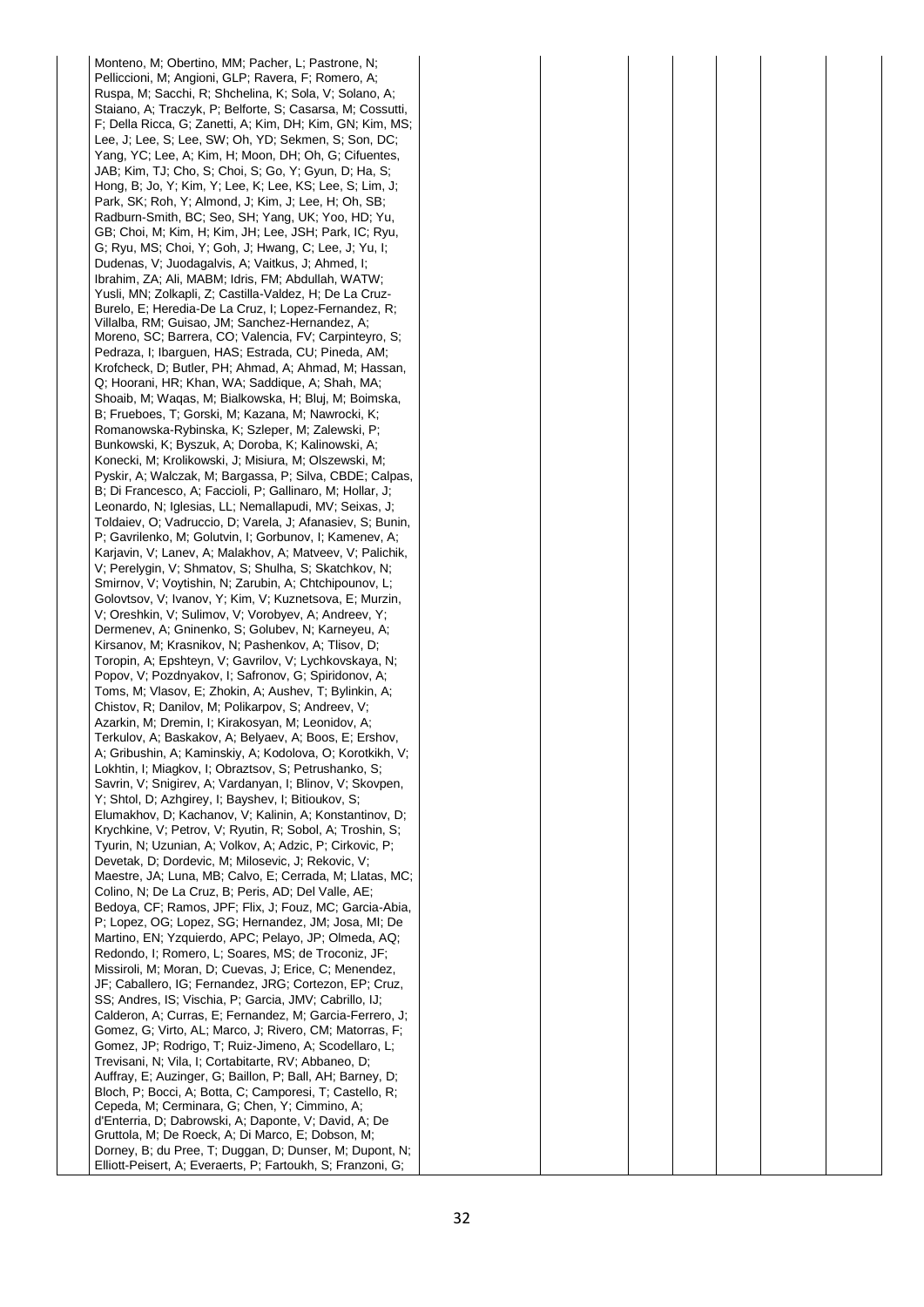Fulcher, J; Funk, W; Gigi, D; Gill, K; Girone, M; Glege, F; Gulhan, D; Gundacker, S; Guthoff, M; Harris, P; Hegeman, J; Innocente, V; Janot, P; Kieseler, J; Kirschenmann, H; Knunz, V; Kornmayer, A; Kortelainen, MJ; Krammer, M; Lange, C; Lecoq, P; Lourenco, C; Lucchini, MT; Malgeri, L; Mannelli, M; Martelli, A; Meijers, F; Merlin, JA; Mersi, S; Meschi, E; Milenovic, P; Moortgat, F; Morovic, S; Mulders, M; Neugebauer, H; Orfanelli, S; Orsini, L; Pape, L; Perez, E; Peruzzi, M; Petrilli, A; Petrucciani, G; Pfeiffer, A; Pierini, M; Racz, A; Reis, T; Rolandi, G; Rovere, M; Sakulin, H; Sauvan, JB; Schafer, C; Schwick, C; Seidel, M; Selvaggi, M; Sharma, A; Silva, P; Sphicas, P; Steggemann, J; Stoye, M; Takahashi, Y; Tosi, M; Treille, D; Triossi, A; Tsirou, A; Veckalns, V; Veres, GI; Verweij, M; Wardle, N; Wohri, HK; Zagozdzinska, A; Zeuner, WD; Bertl, W; Deiters, K; Erdmann, W; Horisberger, R; Ingram, Q; Kaestli, HC; Kotlinski, D; Langenegger, U; Rohe, T; Wiederkehr, SA; Bachmair, F; Bani, L; Bianchini, L; Casal, B; Dissertori, G; Dittmar, M; Donega, M; Grab, C; Heidegger, C; Hits, D; Hoss, J; Kasieczka, G; Lustermann, W; Mangano, B; Marionneau, M; del Arbol, PMR; Masciovecchio, M; Meinhard, MT; Meister, D; Micheli, F; Musella, P; Nessi-Tedaldi, F; Pandolfi, F; Pata, J; Pauss, F; Perrin, G; Perrozzi, L; Quittnat, M; Rossini, M; Schonenberger, M; Starodumov, A; Tavolaro, VR; Theofilatos, K; Wallny, R; Aarrestad, TK; Amsler, C; Caminada, L; Canelli, MF; De Cosa, A; Donato, S; Galloni, C; Hinzmann, A; Hreus, T; Kilminster, B; Ngadiuba, J; Pinna, D; Rauco, G; Robmann, P; Salerno, D; Seitz, C; Yang, Y; Zucchetta, A; Candelise, V; Doan, TH; Jain, S; Khurana, R; Konyushikhin, M; Kuo, CM; Lin, W; Pozdnyakov, A; Yu, SS; Kumar, A; Chang, P; Chang, YH; Chao, Y; Chen, KF; Chen, PH; Fiori, F; Hou, WS; Hsiung, Y; Liu, YF; Lu, RS; Moya, MM; Paganis, E; Psallidas, A; Tsai, JF; Asavapibhop, B; Singh, G; Srimanobhas, N; Suwonjandee, N; Adiguzel, A; Boran, F; Damarseckin, S; Demiroglu, ZS; Dozen, C; Eskut, E; Girgis, S; Gokbulut, G; Guler, Y; Hos, I; Kangal, EE; Kara, O; Topaksu, AK; Kiminsu, U; Oglakci, M; Onengut, G; Ozdemir, K; Ozturk, S; Polatoz, A; Tali, B; Turkcapar, S; Zorbakir, IS; Zorbilmez, C; Bilin, B; Isildak, B; Karapinar, G; Yalvac, M; Zeyrek, M; Gulmez, E; Kaya, M; Kaya, O; Yetkin, EA; Yetkin, T; Cakir, A; Cankocak, K; Sen, S; Grynyov, B; Levchuk, L; Sorokin, P; Aggleton, R; Ball, F; Beck, L; Brooke, JJ; Burns, D; Clement, E; Cussans, D; Flacher, H; Goldstein, J; Grimes, M; Heath, GP; Heath, HF; Jacob, J; Kreczko, L; Lucas, C; Newbold, DM; Paramesvaran, S; Poll, A; Sakuma, T; El Nasr-Storey, SS; Smith, D; Smith, VJ; Brew, C; Brown, RM; Calligaris, L; Cieri, D; Cockerill, DJA; Coughlan, JA; Harder, K; Harper, S; Olaiya, E; Petyt, D; Shepherd-Themistocleous, CH; Thea, A; Tomalin, IR; Williams, T; Baber, M; Bainbridge, R; Buchmuller, O; Bundock, A; Casasso, S; Citron, M; Colling, D; Corpe, L; Dauncey, P; Davies, G; De Wit, A; Della Negra, M; Di Maria, R; Dunne, P; Elwood, A; Futyan, D; Haddad, Y; Hall, G; Iles, G; James, T; Lane, R; Laner, C; Lyons, L; Magnan, AM; Malik, S; Mastrolorenzo, L; Nash, J; Nikitenko, A; Pela, J; Penning, B; Pesaresi, M; Raymond, DM; Richards, A; Rose, A; Scott, E; Seez, C; Summers, S; Tapper, A; Uchida, K; Acosta, MV; Virdee, T; Wright, J; Zenz, SC; Cole, JE; Hobson, PR; Khan, A; Kyberd, P; Reid, ID; Symonds, P; Teodorescu, L; Turner, M; Borzou, A; Call, K; Dittmann, J; Hatakeyama, K; Liu, H; Pastika, N; Bartek, R; Dominguez, A; Buccilli, A; Cooper, SI; Henderson, C; Rumerio, P; West, C; Arcaro, D; Avetisyan, A; Bose, T; Gastler, D; Rankin, D; Richardson, C; Rohlf, J; Sulak, L; Zou, D; Benelli, G; Cutts, D; Garabedian, A; Hakala, J; Heintz, U; Hogan, JM; Jesus, O; Kwok, KHM; Laird, E; Landsberg, G; Mao, Z; Narain, M; Piperov, S; Sagir, S; Spencer, E; Syarif, R; Breedon, R; Burns, D; Sanchez, MCD; Chauhan, S; Chertok, M; Conway, J; Conway, R; Cox, PT; Erbacher, R; Flores, C; Funk, G; Gardner, M; Ko, W; Lander, R;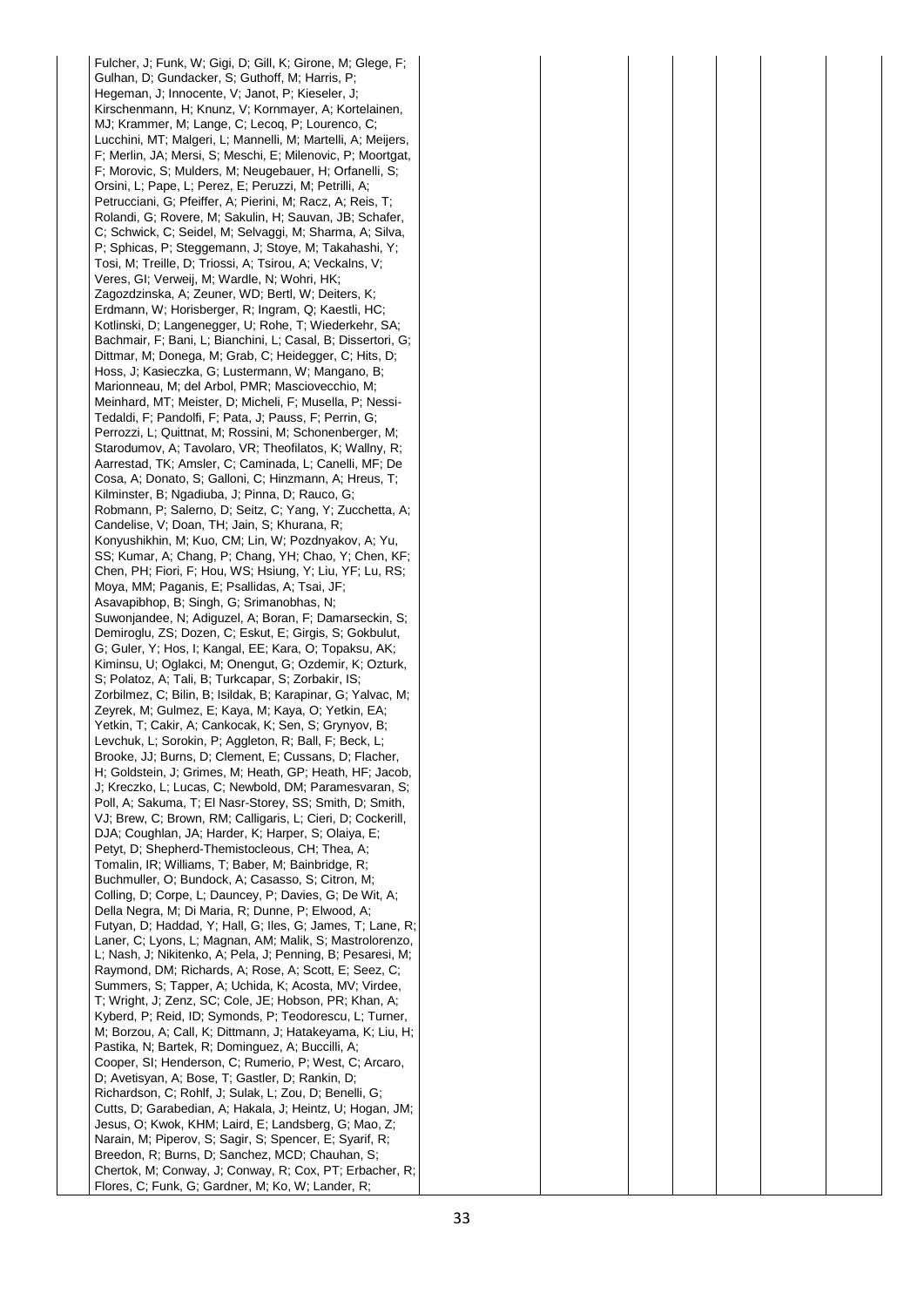Mclean, C; Mulhearn, M; Pellett, D; Pilot, J; Shalhout, S; Shi, M; Smith, J; Squires, M; Stolp, D; Tos, K; Tripathi, M; Bachtis, M; Bravo, C; Cousins, R; Dasgupta, A; Florent, A; Hauser, J; Ignatenko, M; Mccoll, N; Saltzberg, D; Schnaible, C; Valuev, V; Weber, M; Bouvier, E; Burt, K; Clare, R; Ellison, J; Gary, JW; Shirazi, SMAG; Hanson, G; Heilman, J; Jandir, P; Kennedy, E; Lacroix, F; Long, OR; Negrete, MO; Paneva, MI; Shrinivas, A; Si, W; Wei, H; Wimpenny, S; Yates, BR; Branson, JG; Cerati, GB; Cittolin, S; Derdzinski, M; Gerosa, R; Holzner, A; Klein, D; Krutelyov, V; Letts, J; Macneill, I; Olivito, D; Padhi, S; Pieri, M; Sani, M; Sharma, V; Simon, S; Tadel, M; Vartak, A; Wasserbaech, S; Welke, C; Wood, J; Wurthwein, F; Yagil, A; Della Porta, GZ; Amin, N; Bhandari, R; Bradmiller-Feld, J; Campagnari, C; Dishaw, A; Dutta, V; Sevilla, MF; George, C; Golf, F; Gouskos, L; Gran, J; Heller, R; Incandela, J; Mullin, SD; Ovcharova, A; Qu, H; Richman, J; Stuart, D; Suarez, I; Yoo, J; Anderson, D; Bendavid, J; Bornheim, A; Bunn, J; Lawhorn, JM; Mott, A; Newman, HB; Pena, C; Spiropulu, M; Vlimant, JR; Xie, S; Zhu, RY; Andrews, MB; Ferguson, T; Paulini, M; Russ, J; Sun, M; Vogel, H; Vorobiev, I; Weinberg, M; Cumalat, JP; Ford, WT; Jensen, F; Johnson, A; Krohn, M; Leontsinis, S; Mulholland, T; Stenson, K; Wagner, SR; Alexander, J; Chaves, J; Chu, J; Dittmer, S; Mcdermott, K; Mirman, N; Patterson, JR; Rinkevicius, A; Ryd, A; Skinnari, L; Soffi, L; Tan, SM; Tao, Z; Thom, J; Tucker, J; Wittich, P; Zientek, M; Winn, D; Abdullin, S; Albrow, M; Apollinari, G; Apresyan, A; Banerjee, S; Bauerdick, LAT; Beretvas, A; Berryhill, J; Bhat, PC; Bolla, G; Burkett, K; Butler, JN; Cheung, HWK; Chlebana, F; Cihangir, S; Cremonesi, M; Duarte, J; Elvira, VD; Fisk, I; Freeman, J; Gottschalk, E; Gray, L; Green, D; Grunendahl, S; Gutsche, O; Hare, D; Harris, RM; Hasegawa, S; Hirschauer, J; Hu, Z; Jayatilaka, B; Jindariani, S; Johnson, M; Joshi, U; Klima, B; Kreis, B; Lammel, S; Linacre, J; Lincoln, D; Lipton, R; Liu, M; Liu, T; De Sa, RL; Lykken, J; Maeshima, K; Magini, N; Marraffino, JM; Maruyama, S; Mason, D; McBride, P; Merkel, P; Mrenna, S; Nahn, S; O'Dell, V; Pedro, K; Prokofyev, O; Rakness, G; Ristori, L; Sexton-Kennedy, E; Soha, A; Spalding, WJ; Spiegel, L; Stoynev, S; Strait, J; Strobbe, N; Taylor, L; Tkaczyk, S; Tran, NV; Uplegger, L; Vaandering, EW; Vernieri, C; Verzocchi, M; Vidal, R; Wang, M; Weber, HA; Whitbeck, A; Wu, Y; Acosta, D; Avery, P; Bortignon, P; Bourilkov, D; Brinkerhoff, A; Carnes, A; Carver, M; Curry, D; Das, S; Field, RD; Furic, IK; Konigsberg, J; Korytov, A; Low, JF; Ma, P; Matchev, K; Mei, H; Mitselmakher, G; Rank, D; Shchutska, L; Sperka, D; Thomas, L; Wang, J; Wang, S; Yelton, J; Linn, S; Markowitz, P; Martinez, G; Rodriguez, JL; Ackert, A; Adams, T; Askew, A; Bein, S; Hagopian, S; Hagopian, V; Johnson, KF; Kolberg, T; Perry, T; Prosper, H; Santra, A; Yohay, R; Baarmand, MM; Bhopatkar, V; Colafranceschi, S; Hohlmann, M; Noonan, D; Roy, T; Yumiceva, F; Adams, MR; Apanasevich, L; Berry, D; Betts, RR; Cavanaugh, R; Chen, X; Evdokimov, O; Gerber, CE; Hangal, DA; Hofman, DJ; Jung, K; Kamin, J; Gonzalez, IDS; Trauger, H; Varelas, N; Wang, H; Wu, Z; Zhang, J; Bilki, B; Clarida, W; Dilsiz, K; Durgut, S; Gandrajula, RP; Haytmyradov, M; Khristenko, V; Merlo, JP; Mermerkaya, H; Mestvirishvili, A; Moeller, A; Nachtman, J; Ogul, H; Onel, Y; Ozok, F; Penzo, A; Snyder, C; Tiras, E; Wetzel, J; Yi, K; Blumenfeld, B; Cocoros, A; Eminizer, N; Fehling, D; Feng, L; Gritsan, AV; Maksimovic, P; Roskes, J; Sarica, U; Swartz, M; Xiao, M; You, C; Al-bataineh, A; Baringer, P; Bean, A; Boren, S; Bowen, J; Castle, J; Forthomme, L; Khalil, S; Kropivnitskaya, A; Majumder, D; Mcbrayer, W; Murray, M; Sanders, S; Stringer, R; Takaki, JDT; Wang, Q; Ivanov, A; Kaadze, K; Maravin, Y; Mohammadi, A; Saini, LK; Skhirtladze, N; Toda, S; Rebassoo, F; Wright, D; Anelli, C; Baden, A; Baron, O; Belloni, A; Calvert, B; Eno, SC;

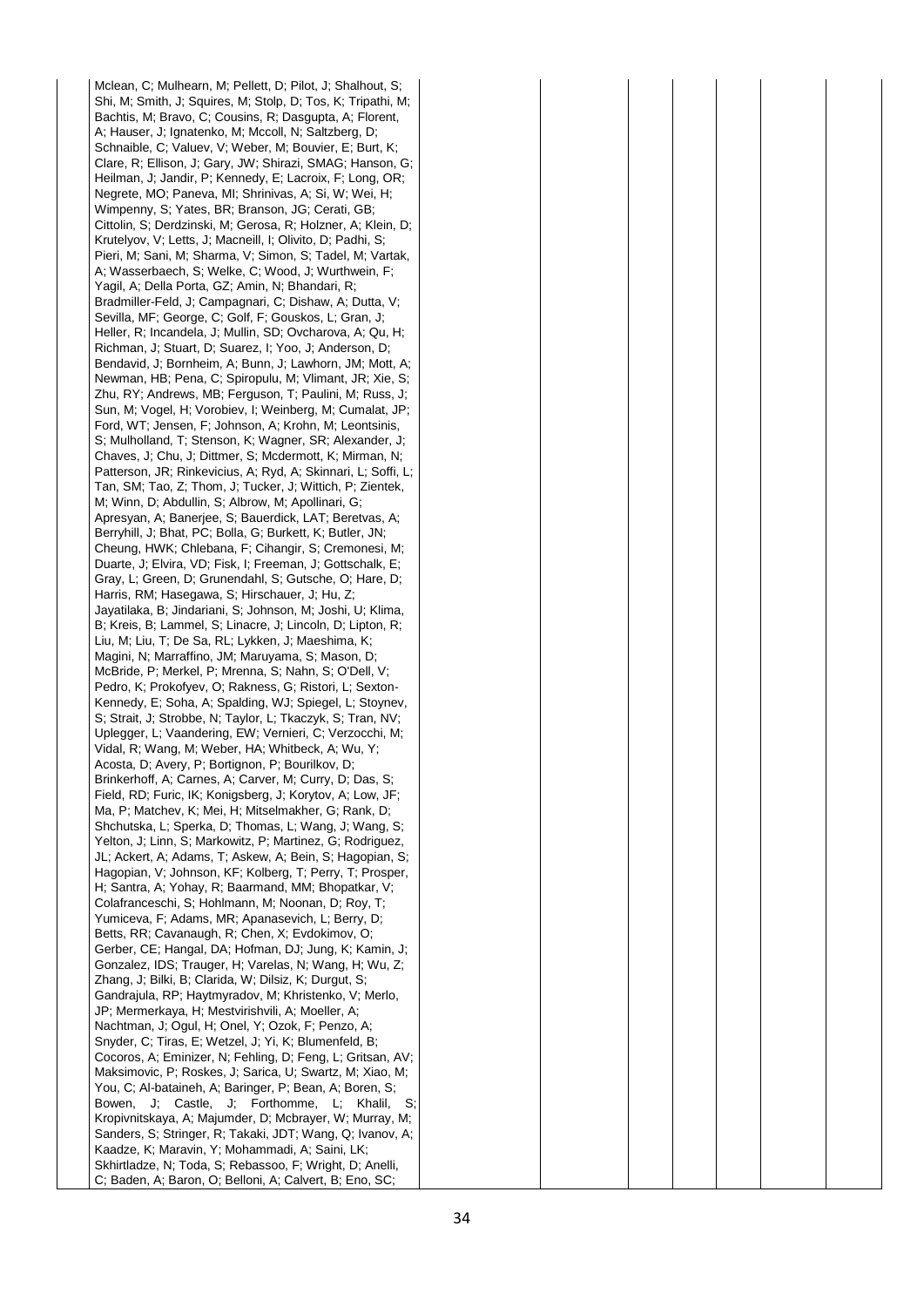Ferraioli, C; Hadley, NJ; Jabeen, S; Jeng, GY; Kellogg, RG; Kunkle, J; Mignerey, AC; Ricci-Tam, F; Shin, YH; Skuja, A; Tonjes, MB; Tonwar, SC; Abercrombie, D; Allen, B; Apyan, A; Azzolini, V; Barbieri, R; Baty, A; Bi, R; Bierwagen, K; Brandt, S; Busza, W; Cali, IA; D'Alfonso, M; Demiragli, Z; Ceballos, GG; Goncharov, M; Hsu, D; Iiyama, Y; Innocenti, GM; Klute, M; Kovalskyi, D; Krajczar, K; Lai, YS; Lee, YJ; Levin, A; Luckey, PD; Maier, B; Marini, AC; Mcginn, C; Mironov, C; Narayanan, S; Niu, X; Paus, C; Roland, C; Roland, G; Salfeld-Nebgen, J; Stephans, GSF; Tatar, K; Velicanu, D; Wang, J; Wang, TW; Wyslouch, B; Benvenuti, AC; Chatterjee, RM; Evans, A; Hansen, P; Kalafut, S; Kao, SC; Kubota, Y; Lesko, Z; Mans, J; Nourbakhsh, S; Ruckstuhl, N; Rusack, R; Tambe, N; Turkewitz, J; Acosta, JG; Oliveros, S; Avdeeva, E; Bloom, K; Claes, DR; Fangmeier, C; Suarez, RG; Kamalieddin, R; Kravchenko, I; Rodrigues, AM; Monroy, J; Siado, JE; Snow, GR; Stieger, B; Alyari, M; Dolen, J; Godshalk, A; Harrington, C; Iashvili, I; Nguyen, D; Parker, A; Rappoccio, S; Roozbahani, B; Alverson, G; Barberis, E; Hortiangtham, A; Massironi, A; Morse, DM; Nash, D; Orimoto, T; De Lima, RT; Trocino, D; Wang, RJ; Wood, D; Bhattacharya, S; Charaf, O; Hahn, KA; Mucia, N; Odell, N; Pollack, B; Schmitt, MH; Sung, K; Trovato, M; Velasco, M; Dev, N; Hildreth, M; Anampa, KH; Jessop, C; Karmgard, DJ; Kellams, N; Lannon, K; Marinelli, N; Meng, F; Mueller, C; Musienko, Y; Planer, M; Reinsvold, A; Ruchti, R; Rupprecht, N; Smith, G; Taroni, S; Wayne, M; Wolf, M; Woodard, A; Alimena, J; Antonelli, L; Bylsma, B; Durkin, LS; Flowers, S; Francis, B; Hart, A; Hill, C; Ji, W; Liu, B; Luo, W; Puigh, D; Winer, BL; Wulsin, HW; Cooperstein, S; Driga, O; Elmer, P; Hardenbrook, J; Hebda, P; Lange, D; Luo, J; Marlow, D; Medvedeva, T; Mei, K; Ojalvo, I; Olsen, J; Palmer, C; Piroue, P; Stickland, D; Svyatkovskiy, A; Tully, C; Malik, S; Barker, A; Barnes, VE; Folgueras, S; Gutay, L; Jha, MK; Jones, M; Jung, AW; Khatiwada, A; Miller, DH; Neumeister, N; Schulte, JF; Sun, J; Wang, F; Xie, W; Parashar, N; Stupak, J; Adair, A; Akgun, B; Chen, Z; Ecklund, KM; Geurts, FJM; Guilbaud, M; Li, W; Michlin, B; Northup, M; Padley, BP; Roberts, J; Rorie, J; Tu, Z; Zabel, J; Betchart, B; Bodek, A; de Barbaro, P; Demina, R; Duh, YT; Ferbel, T; Galanti, M; Garcia-Bellido, A; Han, J; Hindrichs, O; Khukhunaishvili, A; Lo, KH; Tan, P; Verzetti, M; Agapitos, A; Chou, JP; Gershtein, Y; Espinosa, TAG; Halkiadakis, E; Heindl, M; Hughes, E; Kaplan, S; Elayavalli, RK; Kyriacou, S; Lath, A; Montalvo, R; Nash, K; Osherson, M; Saka, H; Salur, S; Schnetzer, S; Sheffield, D; Somalwar, S; Stone, R; Thomas, S; Thomassen, P; Walker, M; Delannoy, AG; Foerster, M; Heideman, J; Riley, G; Rose, K; Spanier, S; Thapa, K; Bouhali, O; Celik, A; Dalchenko, M; De Mattia, M; Delgado, A; Dildick, S; Eusebi, R; Gilmore, J; Huang, T; Juska, E; Kamon, T; Mueller, R; Pakhotin, Y; Patel, R; Perloff, A; Pernie, L; Rathjens, D; Safonov, A; Tatarinov, A; Ulmer, KA; Akchurin, N; Damgov, J; De Guio, F; Dragoiu, C; Dudero, PR; Faulkner, J; Gurpinar, E; Kunori, S; Lamichhane, K; Lee, SW; Libeiro, T; Peltola, T; Undleeb, S; Volobouev, I; Wang, Z; Greene, S; Gurrola, A; Janjam, R; Johns, W; Maguire, C; Melo, A; Ni, H; Sheldon, P; Tuo, S; Velkovska, J; Xu, Q; Arenton, MW; Barria, P; Cox, B; Hirosky, R; Ledovskoy, A; Li, H; Neu, C; Sinthuprasith, T; Sun, X; Wang, Y; Wolfe, E; Xia, F; Clarke, C; Harr, R; Karchin, PE; Sturdy, J; Zaleski, S; Belknap, DA; Buchanan, J; Caillol, C; Dasu, S; Dodd, L; Duric, S; Gomber, B; Grothe, M; Herndon, M; Herve, A; Hussain, U; Klabbers, P; Lanaro, A; Levine, A; Long, K; Loveless, R; Pierro, GA; Polese, G; Ruggles, T; Savin, A; Smith, N; Smith, WH; Taylor, D; Woods, N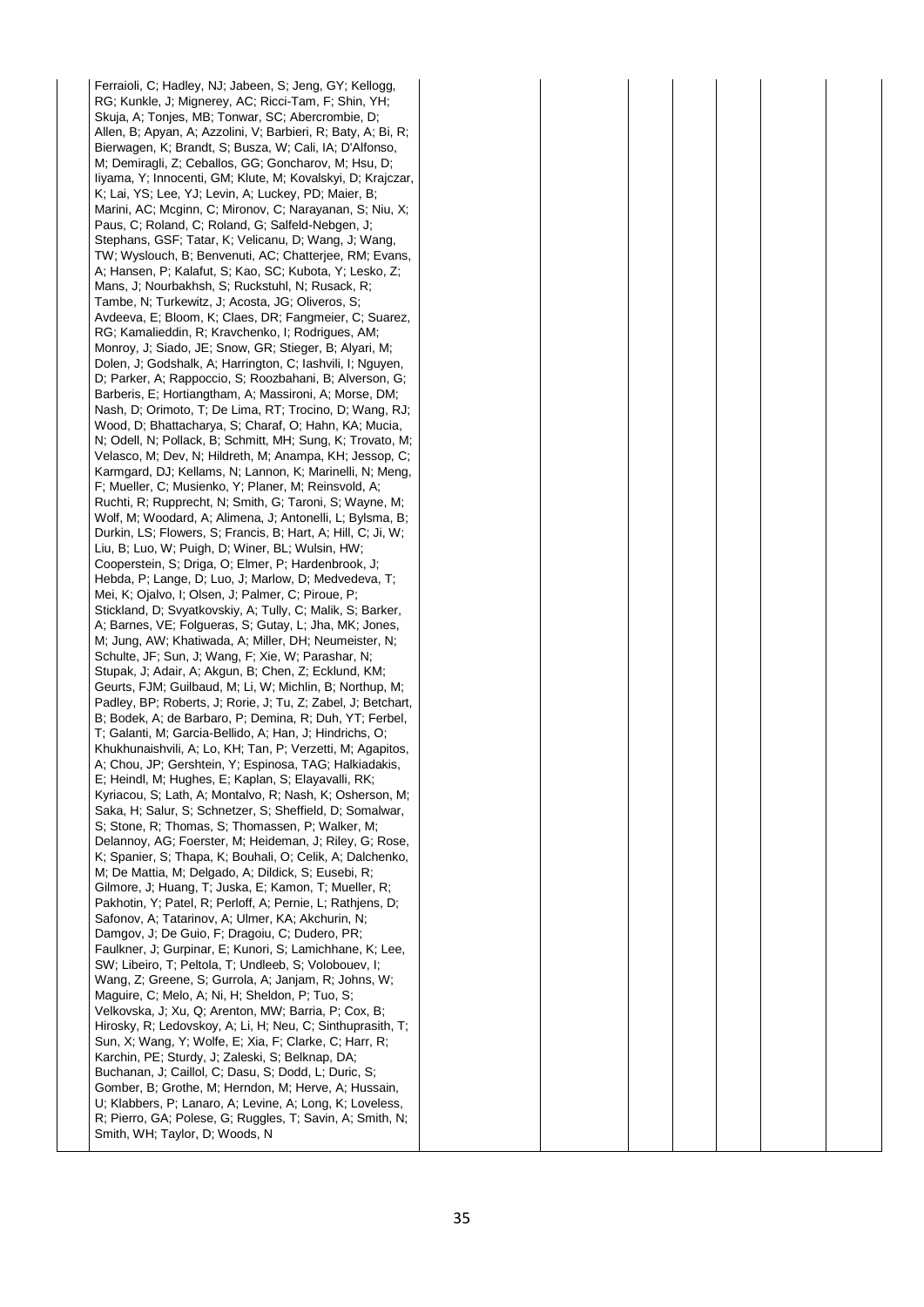|    | Oyman, HA; Gokdel, YD; Ferhanoglu, O; Yalcinkaya, AD         | Performance of a                   | <b>OPTICAL</b>    |      |    |                |       |      |
|----|--------------------------------------------------------------|------------------------------------|-------------------|------|----|----------------|-------|------|
|    |                                                              | three-                             | <b>ENGINEERI</b>  |      |    |                |       |      |
|    |                                                              | dimensionalprinted                 | <b>NG</b>         |      |    |                |       |      |
| 63 |                                                              | microscanner in a                  |                   | 2018 | 57 | 4              | 41405 |      |
|    |                                                              | laser scanning                     |                   |      |    |                |       |      |
|    |                                                              | microscopy                         |                   |      |    |                |       |      |
|    |                                                              | application                        |                   |      |    |                |       |      |
|    | Oguz, OD; Ege, D                                             | Rheological and                    | <b>MATERIALS</b>  |      |    |                |       |      |
|    |                                                              | Mechanical                         |                   |      |    |                |       |      |
|    |                                                              | Properties of                      |                   |      |    |                |       |      |
|    |                                                              |                                    |                   |      |    |                |       |      |
| 64 |                                                              | Thermoresponsive                   |                   | 2018 | 11 | 4              | 604   |      |
|    |                                                              | Methylcellulose/Cal                |                   |      |    |                |       |      |
|    |                                                              | cium                               |                   |      |    |                |       |      |
|    |                                                              | PhosphateBased                     |                   |      |    |                |       |      |
|    |                                                              | Injectable                         |                   |      |    |                |       |      |
|    |                                                              | <b>Bone Substitutes</b>            |                   |      |    |                |       |      |
|    | Stecco, C; Adstrum, S; Hedley, G; Schleip, R; Yucesoy,       | Update on fascial                  | <b>JOURNAL</b>    |      |    |                |       |      |
|    | CA                                                           | nomenclature                       | OF.               |      |    |                |       |      |
| 65 |                                                              |                                    | <b>BODYWORK</b>   | 2018 | 22 | $\overline{2}$ | 354   | 354  |
|    |                                                              |                                    | <b>AND</b>        |      |    |                |       |      |
|    |                                                              |                                    | <b>MOVEMENT</b>   |      |    |                |       |      |
|    |                                                              |                                    | <b>THERAPIES</b>  |      |    |                |       |      |
|    | Zulfikar, S; Kirisoglu, CE; Dincer, A; Guvenis, A; Kocaturk, | A MULTI-CENTRE                     | <b>SLEEP</b>      |      |    |                |       |      |
|    | O                                                            | <b>EVALUATION OF</b>               |                   |      |    |                |       |      |
|    |                                                              | A MOUTHPIECE                       |                   |      |    |                |       |      |
|    |                                                              | DEVICE FOR THE                     |                   |      |    |                |       |      |
| 66 |                                                              | <b>TREATMENT OF</b>                |                   | 2018 | 41 | 548            | A205  | A205 |
|    |                                                              | <b>OBSTRUCTIVE</b>                 |                   |      |    |                |       |      |
|    |                                                              | <b>SLEEP APNEA</b>                 |                   |      |    |                |       |      |
|    |                                                              | <b>SYNDROME</b>                    |                   |      |    |                |       |      |
|    | Acar, OK; Kayitmazer, AB; Kose, GT                           | Hyaluronic                         | <b>BIOMACRO</b>   |      |    |                |       |      |
|    |                                                              | Acid/Chitosan                      | <b>MOLECULES</b>  |      |    |                |       |      |
| 67 |                                                              |                                    |                   | 2018 | 19 | 4              | 1198  | 1211 |
|    |                                                              | Coacervate-Based                   |                   |      |    |                |       |      |
|    |                                                              | <b>Scaffolds</b>                   |                   |      |    |                |       |      |
|    | Ruhi, MK; Ak, A; Gulsoy, M                                   | Dose-dependent                     | <b>PHOTODIAG</b>  |      |    |                |       |      |
|    |                                                              | photochemical/phot                 | <b>NOSIS AND</b>  |      |    |                |       |      |
|    |                                                              | othermal toxicity of               | <b>PHOTODYN</b>   |      |    |                |       |      |
| 68 |                                                              | indocyanine                        | <b>AMIC</b>       | 2018 | 21 |                | 334   | 343  |
|    |                                                              | greenbased therapy                 | <b>THERAPY</b>    |      |    |                |       |      |
|    |                                                              | on three different                 |                   |      |    |                |       |      |
|    |                                                              | cancer cell lines                  |                   |      |    |                |       |      |
|    | Saglamdemir, MO; Dundar, G; Sen, A                           | Analog behavioral                  | <b>INTEGRATIO</b> |      |    |                |       |      |
|    |                                                              | equivalence                        | N-THE VLSI        |      |    |                |       |      |
|    |                                                              | boundary                           | <b>JOURNAL</b>    |      |    |                |       |      |
| 69 |                                                              | computation under                  |                   | 2018 | 61 |                | 39    | 48   |
|    |                                                              | the effect of process              |                   |      |    |                |       |      |
|    |                                                              | variations                         |                   |      |    |                |       |      |
|    | Pekcokguler, N; Dundar, G; Torun, H; Yalcinkaya, AD          | A novel equivalent                 | <b>INTEGRATIO</b> |      |    |                |       |      |
|    |                                                              |                                    |                   |      |    |                |       |      |
|    |                                                              | circuit model for split N-THE VLSI |                   |      |    |                |       |      |
| 70 |                                                              | ring resonator with                | <b>JOURNAL</b>    | 2018 | 61 |                | 160   | 166  |
|    |                                                              | an application of low              |                   |      |    |                |       |      |
|    |                                                              | phase noise                        |                   |      |    |                |       |      |
|    |                                                              | reference oscillator               |                   |      |    |                |       |      |
|    |                                                              |                                    |                   |      |    |                |       |      |
|    |                                                              |                                    |                   |      |    |                |       |      |
|    |                                                              |                                    |                   |      |    |                |       |      |
|    | Gokbulut, B; Yartasi, E; Sunar, E; Kalaoglu-Altan, OI;       | Humidity induced                   | <b>OPTICAL</b>    |      |    |                |       |      |
|    | Gevrek, TN; Sanyal, A; Inci, MN                              | inhibition and                     | <b>MATERIALS</b>  |      |    |                |       |      |
|    |                                                              | enhancement of                     | <b>EXPRESS</b>    |      |    |                |       |      |
| 71 |                                                              | spontaneous<br>emission of dye     |                   | 2018 | 8  | 3              | 568   | 580  |

| -71 |                                                                                                   | ------------<br>emission of dye<br>molecules in a<br>single PEG<br>nanofiber                       |                                                                     | 2018 | 8   |   | 568 | 580 |
|-----|---------------------------------------------------------------------------------------------------|----------------------------------------------------------------------------------------------------|---------------------------------------------------------------------|------|-----|---|-----|-----|
| 72  | Atakuru, T; Samur, E                                                                              | A robotic gripper for<br>picking up two<br>objects<br>simultaneously                               | <b>MECHANISM</b><br>AND<br><b>MACHINE</b><br><b>THEORY</b>          | 2018 | 121 |   | 583 | 597 |
| 73  | Ates, F; Andrade, RJ; Freitas, SR; Hug, F; Lacourpaille, L;  <br>Gross, R; Yucesoy, CA; Nordez, A | Passive stiffness of<br>monoarticular lower<br>leg muscles is<br>influenced by knee<br>joint angle | <b>EUROPEAN</b><br><b>JOURNAL</b><br>OF APPLIED<br><b>PHYSIOLOG</b> | 2018 | 118 | 3 | 585 | 593 |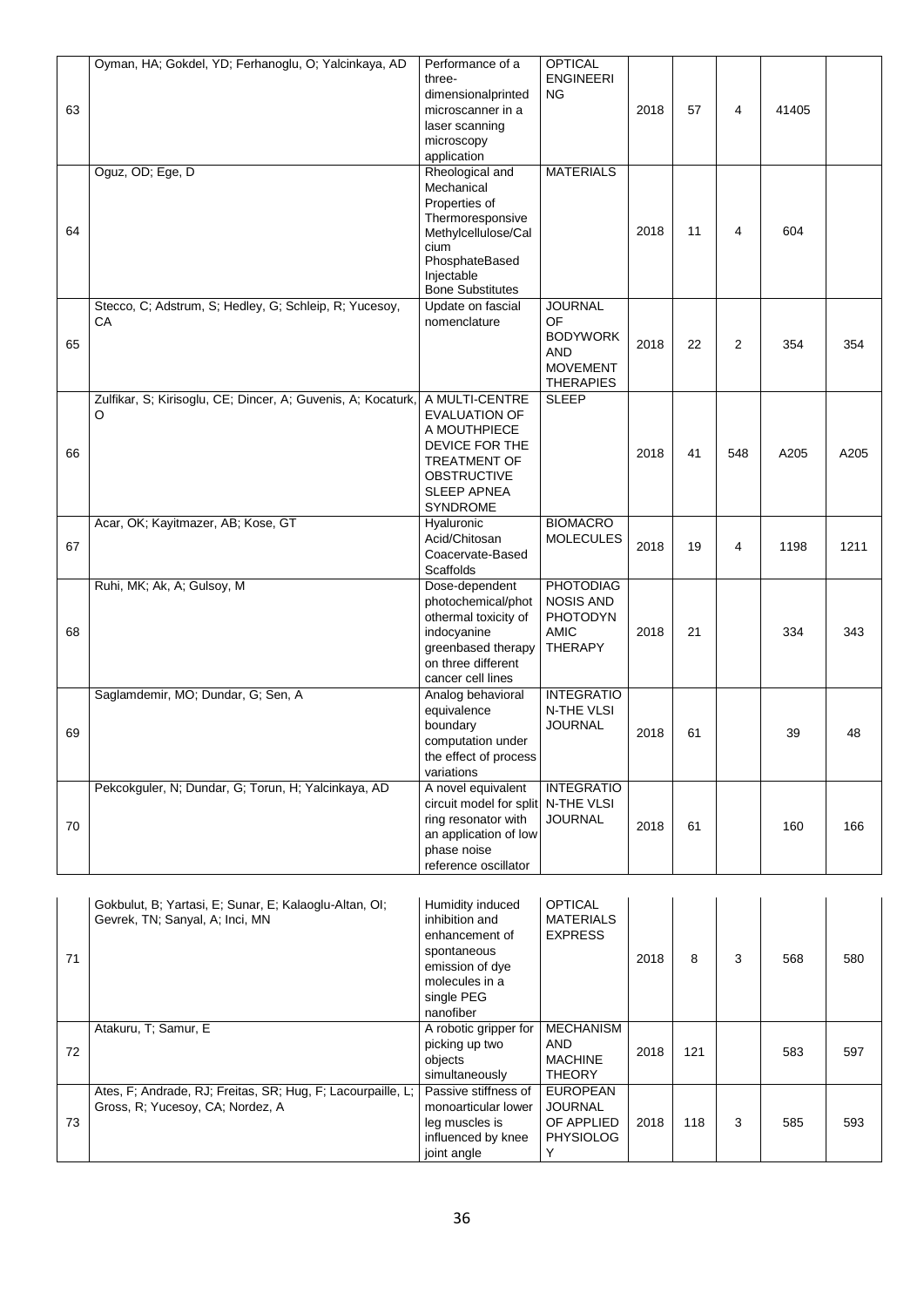|    | Acar, B; Basar, MS; Eropak, BM; Caglayan, BS; Aksoylu, CO2 adsorption |                                      | <b>CATALYSIS</b>      |      |     |                |      |      |
|----|-----------------------------------------------------------------------|--------------------------------------|-----------------------|------|-----|----------------|------|------|
|    | AE                                                                    | over modified AC                     | <b>TODAY</b>          |      |     |                |      |      |
|    |                                                                       | samples: A new                       |                       |      |     |                |      |      |
| 74 |                                                                       | methodology for                      |                       | 2018 | 301 |                | 112  | 124  |
|    |                                                                       | determining                          |                       |      |     |                |      |      |
|    |                                                                       | selectivity                          |                       |      |     |                |      |      |
|    | Demirkiran, A; Karakuzu, A; Erkol, H; Torun, H; Unlu, MB              | Analysis of                          | <b>OPTICS</b>         |      |     |                |      |      |
|    |                                                                       | microcantilevers                     | <b>EXPRESS</b>        |      |     |                |      |      |
|    |                                                                       |                                      |                       |      |     |                |      |      |
| 75 |                                                                       | excited by                           |                       | 2018 | 26  | $\overline{4}$ | 4906 | 4919 |
|    |                                                                       | pulsedlaser-induced<br>photoacoustic |                       |      |     |                |      |      |
|    |                                                                       |                                      |                       |      |     |                |      |      |
|    |                                                                       | waves                                |                       |      |     |                |      |      |
|    | Yarbasi, EY; Samur, E                                                 | Design and                           | <b>MECHANICA</b>      |      |     |                |      |      |
|    |                                                                       | evaluation of a                      | <b>L SCIENCES</b>     |      |     |                |      |      |
| 76 |                                                                       | continuum robot                      |                       | 2018 | 9   | 1              | 51   | 60   |
|    |                                                                       | with extendable                      |                       |      |     |                |      |      |
|    |                                                                       | balloons                             |                       |      |     |                |      |      |
|    | Matich, EK; Ghafari, M; Camgoz, E; Caliskan, E; Pfeifer,              | Time-series                          | <b>BIOTECHNO</b>      |      |     |                |      |      |
|    | BA; Haznedaroglu, BZ; Atilla-Gokcumen, GE                             | lipidomic analysis                   | <b>LOGY FOR</b>       |      |     |                |      |      |
|    |                                                                       | of the oleaginous                    | <b>BIOFUELS</b>       |      |     |                |      |      |
| 77 |                                                                       | green microalga                      |                       | 2018 | 11  |                | 29   |      |
|    |                                                                       | species Ettlia                       |                       |      |     |                |      |      |
|    |                                                                       | oleoabundans                         |                       |      |     |                |      |      |
|    |                                                                       | under nutrient                       |                       |      |     |                |      |      |
|    |                                                                       | stress                               |                       |      |     |                |      |      |
|    | Satar, HM; Akcan, S                                                   | Pre-service EFL                      | LANGUAGE              |      |     |                |      |      |
|    |                                                                       | teachers' online                     | <b>LEARNING &amp;</b> |      |     |                |      |      |
| 78 |                                                                       | participation,                       | <b>TECHNOLO</b>       | 2018 | 22  | 1              | 157  |      |
|    |                                                                       | interaction, and                     | GY                    |      |     |                |      |      |
|    |                                                                       | social presence                      |                       |      |     |                |      |      |
|    | Ates, F; Temelli, Y; Yucesoy, CA                                      | Effects of                           | <b>HUMAN</b>          |      |     |                |      |      |
|    |                                                                       | antagonistic and                     | <b>MOVEMENT</b>       |      |     |                |      |      |
|    |                                                                       | synergistic muscles'                 | <b>SCIENCE</b>        |      |     |                |      |      |
|    |                                                                       | co-activation on                     |                       |      |     |                |      |      |
| 79 |                                                                       | mechanics of                         |                       | 2018 | 57  |                | 103  | 110  |
|    |                                                                       | activated spastic                    |                       |      |     |                |      |      |
|    |                                                                       | semitendinosus in                    |                       |      |     |                |      |      |
|    |                                                                       | children with                        |                       |      |     |                |      |      |
|    |                                                                       | cerebral palsy                       |                       |      |     |                |      |      |
|    | Unal, GE; Karapinar, B; Tanaka, T                                     | Welfare-at-Risk and                  | <b>JOURNAL</b>        |      |     |                |      |      |
|    |                                                                       | Extreme                              | OF                    |      |     |                |      |      |
|    |                                                                       | Dependency of                        | <b>AGRICULTU</b>      |      |     |                |      |      |
| 80 |                                                                       | Regional Wheat                       | <b>RAL</b>            | 2018 | 69  | 1              | 18   | 34   |
|    |                                                                       | Yields: Implications                 | <b>ECONOMICS</b>      |      |     |                |      |      |
|    |                                                                       | of a Stochastic                      |                       |      |     |                |      |      |
|    |                                                                       | <b>CGE Model</b>                     |                       |      |     |                |      |      |
|    | Akiva, I; Iyison, NB                                                  | MGAT1 is a novel                     | <b>BMC</b>            |      |     |                |      |      |
|    |                                                                       | transcriptional target               | CANCER                |      |     |                |      |      |
| 81 |                                                                       | of Wnt/betacatenin                   |                       | 2018 | 18  |                | 60   |      |
|    |                                                                       | signaling pathway                    |                       |      |     |                |      |      |
|    |                                                                       |                                      |                       |      |     |                |      |      |
|    | Yucesoy, CA; Ates, F                                                  | BTX-A has notable                    | <b>JOURNAL</b>        |      |     |                |      |      |
|    |                                                                       | effects                              | OF.                   |      |     |                |      |      |
|    |                                                                       | contradicting some                   | <b>BIOMECHAN</b>      |      |     |                |      |      |
| 82 |                                                                       | treatment aims in                    | ICS.                  | 2018 | 66  |                | 78   | 85   |
|    |                                                                       | the rat triceps surae                |                       |      |     |                |      |      |
|    |                                                                       | compartment,                         |                       |      |     |                |      |      |
|    |                                                                       | which are not                        |                       |      |     |                |      |      |
|    |                                                                       |                                      |                       |      |     |                |      |      |
|    |                                                                       |                                      |                       |      |     |                |      |      |

|    |                                                                                     | confined to the<br>muscles injected                                          |                                                                                      |      |           |     |     |
|----|-------------------------------------------------------------------------------------|------------------------------------------------------------------------------|--------------------------------------------------------------------------------------|------|-----------|-----|-----|
| 83 | Karakus, I; Sahin, H; Atasoy, A; Kaplanoglu, E; Ozkan, M; Evaluation of<br>Guclu, B | Sensory Feedback<br>Robotic<br>from a<br>Hand: A<br><b>Preliminary Study</b> | <b>HAPTICS:</b><br>SCIENCE,<br><b>TECHNOLO</b><br>GY, AND<br>APPLICATIO<br>NS, PT II | 2018 | 1089<br>4 | 452 | 463 |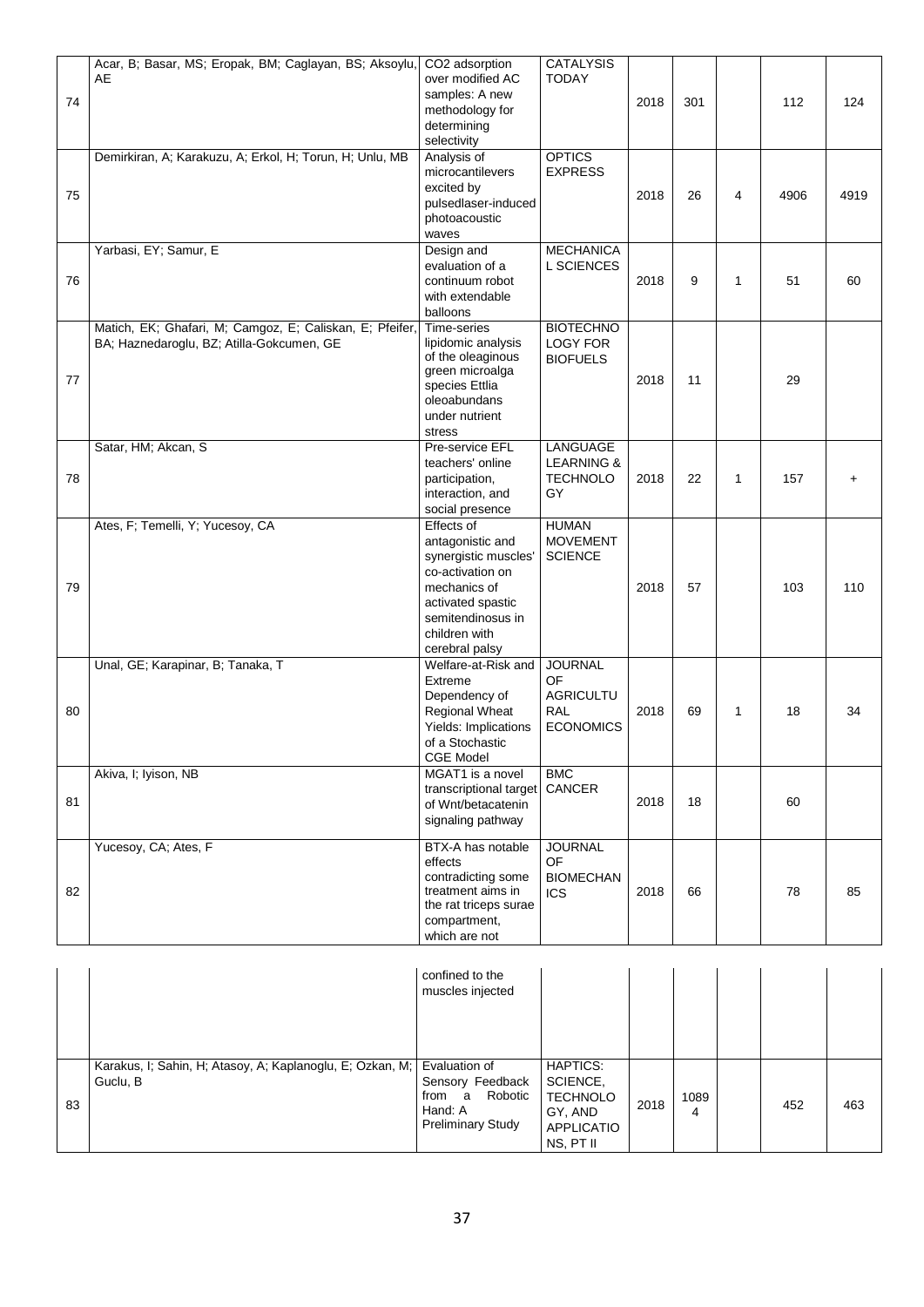| 84 | Aydogan, C; Hofmann, M; Lenk, C; Volland, B; Rangelow,<br>IW; Bicer, M; Alaca, BE; Ates, O; Torun, H; Yalcinkaya,<br>AD | Fabrication of optical NOVEL<br>nanodevices through<br>fieldemission<br>scanning probe<br>lithography and<br>cryogenic etching                                  | PATTERNIN<br>G<br><b>TECHNOLO</b><br><b>GIES 2018</b>                                                                                  | 2018 | 1058<br>4 |                | <b>UNSP</b><br>105841G |      |
|----|-------------------------------------------------------------------------------------------------------------------------|-----------------------------------------------------------------------------------------------------------------------------------------------------------------|----------------------------------------------------------------------------------------------------------------------------------------|------|-----------|----------------|------------------------|------|
| 85 | Ozgurun, B; Gulsoy, M                                                                                                   | Photothermal effect<br>of infrared lasers on<br>ex vivo lamb brain<br>tissues                                                                                   | <b>OPTICAL</b><br><b>INTERACTIO</b><br><b>NS WITH</b><br><b>TISSUE AND</b><br><b>CELLS XXIX</b>                                        | 2018 | 1049<br>2 |                | <b>UNSP</b><br>1049209 |      |
| 86 | Ghaffari, S; Sarp, ASK; Ruhi, MK; Gulsoy, M                                                                             | A Comparative<br>Analysis of aPDI<br>Effect of<br>Phenothiazinium<br>Dyes in Presence of<br>Inorganic Salt as<br>Potentiator                                    | LIGHTBASED<br><b>DIAGNOSIS</b><br><b>AND</b><br><b>TREATMENT</b><br>OF<br><b>INFECTIOUS</b><br><b>DISEASES</b>                         | 2018 | 1047<br>9 |                | <b>UNSP</b><br>1047914 |      |
| 87 | Akiva, I; Iyison, NB                                                                                                    | Identification of<br>IFITM3 and MGAT1<br>as novel interaction<br>partners of BRI3 by<br>yeast two-hybrid<br>screening                                           | <b>TURKISH</b><br><b>JOURNAL</b><br>OF BIOLOGY                                                                                         | 2018 | 42        | 6              | 463                    |      |
| 88 | Kisa, AE; Demircan, O                                                                                                   | Fabrication and<br>electrochemical<br>performance of<br>La0.595V0.005Sr0.<br>4MnO3-delta<br>(LV05SM) cathode<br>material<br>for<br>solid<br>oxide fuel cells    | <b>TURKISH</b><br><b>JOURNAL</b><br>OF<br><b>CHEMISTRY</b>                                                                             | 2018 | 42        | 6              | 1479                   |      |
| 89 | Dumanli, S                                                                                                              | diversity<br>Pattern<br>for<br>antenna<br>onbody and off-<br>body<br><b>WBAN links</b>                                                                          | <b>TURKISH</b><br><b>JOURNAL</b><br>OF<br><b>ELECTRICAL</b><br><b>ENGINEERI</b><br><b>NG AND</b><br><b>COMPUTER</b><br><b>SCIENCES</b> | 2018 | 26        | 5              | 2395                   | 2405 |
| 90 | Onay, C; Ozturk, E                                                                                                      | A review of credit<br>scoring research in<br>the age of Big Data                                                                                                | <b>JOURNAL</b><br>OF<br><b>FINANCIAL</b><br><b>REGULATIO</b><br>N AND<br><b>COMPLIANC</b><br>E                                         | 2018 | 26        | 3              | 382                    | 405  |
| 91 | Kayhan, O; Nennioglu, AK; Samur, E                                                                                      | A Skin Stretch<br><b>Tactor for Sensory</b><br>Substitution of<br>Wrist<br>Proprioception                                                                       | 2018 IEEE<br><b>HAPTICS</b><br><b>SYMPOSIUM</b><br>(HAPTICS)                                                                           | 2018 |           |                | 26                     | 31   |
| 92 | Ilkhani, G; Samur, E                                                                                                    | <b>Creating Multitouch</b><br>Haptic Feedback on<br>an<br><b>Electrostatic Tactile</b><br>Display                                                               | 2018 IEEE<br><b>HAPTICS</b><br><b>SYMPOSIUM</b><br>(HAPTICS)                                                                           | 2018 |           |                | 163                    | 168  |
| 93 | Celik, AY; Kaya, K; Mutlu, S                                                                                            | PAPER BASED<br><b>INTEGRATED</b><br><b>MICROFLUIDIC</b><br><b>SYSTEM USING</b><br><b>ELECTROOSMOTIC</b><br><b>PUMPS</b><br><b>WITH LIQUID</b><br><b>BRIDGES</b> | 2018 IEEE<br><b>MICRO</b><br><b>ELECTRO</b><br><b>MECHANICA</b><br>L SYSTEMS<br>(MEMS)                                                 | 2018 |           |                | 1225                   | 1228 |
| 94 | Ghafari, M; Rashidi, B; Haznedaroglu, BZ                                                                                | Effects of macro and<br>micronutrients on<br>neutral lipid<br>accumulation in<br>oleaginous<br>microalgae                                                       | <b>BIOFUELSUK</b>                                                                                                                      | 2018 | 9         | $\overline{2}$ | 147                    | 156  |